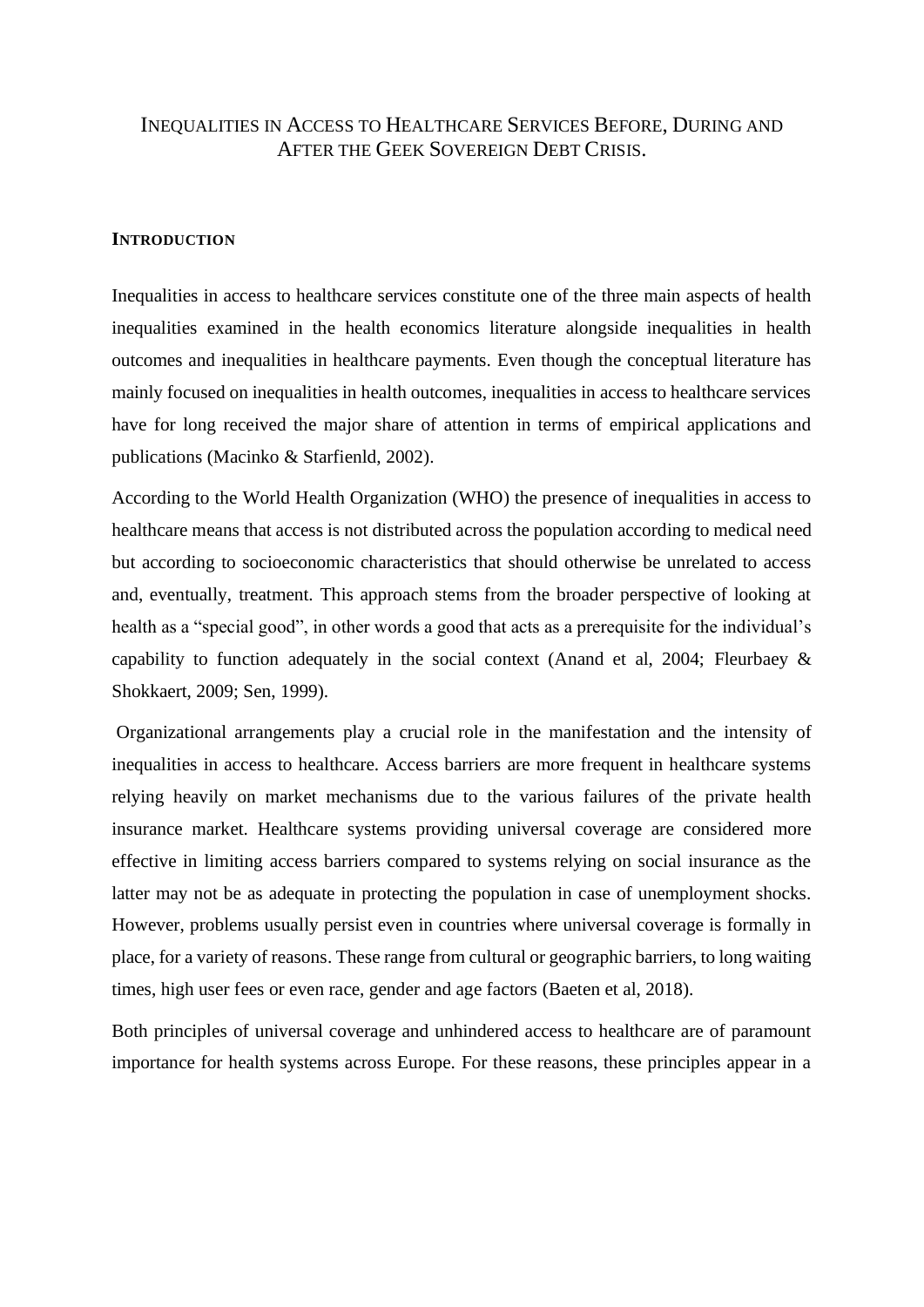number of national constitutions as well as in official documents and reports of European and international institutions and organizations on a standard basis<sup>1</sup>.

Barriers in access to healthcare services may increase considerably during economic crises. On one hand, crisis periods are associated with increases in demand for public healthcare services due to household income reductions (rendering private healthcare services unaffordable) as well as with possible adverse effects on health status itself. On the other hand, state financing of healthcare services may come under strain due to government spending cuts. Underfunding may lead to substantial shortages in healthcare service provision and large shares of the cost for healthcare to be paid by the patient, resulting in a bad performance in terms of access to healthcare (Baeten et al, 2018).

Greece experienced a similar situation during its sovereign debt crisis. The fiscal adjustment programs that the country pursued during the period 2010-2018, affected the living standards of Greek households through various channels. These included reductions in private and public-sector wages and pension benefits, soaring unemployment rates, as well as across-theboard direct and indirect tax hikes. Public healthcare provision was also significantly affected through health spending cuts, reductions in benefit eligibility, increases in user charges and broader institutional reforms with implications that are only now beginning to be properly assessed. The overall impression has been that access to healthcare was greatly compromised. Considering that tackling inequalities in access to healthcare remains at the top of the European policy agenda, looking at potential crisis-related effects during this period can, inter alia, reveal incompatibilities between goals and policies at both the European and the national level.

Studies about crisis effects on inequalities in access to healthcare services have been limited in Greece. Kyriopoulos et al (2014) found that in 2013 a total of 25% of chronic patients in Greece faced geographical barriers while 63.5% and 58.5% faced financial and waiting list barriers,

<sup>1</sup> For EU institutions access to high-quality services is seen as a "crucial element of social investment and contributes to maintaining a productive workforce and to reducing the costs of care in the longer run" (e.g. European Commission, 2013; European Parliament, 2013), "is essential for good quality of life and inclusive growth" falling thus into the scope of the Europe 2020 strategy (European Commission, 2010), "can contribute to addressing social exclusion and poverty" (European Commission, 2010) and "is an important factor in addressing health inequalities" (Council of the European Union, 2010; 2011). The WHO as well as the OECD on various occasions also often note that unhindered access to healthcare services is a priority area and a fundamental policy objective in for the European region (see OECD Health at a glance reports or WHO "Health 2010" policy framework, 2012).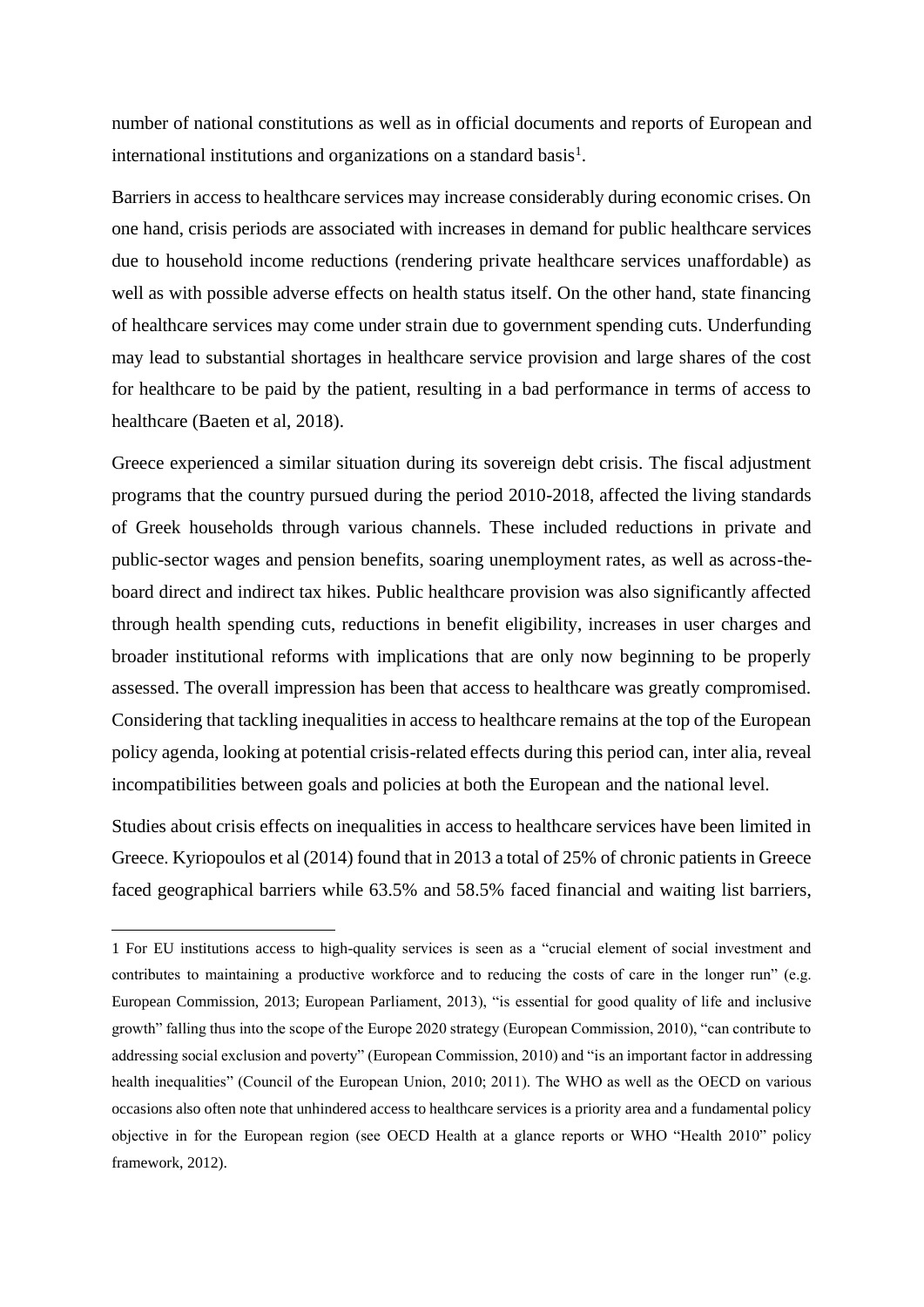respectively. Unemployed, low-income and low-educated groups were more likely to face economic barriers while women, low-income patients, and patients with lower health status were more likely to face geographical barriers. They also find that the probability of waiting lists occurrence is greater amongst the unemployed, employees and low-income groups. However, this study does not shed light on the evolution of inequalities in access to healthcare as a result of the 2010-2018 crisis. Zavras et al (2016) use time-series analysis to show that socioeconomic status was a determinant of widening inequalities in unmet need for healthcare between 2006 and 2011. Karanikolos and Kentikelenis (2016) present rising unmet need statistics from Eurostat to argue that the relative gap in access to care between the richest and poorest population groups increased considerably (almost tenfold) between 2008 and 2013, but without proceeding to any further econometric analysis.

In this paper we analyze inequalities in access to healthcare services using data from the National Health Surveys carried out by EL.STAT in 2009, 2014 and 2019. The objective is to assess whether an increase in inequality is observed during this 10-year period. The first survey year represents the period prior to the sovereign debt crisis, the second the situation around the peak of the Greek recession while the third survey year the period right after Greece exited the its third economic adjustment program.

#### **I. DATA**

The analysis that follows uses cross-sectional data from the Greek National Health Survey which was carried out by the Hellenic Statistical Authority (EL.STAT) in 2009, 2014 and 2019. The Greek National Health Survey is part of a wider European statistical program, namely the European Health Interview Survey (EHIS) with data collection initially scheduled to take place every five years starting in 2009. EL.STAT released the 2009 data in July 2011, the 2014 data in June 2016 and the 2019 data in December 2020. A fourth wave is being planned for 2025.

The National Health Survey collects individual and household-level data from a fully representative sample across Greece. Its main aim is to collect information on a wide range of health-related variables including on physical and mental health status, use of healthcare services and behavioral factors that influence health. It also collects information on demographic and socioeconomic characteristics of the individuals and households interviewed. In terms of design, the questionnaire is first prepared according to Eurostat guidelines to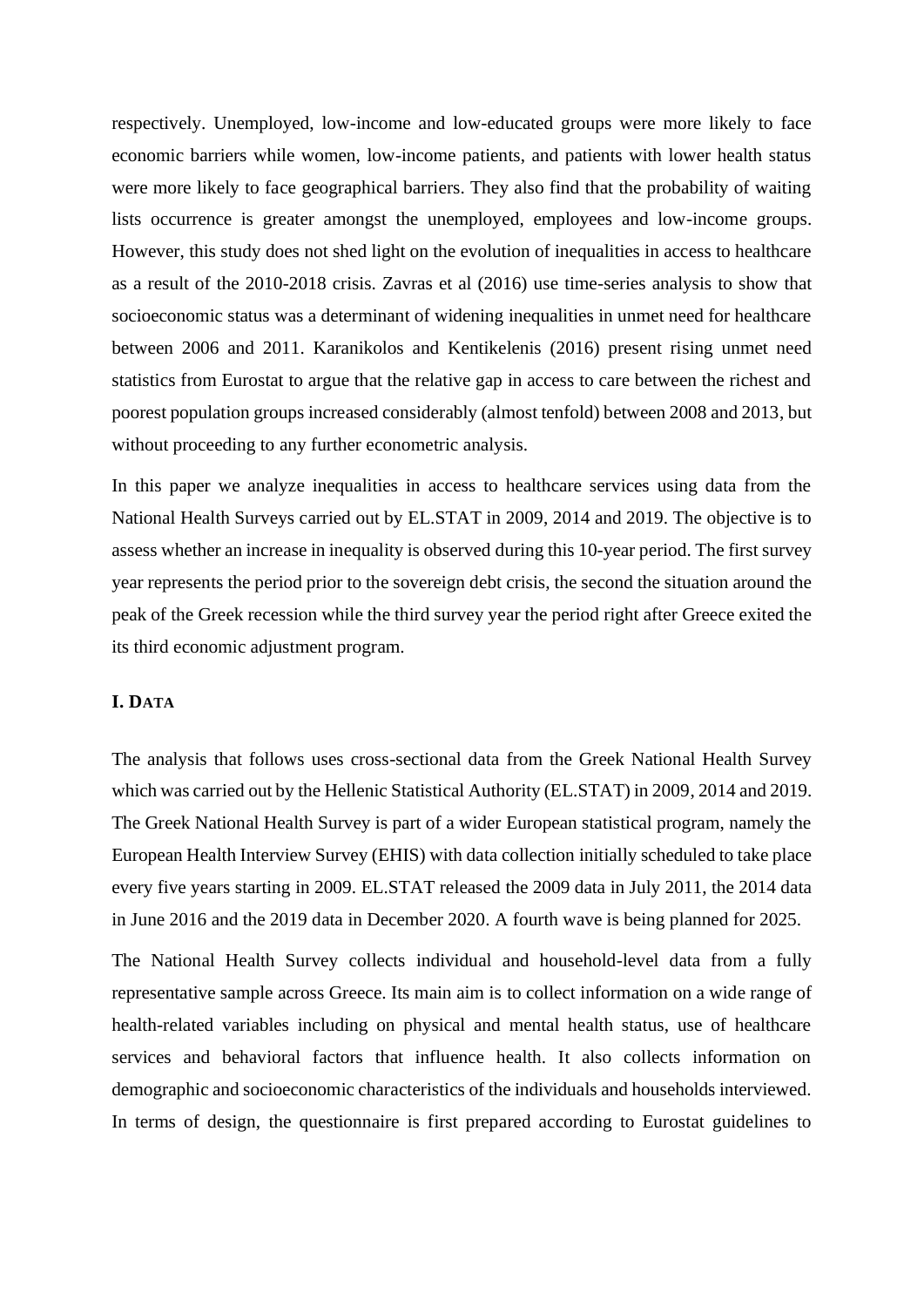produce comparable data among Member States but is then adjusted to the cultural and institutional parameters of the national healthcare system in each participating country.

EHIS provides a unique opportunity for researchers to regularly monitor health inequalities in participating countries. The unavailability of periodically collected microdata combining socioeconomic characteristics with health-related variables had been a major drawback in advancing with this kind of research in Greece. The years for which data are already available, are particularly useful, allowing for the examination of the magnitude of inequalities in access to healthcare services in Greece before, during and after the crisis. In 2009, Greece had not entered its first financial assistance program, whereas by 2014 a wide range of developments at the social, fiscal and structural level had affected Greek households as well as the institutional framework related to the provision of healthcare services in Greece. In addition, the analysis of the 2019 survey provides a first assessment of the situation in the aftermath of the crisis.

The survey focuses on households and individuals aged 15 years and over residing in private households across the whole Greek territory and irrespective of their size or other socioeconomic characteristics<sup>2</sup>. The surveys were conducted during the last quarters of each year and the reference periods range from 1 day to 12 months prior to the survey, depending on the variable. According to EL.STAT, the sample was fully representative of the reference population and its size ensured the high accuracy of the data collected. Quality and quantity checks were made in the database to correct recording, processing or any other errors in close cooperation with Eurostat (EL.STAT). The total response rate after the application of methods to reduce unit non-response was 95.5 percent in 2009, 82.9 percent in 2014 and 93.1 percent in 2019. For the purposes of our analysis, we focused on individuals aged 18 and over. This reduced our sample to  $6,077$  (from  $6,172$ ) observations in 2009, to  $8,105$  (from  $8,225$ ) observations in 2014 and 7,969 (from 8,125) observations in 2019.

#### **II. VARIABLES**

*Access to healthcare services*

<sup>&</sup>lt;sup>2</sup> Individuals permanently residing in collective residences such as hospitals, hotels and asylums as well as households having as members foreign citizens serving as diplomatic staff are excluded from the sample.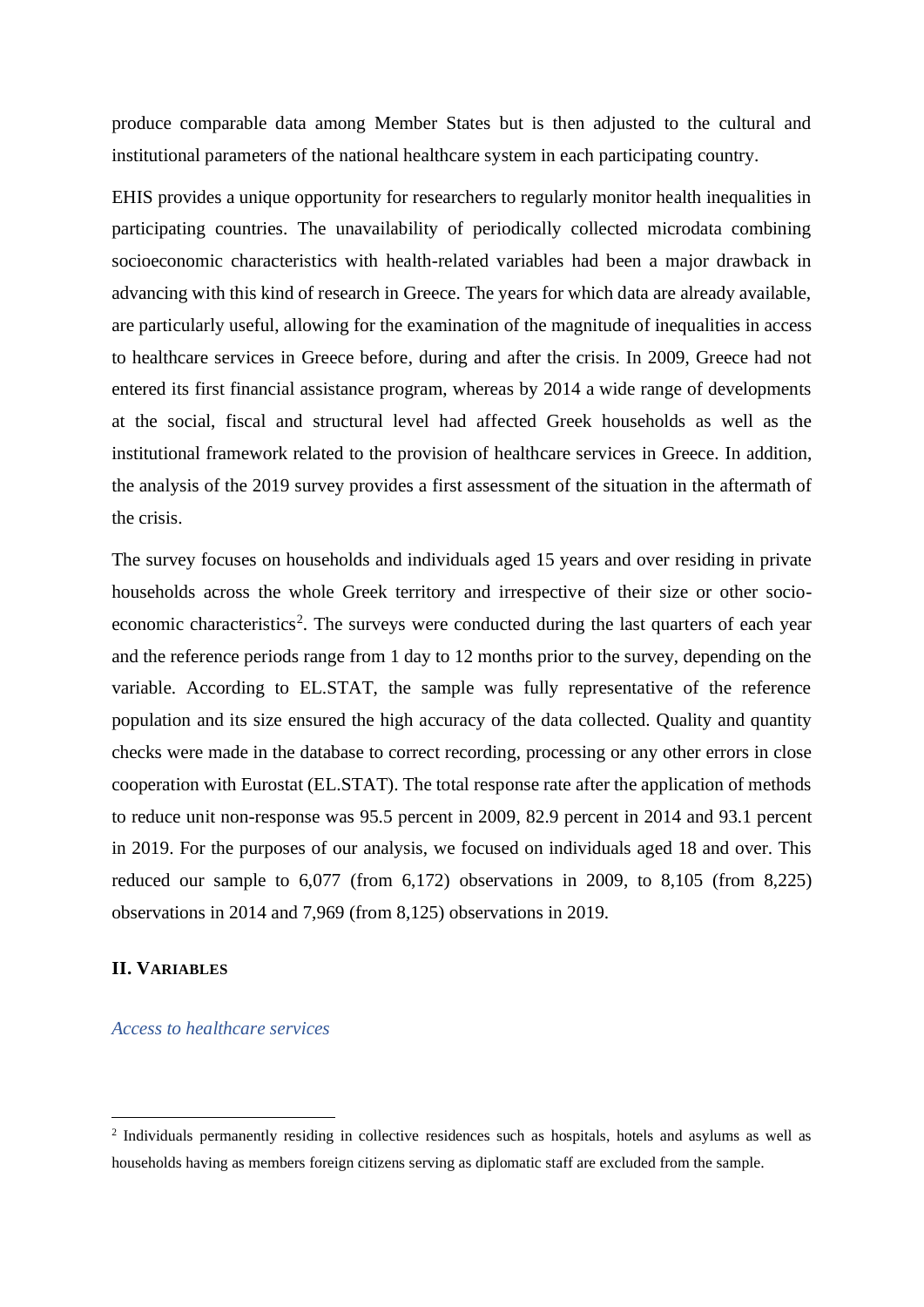Self-reported unmet need for healthcare is a frequently used outcome indicator in the literature examining inequalities in access to healthcare. Unmet need for medical and dental care are also the main healthcare access indicators reported by Eurostat (originating from the European Survey on Income and Living Conditions -known as  $EU-SILC<sup>3</sup>$ ). EHIS includes binary variables for self-reported unmet need for medical (including GP, specialist and hospital visits) and dental care in the 12 months prior to the survey. We have merged the three binary variables for unmet medical need into a single binary variable (GP, specialist or hospital visits) while we examine unmet dental need separately.

In addition to self-reported unmet medical and dental need, EHIS includes a series of other variables indicating whether and when the respondent has accessed some very basic preventive services and diagnostics. We exploit this information by employing 3 additional indicators for access to doctors (GPs, doctors of other specialties and dentists) and 5 additional indicators for basic preventive tests (blood pressure measurement, cholesterol measurement, blood sugar measurement, mammogram and pap-smear) in the 12 months prior to the survey.

| Healthcare variable           | Indicator (yes/no)                                                    |
|-------------------------------|-----------------------------------------------------------------------|
| Unmet need for healthcare     | Self-reported unmet need for medical care in last 12 months.          |
|                               | Self-reported unmet need for dental care in last 12 months.           |
| Doctor visits                 | Respondent has visited a GP in last 12 months.                        |
|                               | Respondent has visited other specialists in last 12 months.           |
|                               | Respondent has visited a dentist in last 12 months.                   |
| <b>Basic diagnostic tests</b> | Respondent has had his blood pressure measured in last 12 months.     |
|                               | Respondent has had his cholesterol levels measured in last 12 months. |
|                               | Respondent has had his blood sugar measured in last 12 months.        |
|                               | Respondent has had a mammogram in last 12 months.                     |
|                               | Respondent has had a pap-smear in last 12 months.                     |

*Table 1. EHIS access variables used in the analysis.*

Notes: Unmet medical needs due to financial reasons, waiting list or distance; For the mammogram indicator, only women aged  $40+$ *were considered ; For the pap-smear indicator, only women aged 18+ were considered.*

<sup>&</sup>lt;sup>3</sup> EU-SILC variables on unmet needs for healthcare also target two broad types of services: medical care (but in a single variable-question) and dental care. The survey records unmet need by reasons including (i) financial constraints ("too expensive"), (ii) distance, (iii) waiting list, and, (iv) lack of time, fear and other reasons. Eurostat considers that "barriers of access" exist if lack of access is the result of any the first three reasons, i.e., financial constraints, distance and waiting time. These "barriers of access" are identical to the reasons for unmet need we selected from the EHIS survey.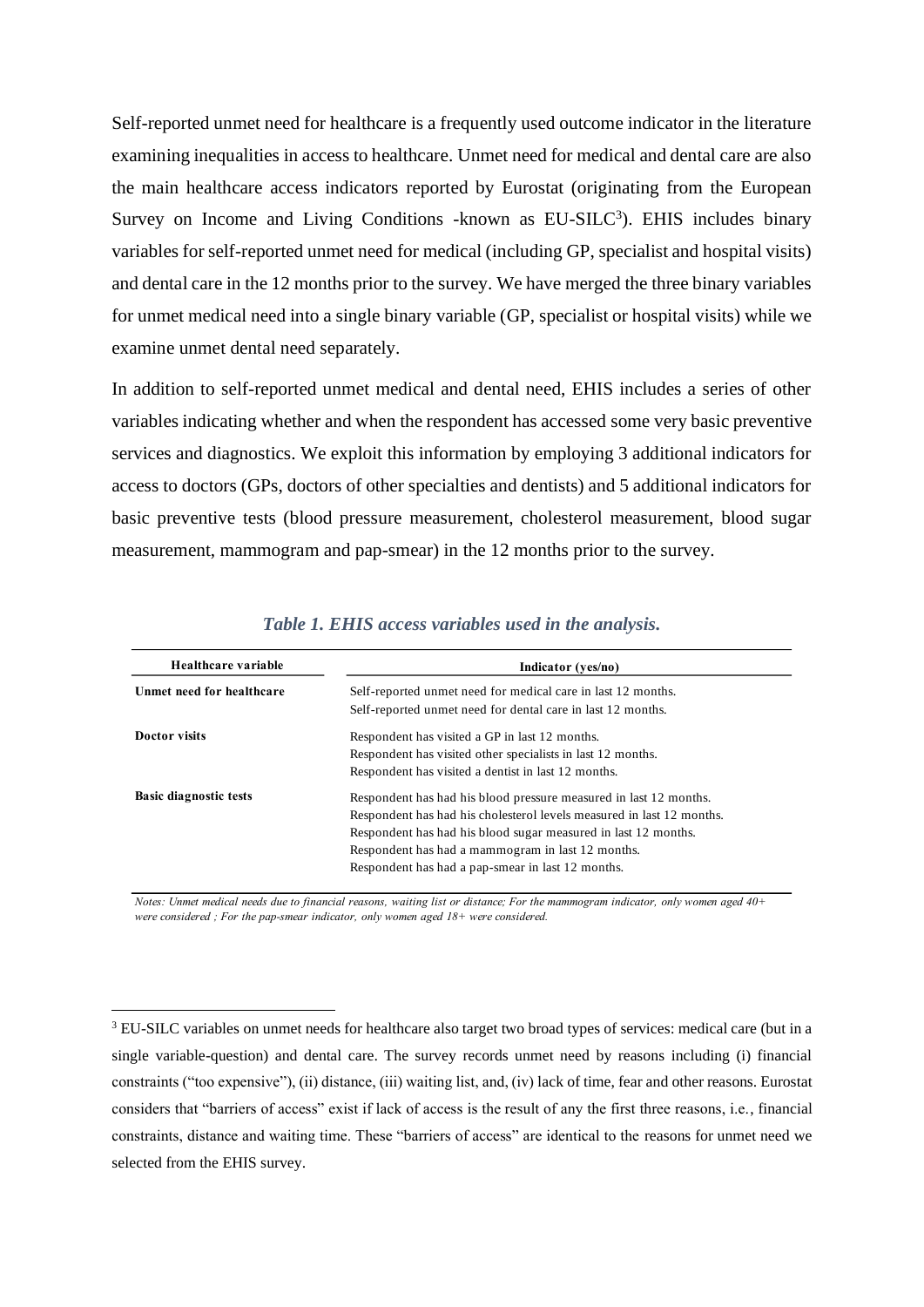EHIS contains some additional variables capturing the intensity of use (e.g. count variables indicating the number of doctor visits). Given that we focus on unmet needs and access to basic services and tests (typically undertaken once per year), an analysis on the intensity of use is meaningless in the context of this study. Furthermore, focusing only on binary use indicators allows to use the same methods and tools as for the comprehensive variable capturing unmet need for healthcare and allows for the comparability of the results produced.

All EHIS health variables (including those on access to healthcare) are "subjective" or "selfreported" i.e., they are based on the responses of participants interviewed and not on external medical assessment or patient records. They may therefore suffer from potential mis-reporting bias (some respondents may be either under-reporting or over-reporting access due to poor memory or behavioral factors). This limitation is a common feature of health-related variables that are usually included in such household surveys. The alternative would be to use administrative data on access, such as hospital admission or patient records. However, such data are not systematically collected in Greece. In case they were available, they would suffer from even more serious flaws including non-representative samples, risk of improper statistical recording, confidentiality issues or lack of accompanying socioeconomic background information required in the context of an inequality analysis.

#### *Socioeconomic status*

In the analysis that follows we used total equivalized household income as the main measure of socioeconomic status- broadly known in the health inequalities literature as 'SES'. The latter can be described as a measure of an individual's economic or social position relative to others and has been consistently shown to be a strong predictor of a wide range of health-related outcomes (such as physical or mental health status or access to healthcare). SES is usually measured by income, education or occupation (but other variables have also been used either on their own or in a combined manner). Income is the most frequently used measure of SES in the health economics/inequalities literature. For analyzing access inequalities, alternative indicators could be the level of educational attainment, occupation, residential area (for the assessment of geographical disparities), ethnicity as well as healthcare insurance coverage. As far as the purposes of this study are concerned, household income is superior to most of these alternatives for both technical and conceptual reasons.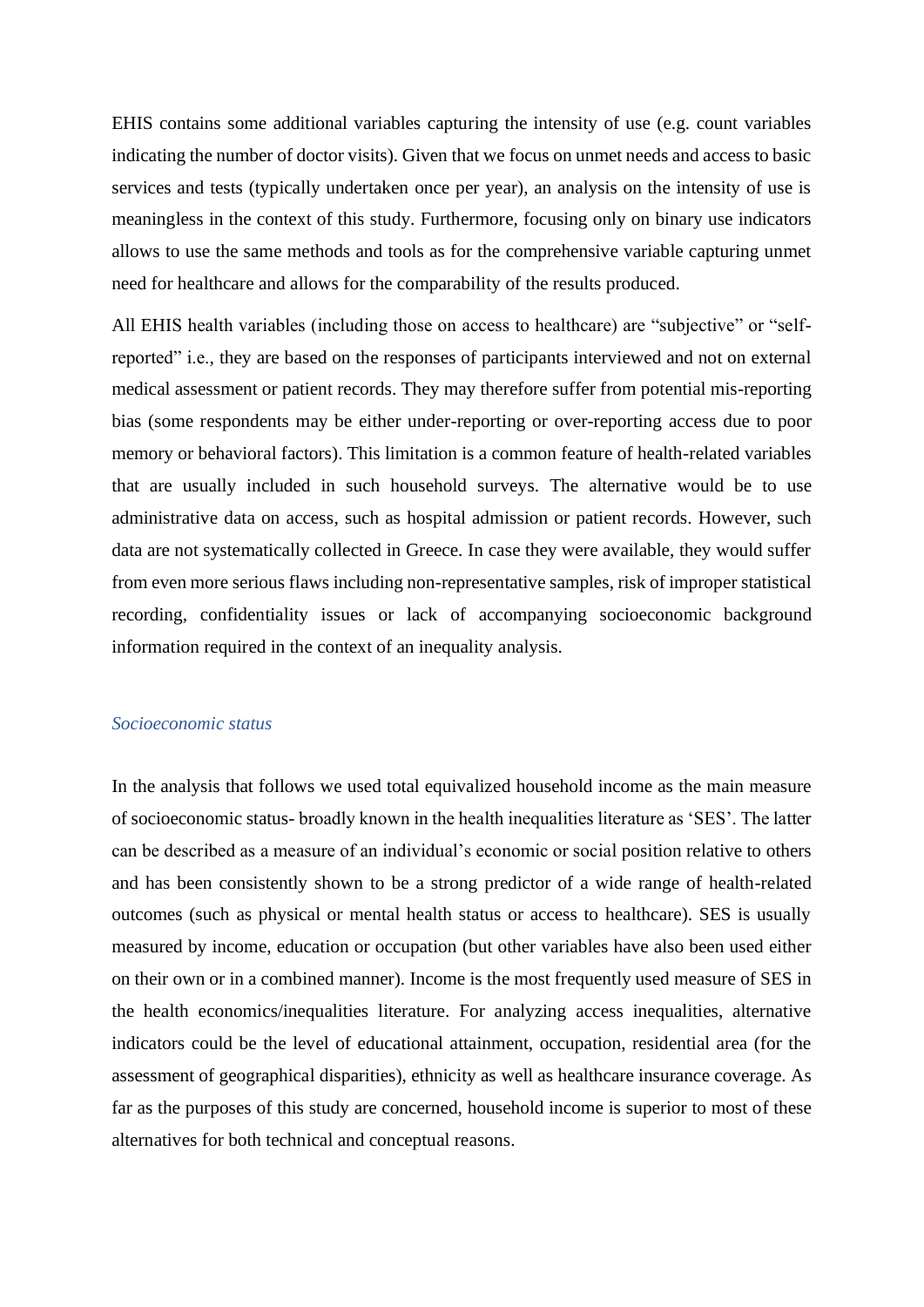Starting from technical reasons, income variables present statistical properties that are desirable in terms of allowing the use of the most popular inequality measures. For example, income is usually measured as a continuous or ordinal variable that allows for the use of more advanced indices such as the concentration index (or other rank-dependent indices). Nominal variables such as employment status have some ordinal characteristics but cannot be ranked in a strict hierarchical sense. One could also opt for binary indicators such as "employed" versus "unemployed" and use them for the calculation of simpler indices, but this would entail a significant loss of information as other employment categories (such as housewives or students) would be excluded from the analysis or treated improperly.

From a conceptual perspective, educational attainment or occupation may conceal true SES at the household level as characteristics of other household members may have a neutralizing effect over a potential individual disadvantage. In the Greek context, using the "employed" versus "unemployed" distinction may confound the true situation with respect to access as the Greek insurance-based healthcare system typically provides for the full-range coverage of dependent family members (including spouses and students below 26 years of age) as well as its continuation for 12 months after the concerned person became unemployed. Therefore, a most useful variable in the Greek context would be one recording the respondents' health insurance status. However, relevant information is not available for 2009 and incompletely recorded in the 2014 and 2019 samples. This is a significant drawback of the Greek EHIS survey given the considerable public attention that had been given to the -reportedly- increasing share of the population without any health insurance coverage during the recession. Ethnicity and residential area also merit special consideration when the objective is to assess or quantify geographic disparities and access barriers for specific ethnic groups or minorities.

Examining effects on access in relation to household income is a lot more relevant given Greece's characteristics. On one hand, household income drastically decreased during the crisis. On the other hand, the country's population has been for years relying disproportionately on private healthcare provision compared to citizens in other advanced economies, therefore private resources have played a crucial role in accessing health services in Greece. Even though our focus is on income-related inequalities, we also examine associations between unmet need and access/use variables and additional household- and individual-level characteristics in the context of multivariate regression analyses.

The 2009 dataset includes information on household income as a continuous variable, whereas the 2014 and 2019 datasets include information on household income by categories. For both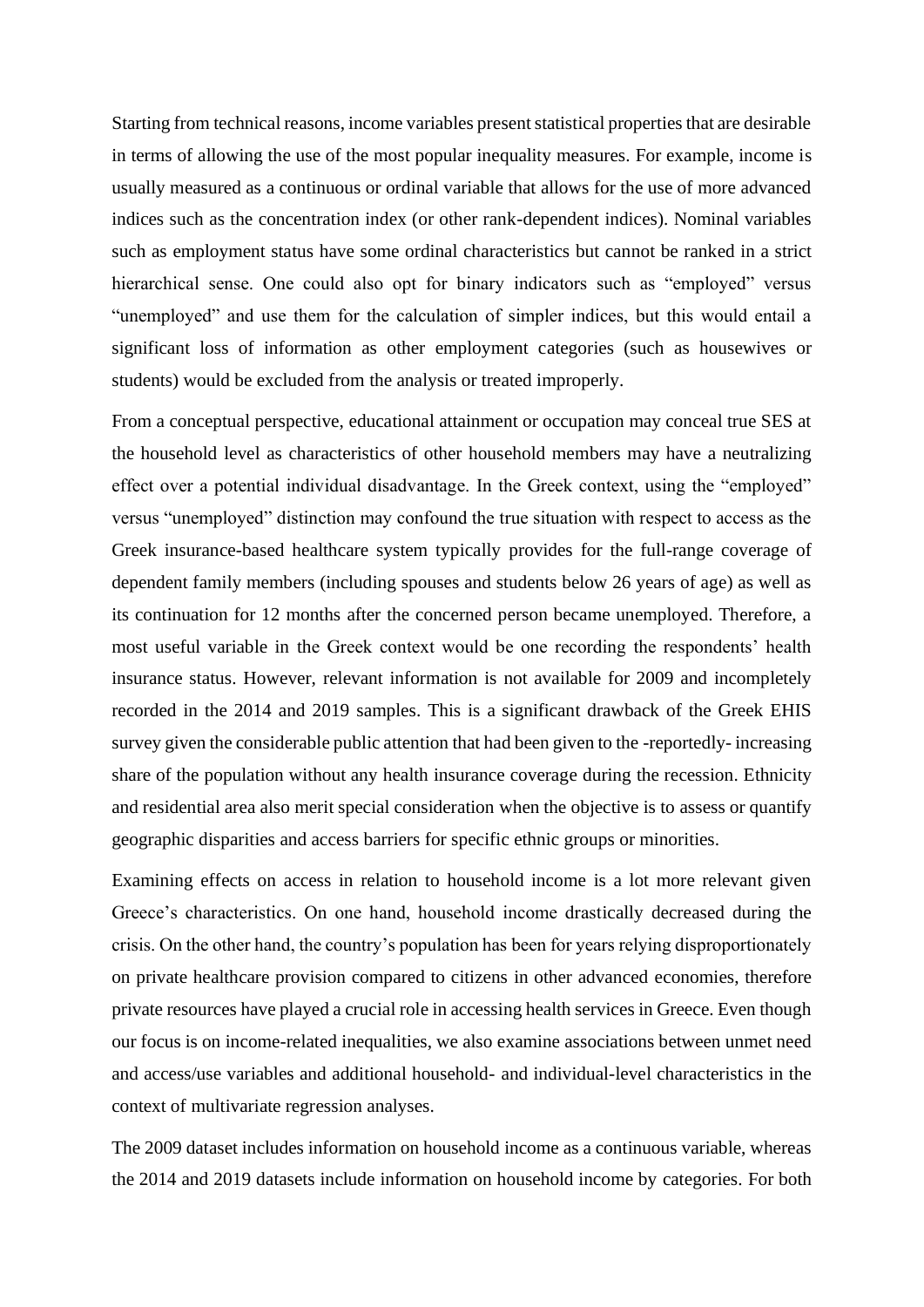years, we opted for the ordered, categorical version of the household income variable (i.e. quintiles) for comparability reasons and because this also facilitates the use of certain inequality measures such as frequency ratios. Note that in each year, the reference year for the income variable is the year preceding the survey.

#### **III. METHODOLOGY**

#### *Inequality tools for health-related outcomes*

Measures that have been proposed in the literature of health-related inequalities may be assessed and compared on various dimensions (Machenbach & Kunst, 1997; Regidor 2004).

The first dimension concerns whether they measure absolute or relative inequality. This distinction assumes two different meanings in the literature. According to the first, absolute indices of inequality measure univariate inequality whereas relative indices of inequality measure bivariate inequalities. This distinction is also known as a distinction between health inequalities and inequities, even though authors rarely use this distinction in practice nowadays<sup>4</sup>. Since the objective of this paper is to measure the social gradient in access to healthcare, we only focus on relative inequality that aims at quantifying the relation between socioeconomic status and access or service use. According to the second, more technical meaning of the distinction, absolute inequality indices are invariant to additions of equal magnitude to the variable of interest but may be influenced by multiplications by a constant. By contrast, relative indices of inequality are invariant to multiplications by a constant (Regidor, 2004).

The second dimension by which inequality measures are usually compared concerns whether they can capture the experiences of the total population or whether they focus on the experiences of the two extremes of the socioeconomic distribution. In the latter case, inbetween categories are excluded from the analysis leading to information loss and possible

<sup>4</sup> Even though this difference is very important in the conceptual literature, in econometric applications authors very often use the simplified term health inequalities when they in fact refer to bivariate socioeconomic inequalities (inequities) in health and healthcare. In the last two decades, empirical studies mainly focus on socioeconomic inequalities in health and healthcare and, therefore, the use of relative inequality measures is the norm. For an overview of the older discussion between proponents of absolute versus relative inequality measures, see Regidor (2004).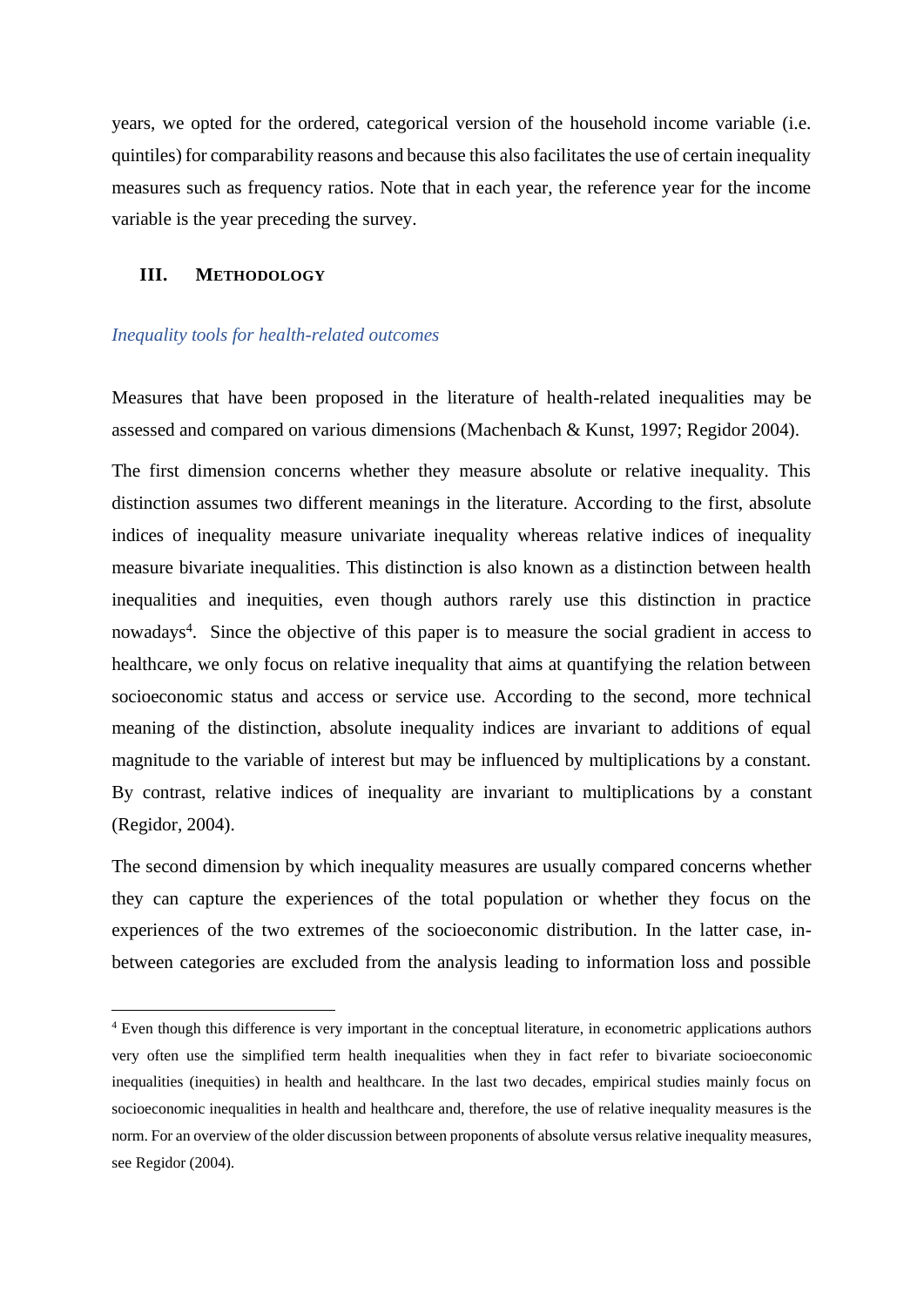errors in assessing the true magnitude of inequality when data at either end of the socioeconomic distribution are skewed.

The third dimension on which measures of inequality are compared is whether they represent a measure of "effect" or a measure of "total impact". In the first case the measure is insensitive to the distribution of the socioeconomic variable chosen, whereas in the second case the magnitude of the inequality will also depend upon the distribution of the socioeconomic variable itself.

In practice, choosing the appropriate inequality measure is rarely a matter of personal preference as the statistical properties of both the socioeconomic and the health variables available in surveys guide analysts to the most suitable index or measure depending on the question at hand. We also choose measures that are appropriate for the variables that will be used in our analysis i.e. binary access variables associated with an ordered income variable.

We begin by employing frequency ratios which are a very simple but also a very popular measure in the literature. Frequency ratios measure differences in healthcare use between the two extreme categories of the socioeconomic distribution (here between the fifth and the first household income quintile), therefore they do not capture the experiences of the total population. This measure is insensitive to changes in the average level of the health variable as well as to the distribution of the socioeconomic variable itself, therefore they represent a relative measure of inequality as well as a measure of effect. Frequency ratios have been used extensively in empirical studies on health inequalities despite their limitations (sensitivity to possible data skewness and not accounting for the experiences of socioeconomic categories inbetween the extremes) because they easily illustrate disparities between the top and the bottom of the socioeconomic distribution.

An equally popular measure is to describe the association between socioeconomic status and the health variable by calculating regression coefficients, while at the same time including other relevant control variables in the regression. In the case of a binary outcome variable, it is standard practice to employ logit or probit multivariate regression analysis. We also use a series of probit regressions to examine associations between our binary indicators of unmet needs and access to healthcare and a series of frequently used demographic and socioeconomic characteristics. These include age, gender, household income, highest level of educational attainment, unemployment (as a proxy for insurance status), degree of urbanization and citizenship. This method does not produce a single inequality measure when the socioeconomic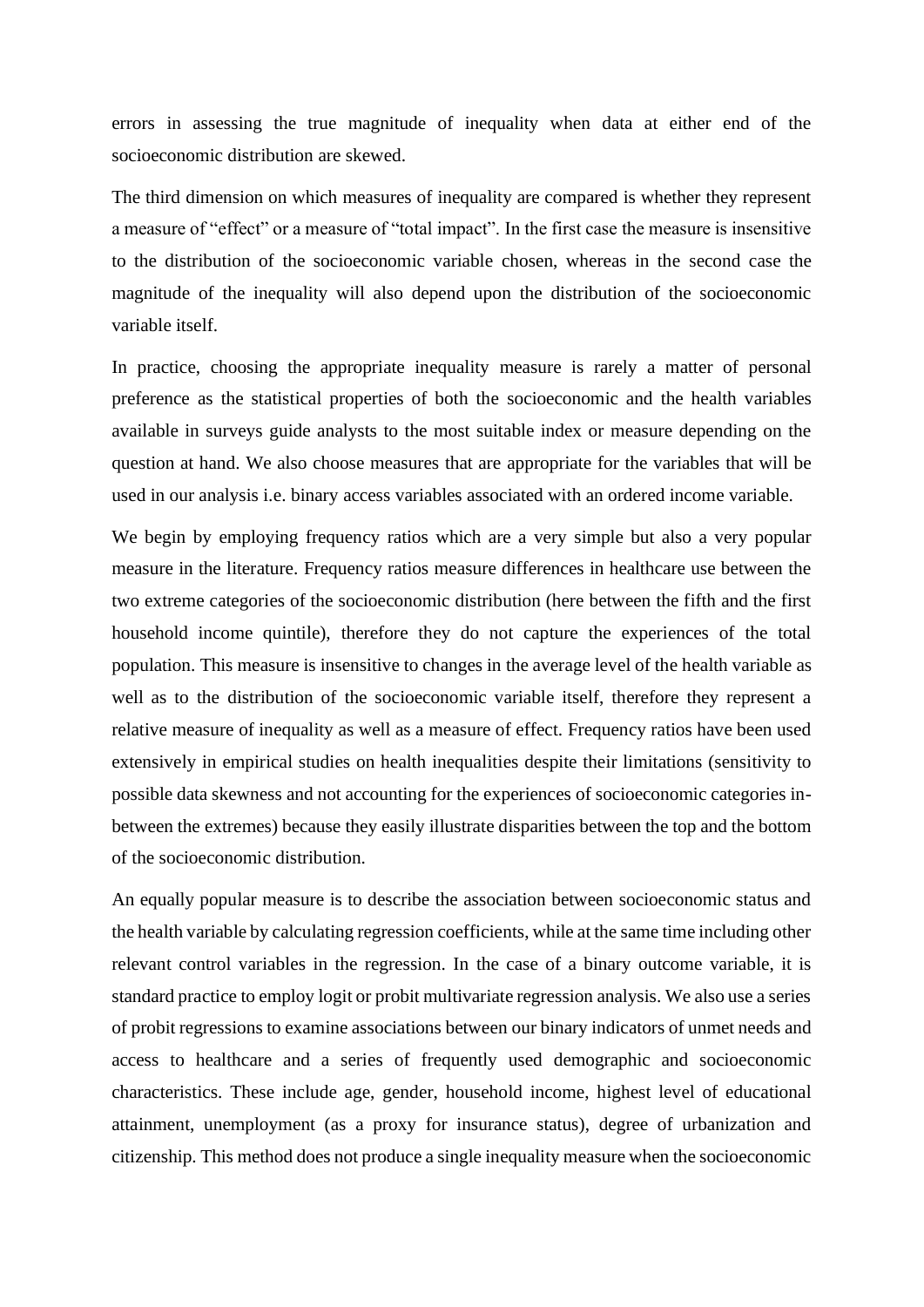variable is categorical or ordinal. This can be instead achieved by means of a rank correlation coefficient like Kendall's tau-b<sup>5</sup> that measures the similarity of the orderings between categorical variables (values close to 1 indicate strong similarity; values close to -1 indicate strong dissimilarity while 0 indicates independence between the two variables). Even though these measures are referenced in the literature overviewing health inequality measures and indices, they are not particularly popular and very seldom appear in empirical applications like the one we present here. We nevertheless present results from two rank correlation coefficients (Kendall tau-b and Spearman's rho) in the Appendix.

By contrast, the empirical literature mostly focuses on single inequality measures such as the Concentration Index (CI) which is derived from the Concentration Curve and remains the most popular health inequalities measure for more than two decades. Another similar measure is the Relative Index of Inequality (RII) which is derived from the Slope Index of Inequality and which is nevertheless much less popular compared to the CI. It is also worth noting that the Gini coefficient, which has been mainly used for the analysis of univariate inequality, can also be used to assess bivariate inequities through a standardization and decomposition approach (for more details see Asada et al, 2014). However, employing the Gini coefficient requires that the health variable is measured on a ratio scale or that it is at least ordinal. In the latter case, a transformation would be required to account for the fact that categories may not be equidistant, as for example in the case of self-assessed health variables (O' Donnell et al, 2008). As for the Relative Index of Inequality, its use would require the transformation of categorical socioeconomic variables by assigning "ridit" scores (which are closely related to cumulative frequency<sup>6</sup>) which could be problematic in the case of adjacent categories or may complicate the interpretation of the results (Manor et al, 1997; Regidor, 2004). For the reasons laid out above, we opt for the Concentration Index as the main inequality measure for the analysis that follows.

<sup>5</sup> For an overview of rank correlation measures including Kendall's tau-b, Spearman's rho, Kruskal Gamma and others, see Manor et al (1997).

<sup>&</sup>lt;sup>6</sup> Each socioeconomic category is given a score called "ridit" score, which reflects the average cumulative frequency of the group or the midpoint of the range of each group in the cumulative distribution.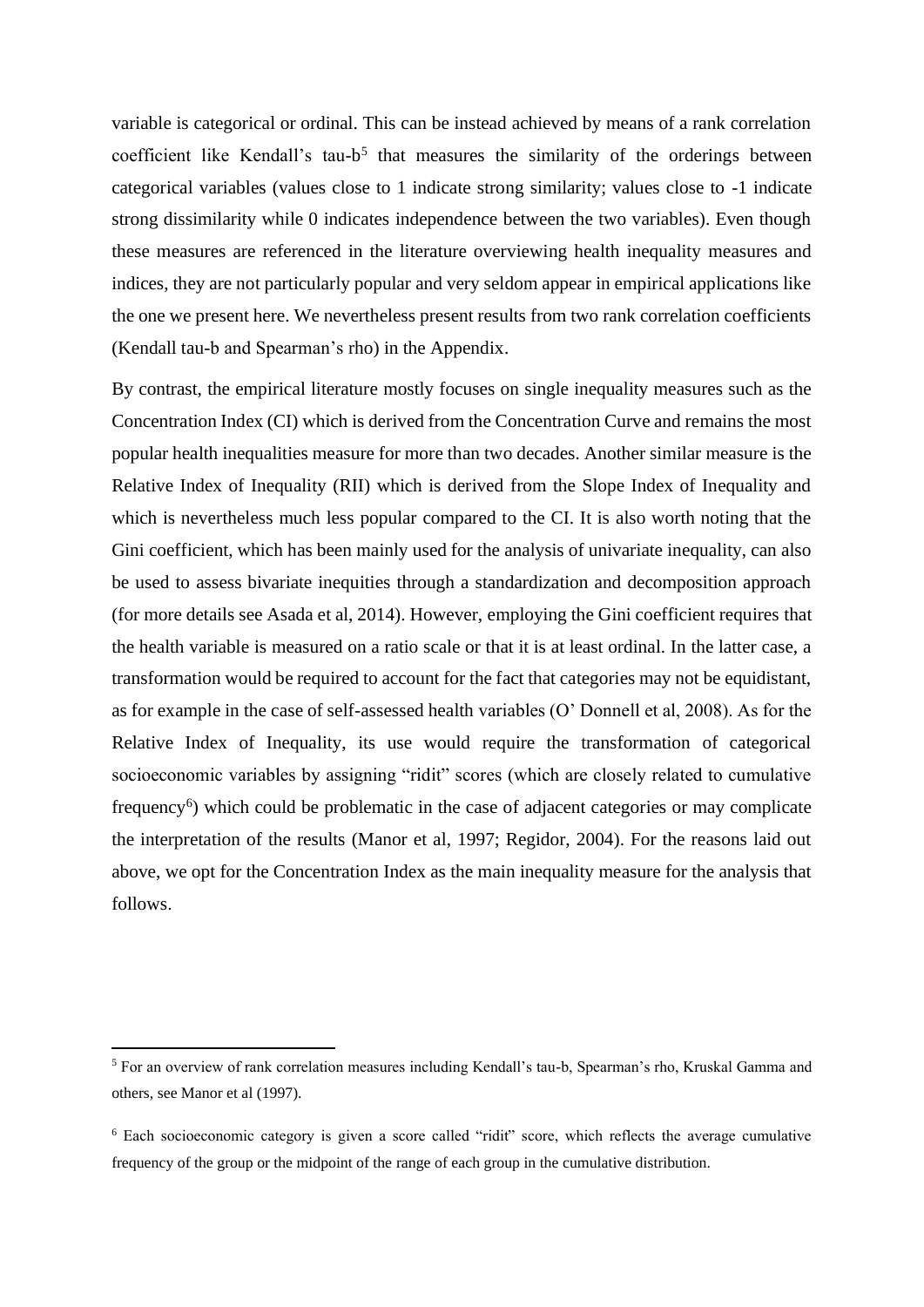#### *The Concentration Index*

The concentration index (first proposed for the measurement of health inequalities by Wagstaff in 1991) is derived from the concentration curve in a similar way the Gini index is derived from the Lorenz curve. In fact, the concentration index may be seen as the bivariate analogue of the Gini index (O' Donnell et al, 2016).

Using the concentration index requires a continuous or at least ordinal socioeconomic background variable which can be used to rank individuals or groups from the least to the most advantaged. It then plots cumulative proportions of the health-related (outcome) variable against cumulative proportions of the ranked population.

A negative value of the concentration index indicates that the concentration curve lies above the diagonal and that the health variable is disproportionately concentrated amongst the more disadvantaged socioeconomic individuals or groups. A positive value of the index means that the concentration curve lies below the diagonal and that the health variable is disproportionately concentrated amongst the higher socioeconomic status individuals or groups. For this reason, interpretations regarding whether the sign of the concentration index denotes "pro-poor" or "pro-rich" inequality depend on the nature of the health variable that is each time being used; for variables that have a negative effect on well-being, such as poor health or unmet need for healthcare, a positive value of the index means that there is "pro-poor" inequality, whereas for variables influencing well-being in a positive manner, such as use of healthcare or a health utility index (increasing as health status improves), a positive value of the concentration index indicates that there is "pro-rich" inequality.

The concentration index assumes values between -1 and 1, with a zero value meaning that the concentration curve coincides with the diagonal (or "line of equality") and that there is no inequality to report<sup>7</sup>. The further away the curve lies from the diagonal, the larger the value of the index which is defined as twice the area between the concentration curve and the diagonal.

There are many ways to compute the concentration index, but the most well-known is the method widely known as the "convenient regression" which computes the index in terms of

<sup>7</sup> However, a zero value of the concentration index may also mean that the concentration curve crosses the line of equality and pro-poor inequality in one part of the distribution is offset by pro-rich inequality in another part of the distribution (O' Donnell et al, 2016).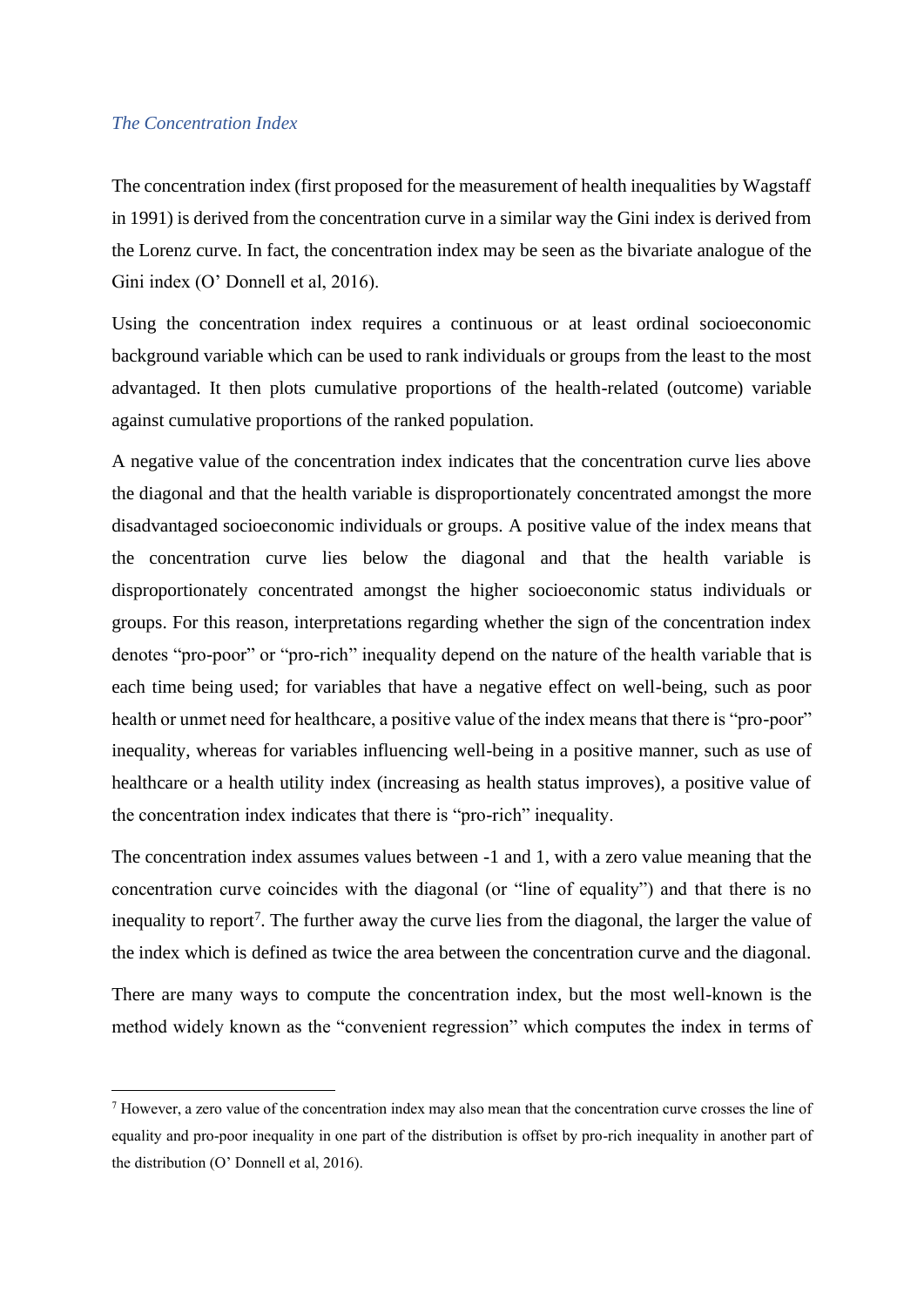covariance between the health variable and the fractional rank in the socioeconomic distribution. Using the convenient regression method, the concentration index is easily calculated as follows:

$$
CI = \frac{2cov(y_i, R_i)}{\mu}
$$

where  $y_i$  is the individual *i* 's health-related status,  $\mu$  its mean and  $R_i$  is the individual's fractional rank in the socioeconomic distribution.

According to the distinctions between inequality measures given previously, the concentration index accounts for the experiences of individuals or groups across the socioeconomic spectrum, is a relative measure of inequality (it is invariant to equiproportionate changes in the health variable) as well as a measure of "total impact" (it also depends on the distribution of the socioeconomic variable itself)<sup>8</sup>. An absolute invariance version of the measure is the generalized concentration index which is obtained through multiplication of the standard index by the mean of the health variable (Wagstaff et al, 1991).

The popularity of the concentration index mainly stems from its axiomatic properties and its easy interpretation (Erreygers, 2009). However, the index needs to be corrected when responses to the health-related variable are binary. In the next section, we present a brief overview of the relevantly recent discussion on using the concentration index with binary outcome variables.

#### *The Concentration Index for binary variables*

A number of variants of the concentration index have been proposed when the variables of interest possess different statistical properties. Not accounting for these properties may affect

<sup>&</sup>lt;sup>8</sup> Also, according to the distinction used by Regidor (2004), the concentration index is not a measure of inequality but a measure of inequity i.e., the concentration index is a bivariate measure associating socioeconomic status with health-related factors. A more advanced interpretation of the distinction between inequality and inequity calls for the employment of a standardization method that isolates and removes the effect of "legitimate" factors before applying any measurement method. This would then lead to reporting inequities instead of inequalities in health i.e., differences that are due to "illegitimate" factors or differences that are ethically unacceptable.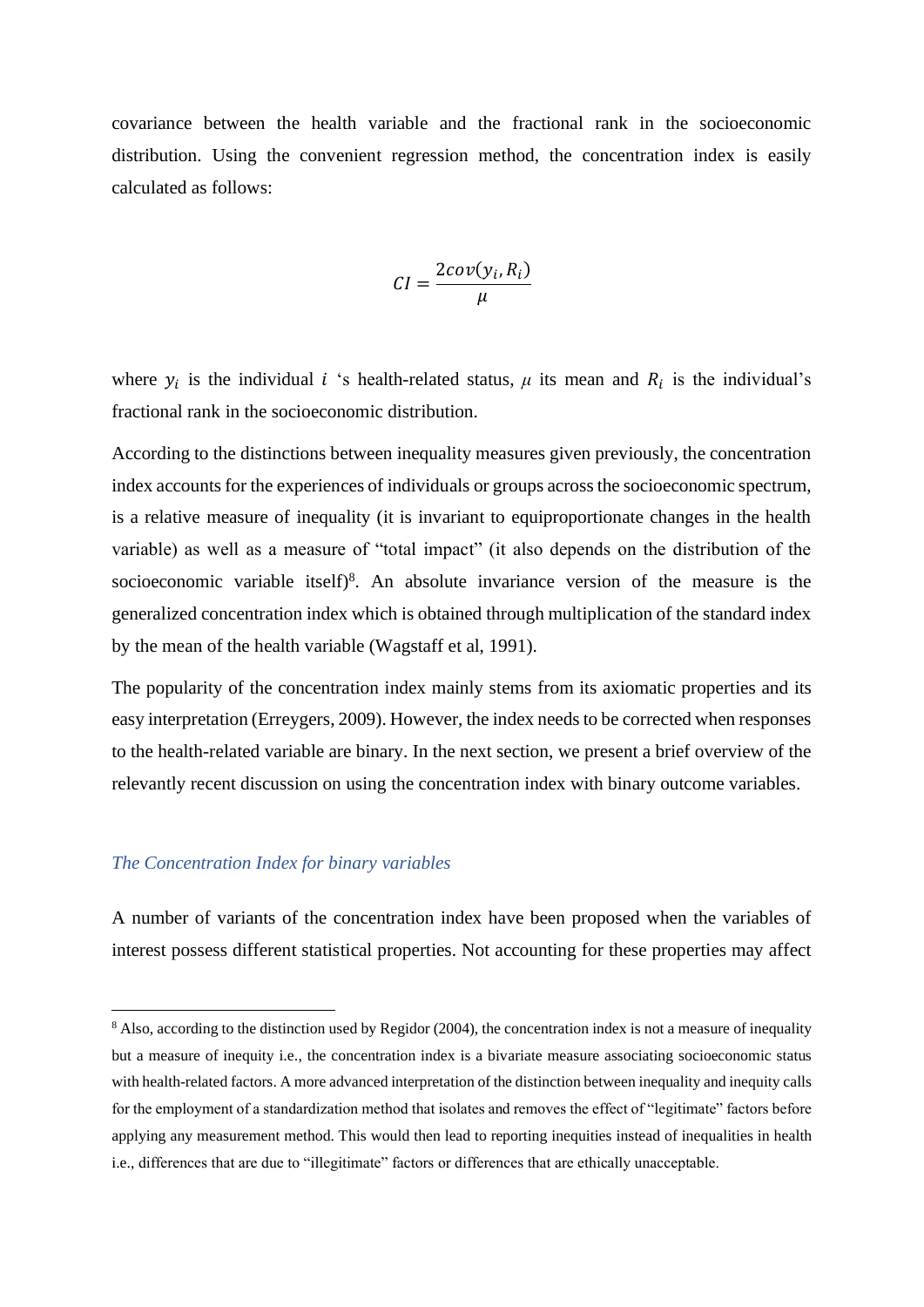the value of the index as well as inequality orderings (O' Donnell et al, 2016; Erreygers and van Ourti, 2011). Furthermore, when the health variable of interest is bounded (e.g. a binary variable) the "mirror property" of the concentration index is violated (Erreygers, 2009). This means that values of the concentration index may differ depending on whether it is computed over attainments or shortfalls from the upper limit of the health variable. The standard version of the concentration index does not meet this condition. Moreover, Wagstaff (2005) has shown that, for dichotomous variables, the bounds of the index are not -1 and 1 but may depend on the mean value of the variable in question. For large samples, the lower bound becomes  $\mu - 1$ and the upper bound becomes  $1-\mu$ . This mainly creates problems in terms of cross-country comparisons, especially when the mean level of health varies between countries (the range of the index shrinks when the mean is high and increases when the mean is low). Given that many empirical applications in health equity analysis very frequently involve the use of bounded or binary indicators, both Wagstaff (2005) and Erreygers (2009) proposed variants of the concentration index that they consider more appropriate for such cases.

For dichotomous variables Wagstaff (2005) has suggested dividing the concentration index by 1 minus the mean, in other words dividing it by its feasible minimum or maximum. Erreygers (Erreygers 2009; Erreygers and Van Ourti, 2011) has on the other hand criticized the normalization proposed by Wagstaff on the grounds that it produces an inequality measure that only partially satisfies the mirror condition. Erreygers has instead proposed a correction that satisfies the latter but is sensitive to equiproportionate changes in the health variable. His variant assigns a larger value to the index when positive changes (i.e. improved health or access) take place at the upper 50% of the income distribution. So, if we move from a hypothetical state that only the 10 richest persons enjoy good health to a distribution that the second 10 richest persons also enjoy good health, then employing the Erreygers correction would assign a higher value to the concentration index (i.e. it would imply an increase in the degree of inequality). This approach has been criticized by Wagstaff (2011) on the grounds that it takes the focus away from relative to absolute inequality and that it contravenes the initial properties and advantages of the concentration index.

The merits and shortcomings of both corrections have been intensely debated. Kjelsson and Gerdtham (2013) argue that, even though Erreygers' criticism of Wagstaff's normalization is technical, the difference between the two proposed indices is in fact normative. They also argue that Wagstaff's index is a reasonable alternative to an absolute index for dichotomous variables and that it represents a compromise between relative inequality in health and relative inequality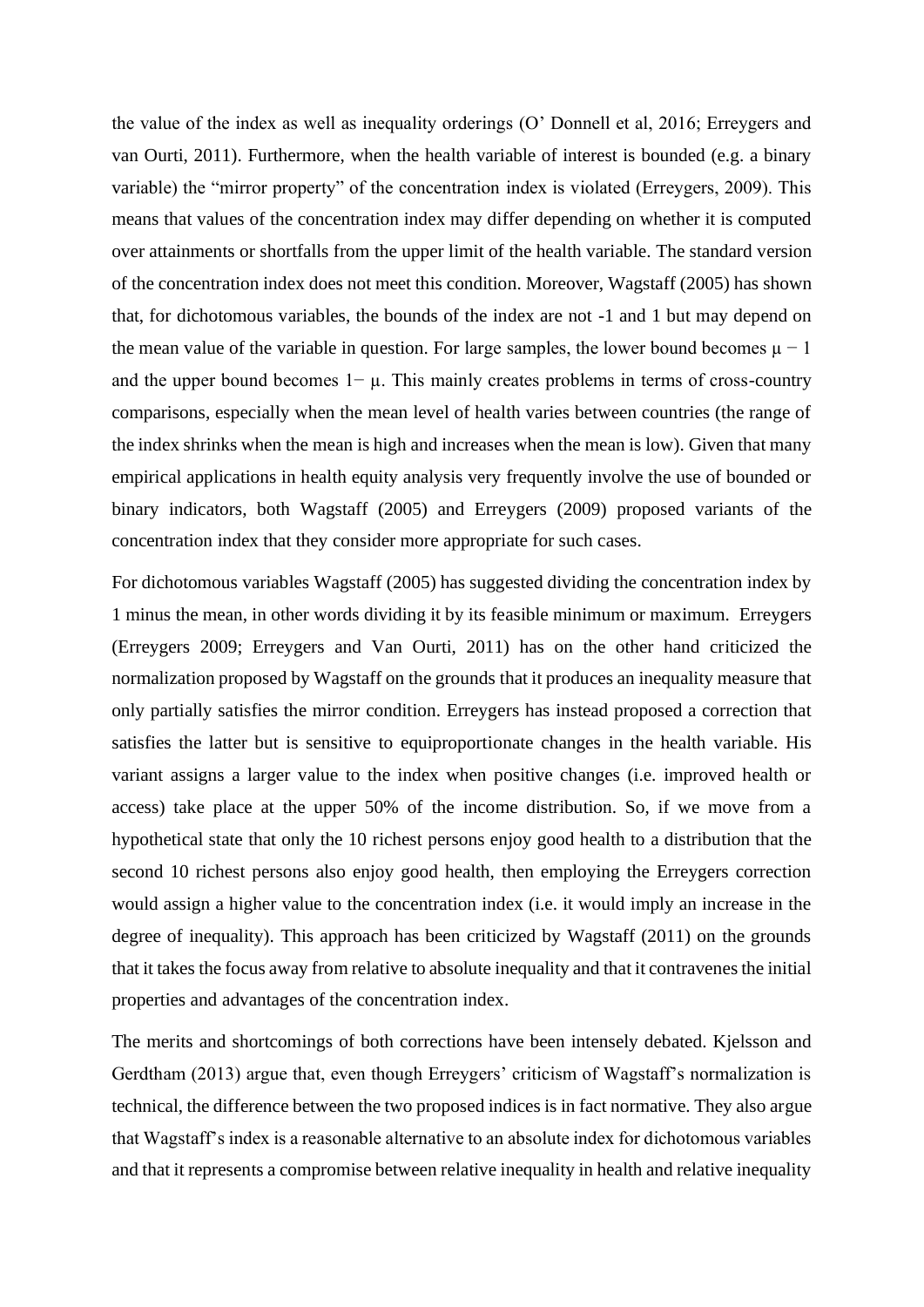in ill-health (for more, see Kjelsson and Gerdtham, 2013). In any case, the choice of either normalization method would depend on the desired value judgments underlying the index. O' Donnell et al (2016) note that if one is not convinced that one variant of the concentration index is normatively superior to its alternatives, then one should check whether inequality results are consistent between the two variants. We do not have any particular preference regarding the normative values underlying the two normalizations. For this reason, we employ the indices proposed by both Wagstaff and Erreygers and report corresponding results. It is worth mentioning that we do not observe significant differences with respect to our findings depending on the normalization method pursued.

Finally, there is a need to address conceptual matters related to the distinction between inequality and inequity. For this reason, we employ an indirect regression-based standardization method removing the effect of acceptable or "legitimate" sources of inequality (Fleurbaey and Shokaert, 2009), before applying our inequality measures. Fairnessstandardization is similar to age-standardization in epidemiological studies, which removes the influence of age when estimating mortality rates, but in this context, standardization may remove the influence of additional sources of inequality that one may choose to consider as acceptable (Asada et al, 2015). The standardization procedure thus produces the unfair distribution of the health variable in question and the subsequent application of an inequality index would measure inequities instead of inequalities. In this case we only control for demographic characteristics (gender and age) with the exception of visits to specialists where we also control for need (using the presence of a chronic condition as a proxy). The indirect standardization procedure involves the estimation of a regression model where the dependent variable is the health variable of interest and the regressors are the confounding variables for which we want to standardize or control (O' Donnell et al, 2008). Estimates of the indirectly standardized health variable (in this instance, of the variables for unmet need) are given by the difference between the actual health variable and the x-expected health, plus the sample mean (ibid). By contrast, the direct standardization method predicts unfair health directly by allowing the illegitimate variables alone to influence the predictions. These different calculation procedures imply that unfair health estimated by the direct standardization does not include the unexplained component of the health distribution while the unfair health estimated by the indirect standardization does (Asada et al, 2015). Some recent studies suggest that unexplained inequality is often large and not evenly distributed across socioeconomic groups, in other words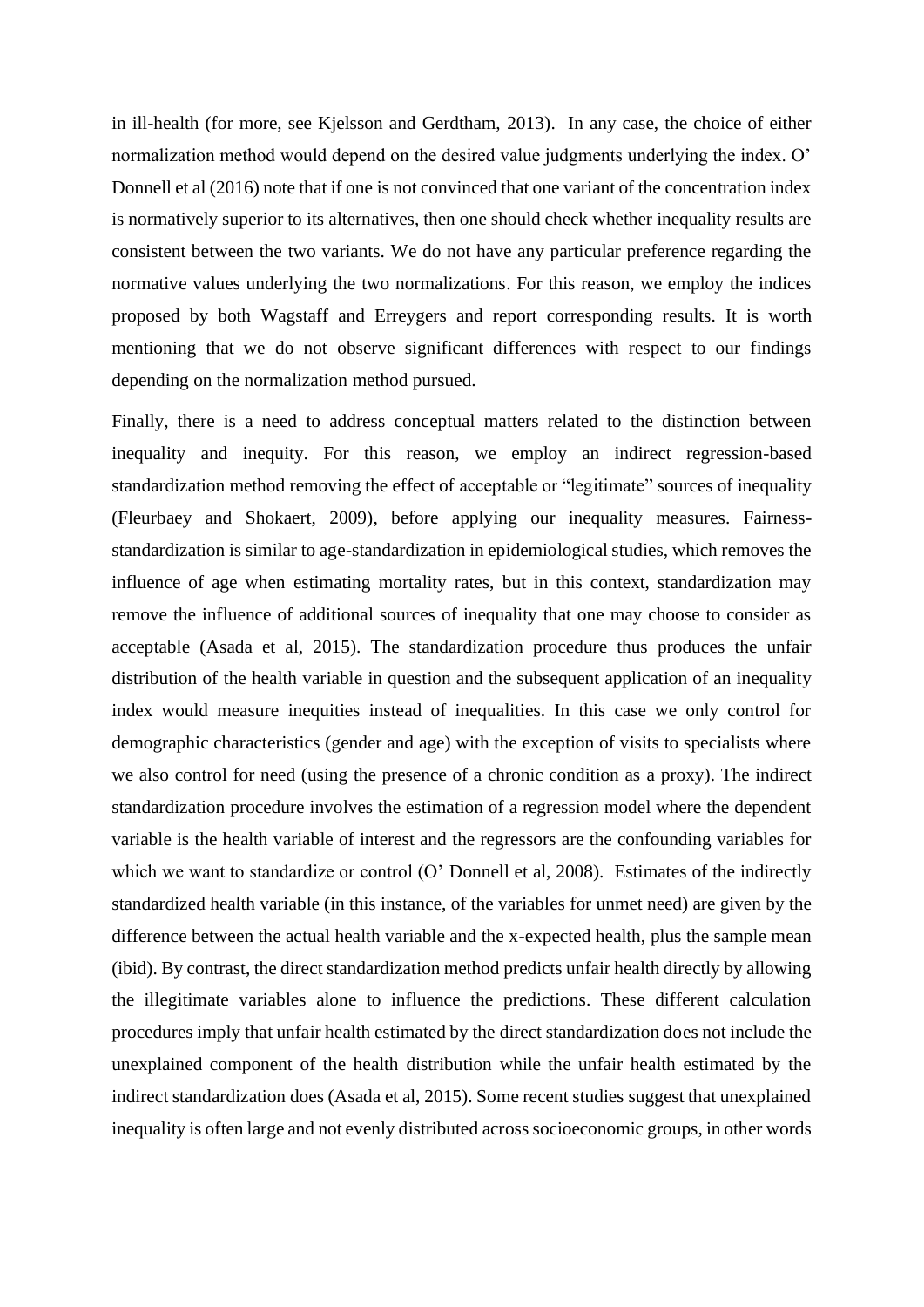it is an ethically unacceptable source of inequality. The indirect standardization method is therefore considered superior in that respect (Asada et al, 2015; Garcia-Gomez et al, 2012).

It should be noted that the discussion over "legitimate" and "illegitimate" sources of inequalities in health is a source of intense disagreement amongst authors because it entails ethical judgments that may vary to a significant extent. This debate, however, mostly concerns inequalities in health outcomes and the role of behavioral factors leading to these inequalities<sup>9</sup> (such as smoking or alcohol consumption). More specifically, some authors are proponents of the view that some health outcomes are simply a matter of individual preferences. Therefore, there is no need to be concerned with any inequality arising from individual choices made rationally and, nowadays, in full awareness of any consequences they may have (this notion is closely linked to the "rational addiction theory" developed by Becker and Murphy in 1988). Proponents of this view consider that individual behavioral factors leading to adverse health outcomes are acceptable sources of inequality and should be treated as such. Most health economists however disagree with this approach, as unhealthy habits such as smoking are not evenly distributed across the population but have been consistently found to be more prevalent amongst lower socioeconomic groups. Such concerns are less relevant in the context of inequalities in access to healthcare examined in this study.

#### **IV. RESULTS**

#### *Sample statistics*

We start by simple sample frequencies for the unmet need and health service utilization variables in 2009, 2014 and 2019 (Table 2). The first observation is the sharp increase in selfreported unmet need for healthcare during the crisis. Self-reported unmet need for healthcare almost tripled between 2009 and 2014. In the 2019 sample it appears to have decreased significantly but it still remains in higher levels compared to 2009. The increase in self-reported unmet need for dental care was even larger during the entire period examined. Visits to GPs in the 12 months prior to the survey on average declined in 2014 and 2019 compared to 2009. Visits to other specialties remained broadly at the same levels. Visits to dentists remained stable

<sup>9</sup> Evidence suggests that proponents of the "policy amenability" definition of health inequalities (suggesting that all factors amenable to policy interventions, including individual behaviors, are unfair) are in a better position to defend their arguments. For an overview of the relevant discussion see Anand et al (2004).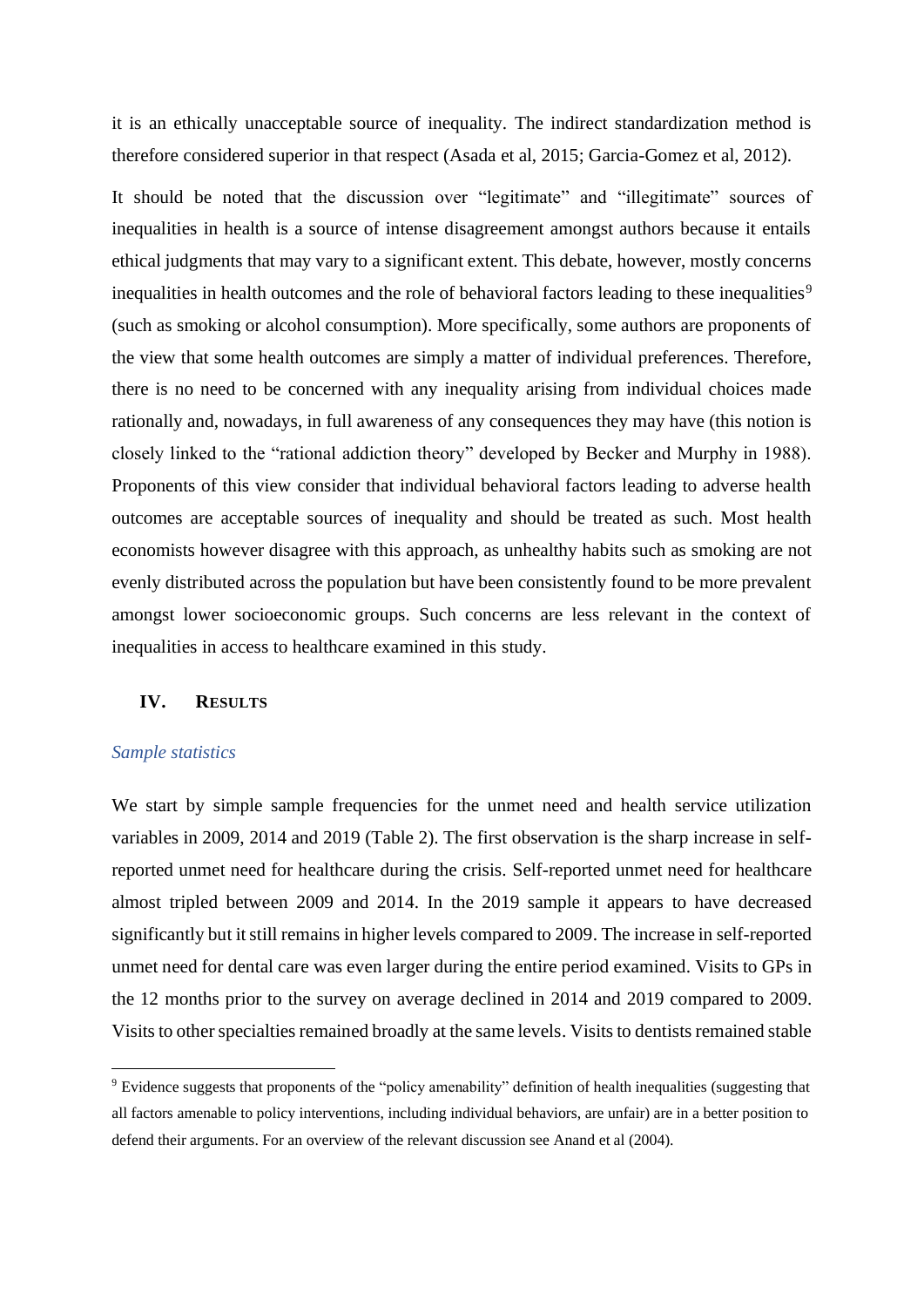during the crisis and slightly increased in 2019. Regarding preventive tests, we observe a significant drop in the mean occurrence of blood pressure, cholesterol and blood sugar measurement during the crisis (by over 20 percentage points). Their occurrence only marginally increased in the 2019 sample; it remained at considerably lower levels in 2019 compared to 2009. On the contrary, there was a noticeable increase in the aggregate use of women's tests such as mammograms and pap-smears.

|                                                 | 2009  |               |       | 2014          | 2019  |               |  |
|-------------------------------------------------|-------|---------------|-------|---------------|-------|---------------|--|
|                                                 | N     | $\frac{0}{0}$ | N     | $\frac{0}{0}$ | N     | $\frac{0}{0}$ |  |
| Sample size                                     | 6,077 | 100           | 8,105 | 100           | 7,969 | 100           |  |
| Access and use of healthcare services           |       |               |       |               |       |               |  |
| Unmet needs in last 12 months                   |       |               |       |               |       |               |  |
| Self-reported unmet need for medical care       | 484   | 8.0           | 1,778 | 22.8          | 869   | 10.9          |  |
| Self-reported unmet need for dental care        | 275   | 4.5           | 1,230 | 15.7          | 741   | 9.3           |  |
| Doctor visits in last 12 months                 |       |               |       |               |       |               |  |
| GP                                              | 3,935 | 65.0          | 4,707 | 58.3          | 4,676 | 58.9          |  |
| Other specialties                               | 2,913 | 48.4          | 3,774 | 47.2          | 3,759 | 47.4          |  |
| Dentist                                         | 2,729 | 45.6          | 3,741 | 46.6          | 3,951 | 49.8          |  |
| <b>Basic preventive tests in last 12 months</b> |       |               |       |               |       |               |  |
| Blood pressure measurement                      | 4,133 | 79.3          | 4,357 | 55.9          | 4,746 | 59.7          |  |
| Cholesterol measurement                         | 4,121 | 78.3          | 4,436 | 56.8          | 5,014 | 63.0          |  |
| Blood sugar measurement                         | 4,092 | 78.2          | 4,404 | 56.4          | 4,966 | 62.4          |  |
| Mammogram                                       | 595   | 21.4          | 1,194 | 34.1          | 1,231 | 36.4          |  |
| Pap-smear                                       | 997   | 26.8          | 1,860 | 40.7          | 1,718 | 41.1          |  |

## *Table 2. Sample statistics: access to healthcare.*

*Source: ELSTAT (EHIS), own calculations.*

Notes: Analysis is weighted using EHIS survey sample weights, unstandardized health distributions; Unmet medical needs due to financial reasons, waiting list or distance; For the mammogram indicator, only women aged  $40+$  were considered; For the pap-smear *indicator, only women aged 18+ were considered.*

Tables 3 provides the breakdown of unmet need and access to healthcare services by income quintile. Even though the increase in unmet needs during the crisis was more pronounced for the lower income quintiles, the deterioration was evident across the household income spectrum. After the crisis, unmet needs decreased for all income categories, but the decrease was sharper at the upper end of the income distribution. Access to doctors and basic preventive tests also declined across the income distribution during the crisis, however differences were more pronounced at its lower end. The use of some services (such as women's preventive tests and visits to GPs) improved at the upper end of the distribution but worsened at its lower end. Improvements in the preventive tests variables in 2019 appear to mostly favor higher income groups. The general takeaway is that a deterioration is observed across the income spectrum in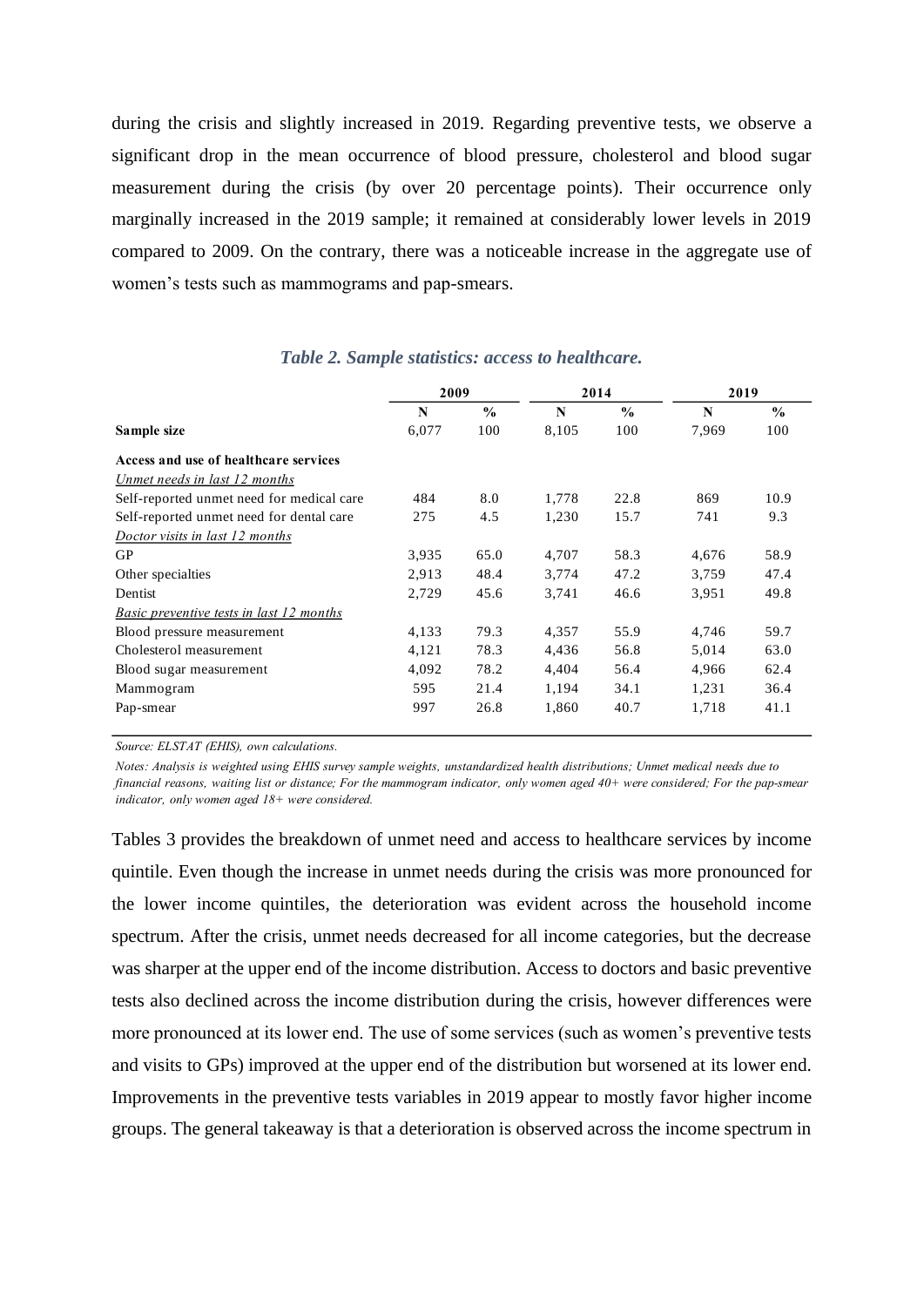|                                           |       |       | 2009  |       |       |       |       |           | 2014  |       |           |       |       |       |       | 2019  |       |       |
|-------------------------------------------|-------|-------|-------|-------|-------|-------|-------|-----------|-------|-------|-----------|-------|-------|-------|-------|-------|-------|-------|
| Access to and use of healthcare services  | αl    |       | a3    |       | -a5   | total |       | <b>a2</b> | a3    | a4    | <b>a5</b> | total |       |       | a3    |       |       | total |
| Unmet needs in last 12 months             |       |       |       |       |       |       |       |           |       |       |           |       |       |       |       |       |       |       |
| Self-reported unmet need for medical care | 10.8% | 8.6%  | 7.1%  | 6.9%  | 6.2%  | 8.2%  | 35.6% | 28.0%     | 23.2% | 20.6% | 16.2%     | 24.4% | 18.8% | 14.3% | 12.2% | 8.7%  | 5.3%  | 11.9% |
| Self-reported unmet need for dental care  | 5.8%  | 5.4%  | 4.7%  | 3.6%  | 2.3%  | 4.7%  | 25.6% | 20.7%     | 16.0% | 11.7% | 5.9%      | 16.1% | 22.2% | 14.5% | 7.9%  | 3.4%  | 1.0%  | 9.4%  |
| Doctor visits in last 12 months           |       |       |       |       |       |       |       |           |       |       |           |       |       |       |       |       |       |       |
| GP                                        | 65.5% | 59.6% | 65.4% | 63.9% | 60.2% | 63.1% | 59.7% | 60.0%     | 60.6% | 62.1% | 67.6%     | 61.4% | 54.8% | 60.6% | 64.6% | 66.4% | 70.7% | 63.5% |
| Other specialties                         | 42.9% | 44.5% | 46.6% | 51.1% | 59.0% | 47.2% | 41.2% | 48.9%     | 47.6% | 51.0% | 56.2%     | 49.0% | 44.1% | 45.6% | 50.8% | 52.9% | 59.5% | 50.0% |
| Dentist                                   | 39.9% | 41.5% | 47.7% | 51.0% | 63.2% | 46.3% | 32.7% | 38.4%     | 44.8% | 49.9% | 57.1%     | 44.5% | 31.7% | 38.3% | 44.7% | 54.8% | 66.6% | 46.2% |
| Basic preventive tests in last 12 months  |       |       |       |       |       |       |       |           |       |       |           |       |       |       |       |       |       |       |
| Blood pressure measurement                | 78.7% | 76.8% | 77.0% | 80.2% | 77.4% | 77.9% | 56.1% | 59.1%     | 59.3% | 62.7% | 67.1%     | 60.6% | 56.2% | 62.4% | 64.0% | 67.6% | 69.7% | 64.2% |
| Cholesterol measurement                   | 74.8% | 76.4% | 77.0% | 78.7% | 82.0% | 77.1% | 55.5% | 60.2%     | 59.4% | 63.7% | 67.7%     | 61.1% | 57.0% | 63.8% | 66.7% | 71.7% | 73.4% | 66.8% |
| Blood sugar measurement                   | 74.0% | 76.6% | 77.1% | 78.5% | 82.0% | 77.0% | 54.7% | 59.5%     | 59.7% | 63.0% | 67.1%     | 60.7% | 57.3% | 63.3% | 65.9% | 70.6% | 73.3% | 66.2% |
| Mammogram                                 | 8.9%  | 8.4%  | 10.9% | 15.4% | 26.4% | 11.6% | 7.5%  | 14.3%     | 13.8% | 23.1% | 29.2%     | 17.2% | 3.6%  | 8.3%  | 14.8% | 22.3% | 39.0% | 15.7% |
| Pap-smear                                 | 15.2% | 12.2% | 19.1% | 22.1% | 33.9% | 17.8% | 6.1%  | 16.2%     | 21.4% | 30.0% | 34.1%     | 21.6% | 6.2%  | 12.6% | 20.3% | 25.6% | 37.4% | 19.1% |

### *Table 3. Access to healthcare by income quintile.*

*Source: ELSTAT (EHIS), own calculations.*

Notes: Analysis is weighted using EHIS survey sample weights; Distributions have been indirectly standardized for gender/age (all indicators) and need (specialist visits); Small differences with Table 2 (totals in last col mammogram indicator, only women aged 40+ were considered; For the pap-smear indicator, only women aged 18+ were considered.

## *Table 4. Access to healthcare by age group.*

|                                           |           |           |       | 2009  |             |       |        |           |       | 2014      |             |       |           |           |           | 2019  |             |       |
|-------------------------------------------|-----------|-----------|-------|-------|-------------|-------|--------|-----------|-------|-----------|-------------|-------|-----------|-----------|-----------|-------|-------------|-------|
|                                           | $18 - 30$ | $30 - 50$ | 50-65 | 65-75 | 75 or above | total | 18-30  | $30 - 50$ | 50-65 | $65 - 75$ | 75 or above | total | $18 - 30$ | $30 - 50$ | $50 - 65$ | 65-75 | 75 or above | total |
| Access to and use of healthcare services  |           |           |       |       |             |       |        |           |       |           |             |       |           |           |           |       |             |       |
| Unmet medical needs in last 12 months     |           |           |       |       |             |       |        |           |       |           |             |       |           |           |           |       |             |       |
| Self-reported unmet need for medical care | 10.3%     | 9.8%      | 6.3%  | 5.9%  | 7.9%        | 8.0%  | 17.9%  | 19.5%     | 25.3% | 31.6%     | 29.5%       | 23.3% | 6.9%      | 8.4%      | 11.4%     | 7.0%  | 14.7%       | 11.0% |
| Self-reported unmet need for dental care  | 5.0%      | 3.8%      | 3.0%  | 4.2%  | 7.7%        | 4.6%  | 15.7%  | 15.3%     | 18.8% | 16.1%     | 13.5%       | 16.0% | 7.7%      | 8.7%      | 11.0%     | 11.7% | 7.1%        | 9.3%  |
| Doctor visits in last 12 months           |           |           |       |       |             |       |        |           |       |           |             |       |           |           |           |       |             |       |
| GP                                        | 47.2%     | 48.7%     | 65.6% | 78.6% | 81.0%       | 64.4% | 46.7%  | 49.1%     | 61.4% | 75.7%     | 78.4%       | 58.7% | 34.6%     | 47.8%     | 64.9%     | 77.6% | 82.0%       | 59.0% |
| Other specialties                         | 48.9%     | 47.6%     | 45.5% | 46.4% | 46.7%       | 46.9% | 42.0%  | 49.8%     | 54.9% | 50.1%     | 44.6%       | 49.2% | 43.0%     | 50.2%     | 51.9%     | 51.2% | 49.7%       | 49.7% |
| Dentist                                   | 60.5%     | 57.4%     | 50.5% | 36.4% | 21.3%       | 45.3% | 55.7%  | 53.1%     | 49.9% | 37.1%     | 22.3%       | 46.9% | 59.4%     | 57.2%     | 54.6%     | 39.9% | 22.2%       | 49.8% |
| Basic preventive tests in last 12 months  |           |           |       |       |             |       |        |           |       |           |             |       |           |           |           |       |             |       |
| Blood pressure measurement                | 60.5%     | 64.2%     | 83.6% | 88.0% | 88.6%       | 79.0% | 31.1%  | 43.9%     | 64.4% | 80.4%     | 84.5%       | 56.4% | 33.5%     | 49.3%     | 68.6%     | 79.8% | 76.0%       | 59.8% |
| Cholesterol measurement                   | 66.5%     | 67.0%     | 80.3% | 86.0% | 84.2%       | 77.8% | 35.5%  | 45.7%     | 67.6% | 78.8%     | 79.0%       | 57.5% | 38.5%     | 54.9%     | 71.2%     | 81.7% | 74.8%       | 63.1% |
| Blood sugar measurement                   | 67.2%     | 65.8%     | 80.5% | 85.8% | 84.8%       | 77.7% | 35.1%  | 45.4%     | 66.9% | 78.3%     | 78.5%       | 57.1% | 38.6%     | 53.8%     | 70.6%     | 81.2% | 74.7%       | 62.5% |
| Mammogram                                 |           | 43.0%     | 31.7% | 14.2% | 2.3%        | 21.4% | $\sim$ | 46.1%     | 44.1% | 25.2%     | 8.2%        | 34.1% | $\sim$    | 50.9%     | 48.4%     | 26.9% | 7.2%        | 36.4% |
| Pap-smear                                 | 36.9%     | 53.0%     | 34.5% | 10.3% | 1.5%        | 26.8% | 47.6%  | 55.4%     | 44.5% | 21.0%     | 5.1%        | 40.7% | 39.6%     | 61.0%     | 48.7%     | 21.3% | 3.7%        | 41.1% |

*Source: ELSTAT (EHIS), own calculations.*

Notes: Analysis is weighted using EHIS survey sample weights; Distributions have been indirectly standardized for gender (all indicators) and need (specialist visits); Small differences with Tables 2 & 3 (totals in last co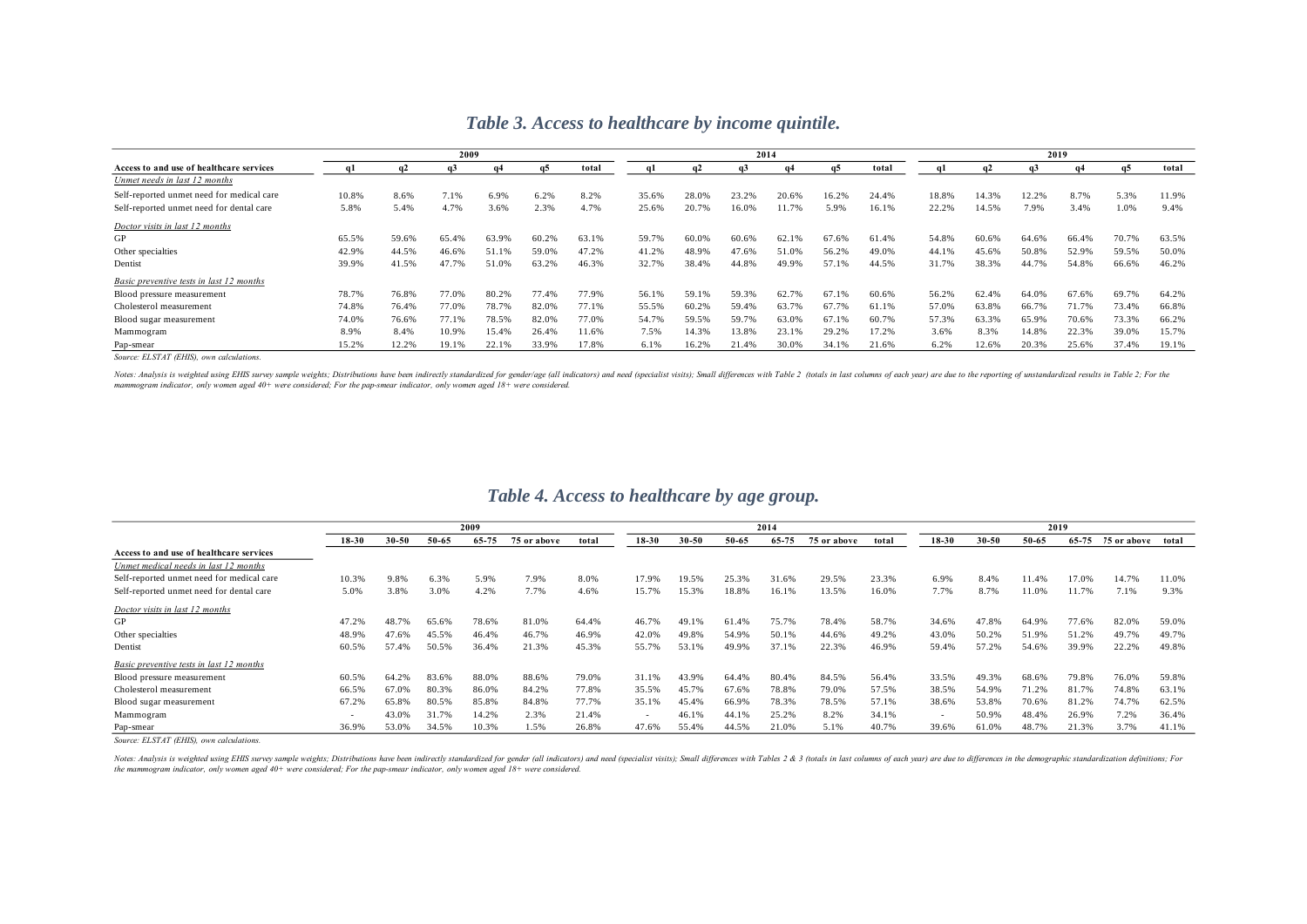2014 compared to 2009, but this deterioration appears to disproportionately affect lower income groups. The overall situation appears improved in 2019 compared to 2014 but still worse compared to the pre-crisis period. Improvements in 2019 are more pronounced at the higher end of the income distribution for the majority of variables examined.

Table 4 provides the breakdown of unmet need and access to healthcare services by age group. In 2009, younger respondents reported higher unmet medical needs compared to more senior respondents. The inverse is observed with respect to unmet dental needs with senior citizens reporting higher unmet dental needs compared to younger groups. As expected, for all other access indicators employed in our analysis i.e. doctor visits and diagnostic tests, use increases with age as a result of increased needs for healthcare that accompany older age. A reversed trend is observed with respect to dental services and women's diagnostic tests (mammograms and pap-smears) with the frequency decreasing as age increases. The most probable explanation for this is that psychological or cultural barriers (such as lack of information/health education, fear, or shame for these examinations) are typically more common amongst older respondents. Moving to 2014 and 2019, we observe that unmet medical need increased across the age distribution, but older Greeks now report increased unmet needs compared to both 2009 and younger respondents. Unmet dental needs also increased across the age distribution during the crisis.

Doctor visits and the use of frequently-used diagnostic tests continue to be more prevalent amongst older individuals in 2014 and 2019 reflecting increased medical needs except for visits to dentists and women's tests.

#### *Frequency ratios*

We continue by measuring inequality in terms of frequency ratios (Table 5). For variables associated with a positive characteristic, such as access to healthcare services, the ratio corresponds to the share of the individuals belonging to the highest income quintile divided by the share of the individuals belonging in the lower income quintile. This is known as the Q5/Q1 approach. The inverse (Q1/Q5) is being followed for the unmet need variable as higher proportions of the characteristic indicate a worse performance (Börsch-Supan et al, 2015). Therefore, for all variables included in Table 3, ratios above 1 indicate the presence of pro-rich inequalities and ratios below 1 indicate pro-poor inequalities. Before acquiring quintile means,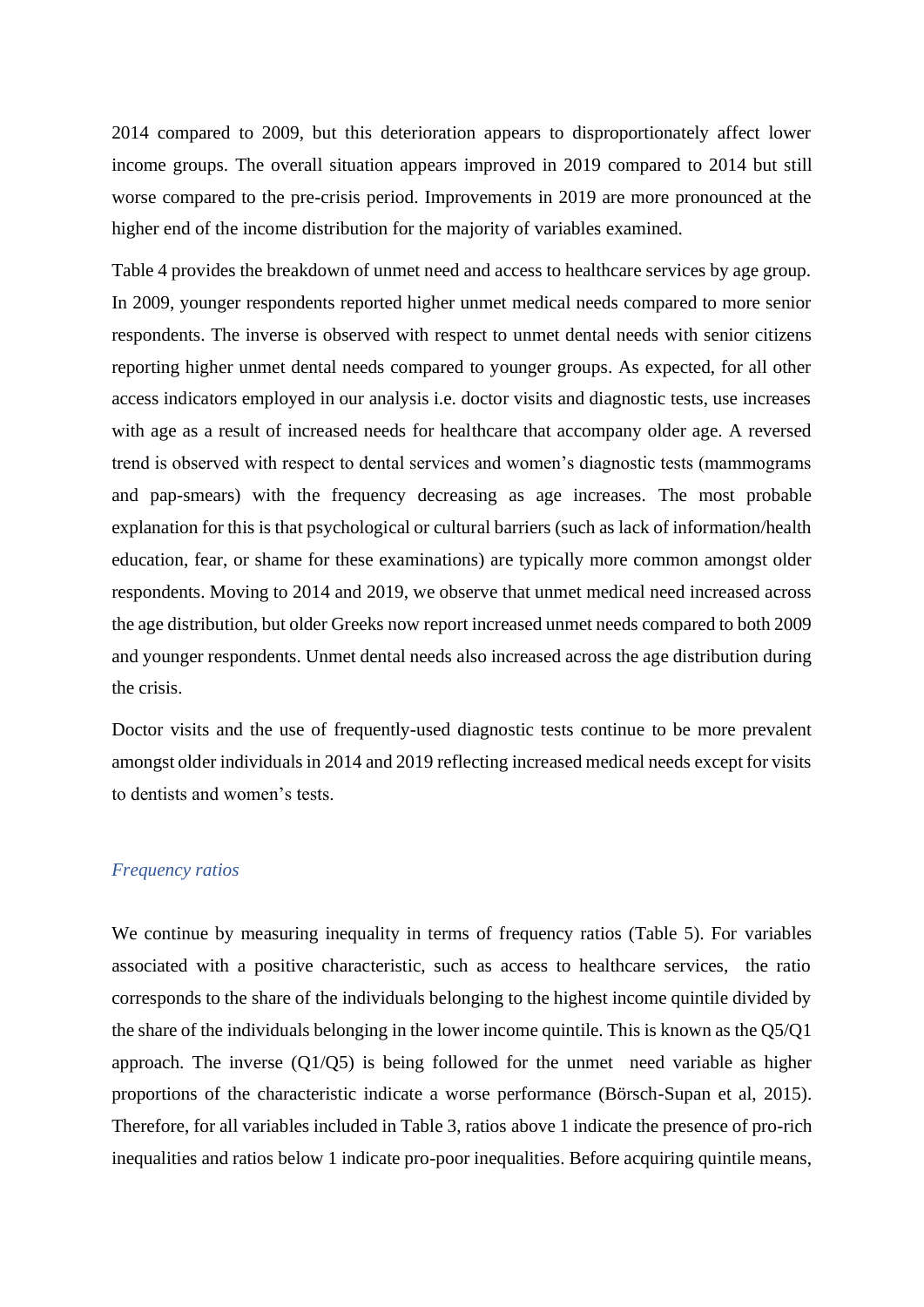the distributions were indirectly standardized for demographic factors (age and gender), whereas for specialist visits variable, the distribution was also standardized for need (by accounting for the presence of a chronic disease).

Frequency ratios indicate that inequalities in unmet need for healthcare as well as in the use of basic preventive services and tests have increased after 2009. In the pre-crisis situation, inequalities are observed for most indicators examined (self-reported unmet need for healthcare, dentist and specialist visits, cholesterol tests, blood sugar tests, mammograms papsmears) whereas marginal pro-poor inequality was observed with respect to GP visits and blood pressure measurement. In 2014 and 2019 however, pro-rich inequality is observed for all access indicators employed in the analysis and has furthermore increased in magnitude. In 2014, respondents belonging to the lowest income quintile were twice as likely to report unmet need for healthcare. More importantly, the gap in unmet medical needs between the lowermost and the uppermost income categories increased further between 2014 and 2019. The results are also striking regarding unmet need for dental care, women's exams (mammograms and pap-smears) and visits to dentists. It appears that inequality increased sharply during the crisis and continued to increase in its aftermath.

| Access to and use of healthcare services  | 2009 | 2014 | 2019  |
|-------------------------------------------|------|------|-------|
| Unmet medical needs in last 12 months     |      |      |       |
| Self-reported unmet need for medical care | 1.75 | 2.20 | 3.55  |
| Self-reported unmet need for dental care  | 2.49 | 4.34 | 22.20 |
| Doctor visits in last 12 months           |      |      |       |
| <b>GP</b>                                 | 0.92 | 1.13 | 1.29  |
| Other specialties                         | 1.37 | 1.36 | 1.35  |
| Dentist                                   | 1.58 | 1.75 | 2.10  |
| Basic preventive tests in last 12 months  |      |      |       |
| Blood pressure measurement                | 0.98 | 1.20 | 1.24  |
| Cholesterol measurement                   | 1.10 | 1.22 | 1.29  |
| Blood sugar measurement                   | 1.11 | 1.23 | 1.28  |
| Mammogram                                 | 2.95 | 3.89 | 10.83 |
| Pap-smear                                 | 2.24 | 5.59 | 6.03  |

*Table 5. Frequency ratios between uppermost and lowermost income categories.*

*Source: ELSTAT (EHIS), own calculations.*

Notes: Ratios above 1 indicate pro-rich inequalities, ratios below 1 indicate pro-poor inequalities; Distributions indirectly standardized for demographic status (all indicators) and need (specialist visits); For the mammogram indicator, only women aged 40+ were considered; For the pap-smear indicator, only women aged 18+ were considered; analysis is weighted using EHIS *survey sample weights.*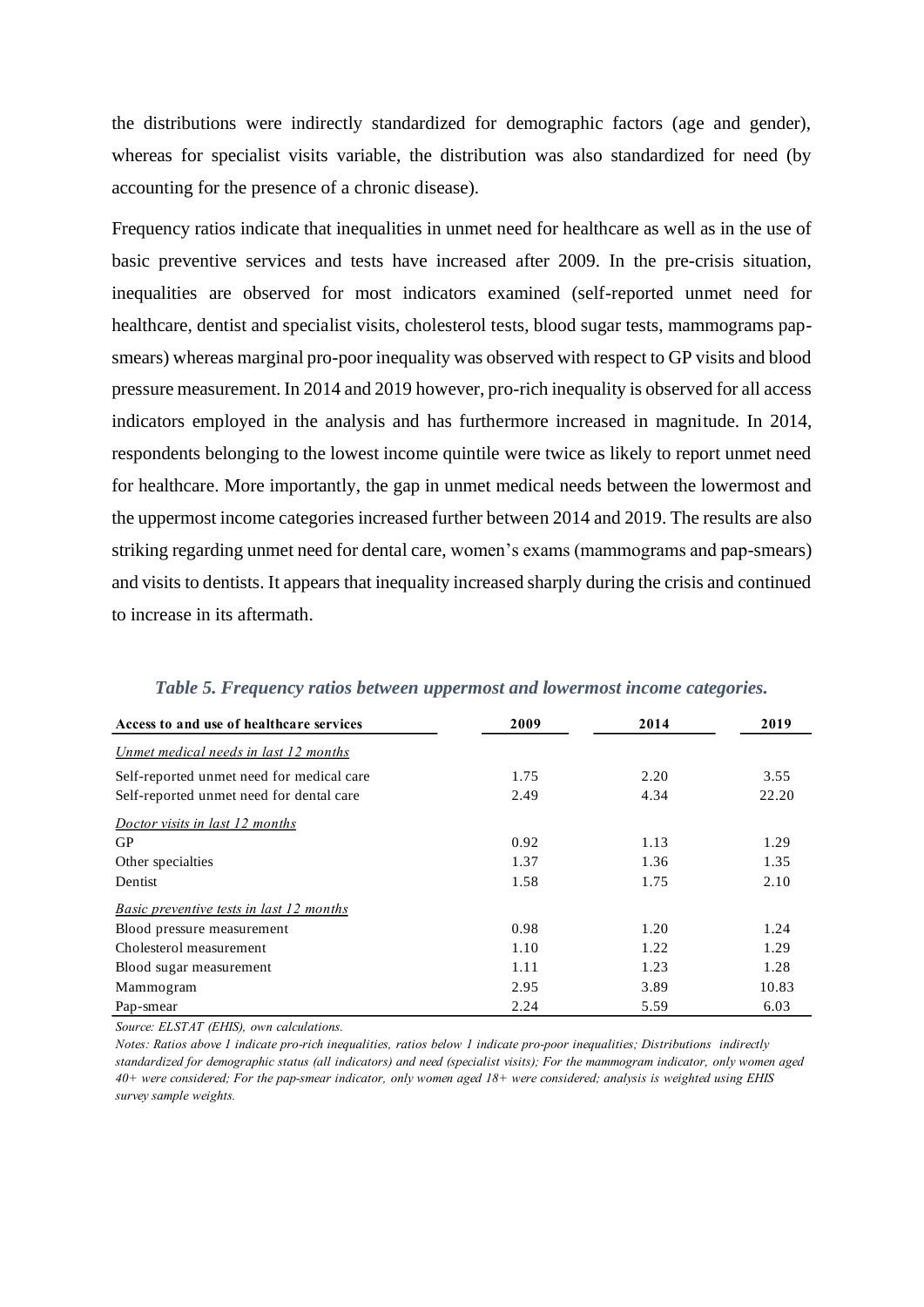An initial assessment based on these figures would be that the resilience or improvement observed with respect to access to specific services during the crisis (shown in Table 2) was unevenly distributed across the socioeconomic spectrum. As already discussed, frequency ratios capture relative inequality but are generally considered a crude measure as they only reflect the experiences of the two extremes of the socioeconomic distribution. In the next section, we present results in terms of concentration indices, an indicator that captures the experience of the entire income spectrum.

#### *Concentration Indices*

Concentration indices for all outcome indicators are presented in Table 6. As discussed previously, we report results from both the Wagstaff and Erreygers normalizations, as we have no preference for the value judgments underlying the two variants of the Index. In terms of results, we observe some small differences with respect to the magnitude of the indices depending on the normalization employed but no differences with respect to the direction of inequality (as captured by the signs of the indices) or its statistical significance. This indicates that there is no discrepancy in terms of the key takeaways of our analysis depending on the normalization method. Before computing the indices, the healthcare distributions were indirectly standardized for age and gender, as well as need (using specialist visits as an indicator). Positive values of the index indicate disproportionate concentration of the healthcare variable amongst the higher household income groups, whereas negative values of the index indicate disproportionate concentration of the healthcare variable amongst the lower household income groups.

In all years examined, the negative sign of the concentration indices and their statistical significance indicate that unmet needs for both medical and dental care were disproportionately concentrated amongst lower income quintiles. The magnitude of the concentration indices was however larger in 2014 compared to 2009 with the differences being statistically significant. This suggests that pro-rich inequality in both unmet needs for medical and dental care increased considerably during the crisis. While inequality in unmet medical need partially recovered in 2019 it still remained at a higher level compared to the pre-crisis period. Inequality in unmet dental needs continued its upward trajectory even after the crisis.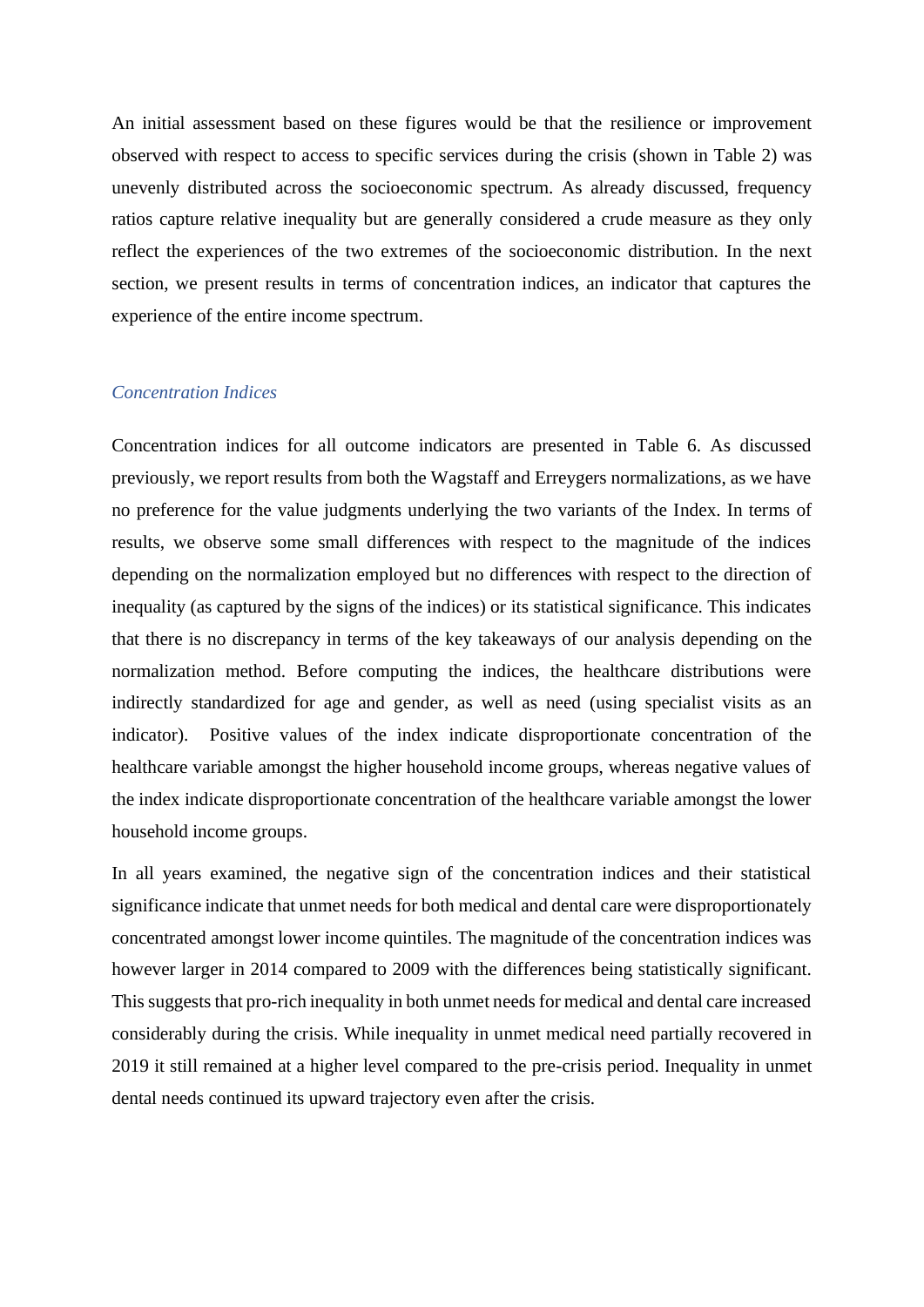## *Table 6. Concentration Indices*

|                                           |                    | 2009         |                    | 2014         |                    | 2019         |                     | 2014 vs 2009  | 2019 vs 2009        |               |
|-------------------------------------------|--------------------|--------------|--------------------|--------------|--------------------|--------------|---------------------|---------------|---------------------|---------------|
|                                           | <b>Wagstaff CI</b> | Erreygers CI | <b>Wagstaff CI</b> | Erreygers CI | <b>Wagstaff CI</b> | Erreygers CI | <b>Wagstaff CIs</b> | Erreygers CIs | <b>Wagstaff CIs</b> | Erreygers CIs |
| <b>Access to healthcare services</b>      |                    |              |                    |              |                    |              |                     |               |                     |               |
| Unmet medical needs in last 12 months     |                    |              |                    |              |                    |              |                     |               |                     |               |
| Self-reported unmet need for medical care | $-0.077***$        | $-0.031***$  | $-0.112***$        | $-0.092***$  | $-0.109***$        | $-0.066***$  | **                  | ***           | **                  | ***           |
| Self-reported unmet need for dental care  | $-0.076***$        | $-0.022***$  | $-0.177***$        | $-0.109***$  | $-0.284***$        | $-0.128***$  | ***                 | ***           | ***                 | ***           |
| Doctor visits in last 12 months           |                    |              |                    |              |                    |              |                     |               |                     |               |
| GP                                        | $-0.004$           | $-0.004$     | $0.029**$          | $0.028**$    | $0.051***$         | $0.051***$   |                     | *             | ***                 | ***           |
| Other specialties                         | $0.067***$         | $0.067***$   | $0.045***$         | $0.045***$   | $0.065***$         | $0.065***$   |                     |               |                     |               |
| Dentist                                   | $0.097***$         | $0.095***$   | $0.111***$         | $0.111***$   | $0.150***$         | $0.147***$   |                     |               |                     | *             |
| Basic preventive tests in last 12 months  |                    |              |                    |              |                    |              |                     |               |                     |               |
| Blood pressure measurement                | 0.005              | 0.004        | $0.037***$         | $0.037***$   | $0.050***$         | $0.050***$   | **                  | **            | **                  | **            |
| Cholesterol measurement                   | $0.038**$          | $0.032**$    | $0.041***$         | $0.041***$   | $0.070***$         | $0.068***$   |                     |               |                     |               |
| Blood sugar measurement                   | $0.041***$         | $0.035***$   | $0.041***$         | $0.041***$   | $0.066***$         | $0.064***$   |                     |               |                     |               |
| Mammogram                                 | $-0.009$           | $-0.006$     | $0.079***$         | $0.042***$   | $0.128***$         | $0.116***$   | ***                 | ***           | ***                 | ***           |
| Pap-smear                                 | $-0.001$           | $-0.001$     | $0.063***$         | $0.045***$   | $0.113***$         | $0.107***$   | ***                 | ***           | ***                 | ***           |

*Source: ELSTAT (EHIS), own calculations.*

Notes: Negative sign of the CI indicates disproportionate concentration of the health-related variable amongst lower income categories, positive sign of the CI indicates disproportionate concentration amongst higher income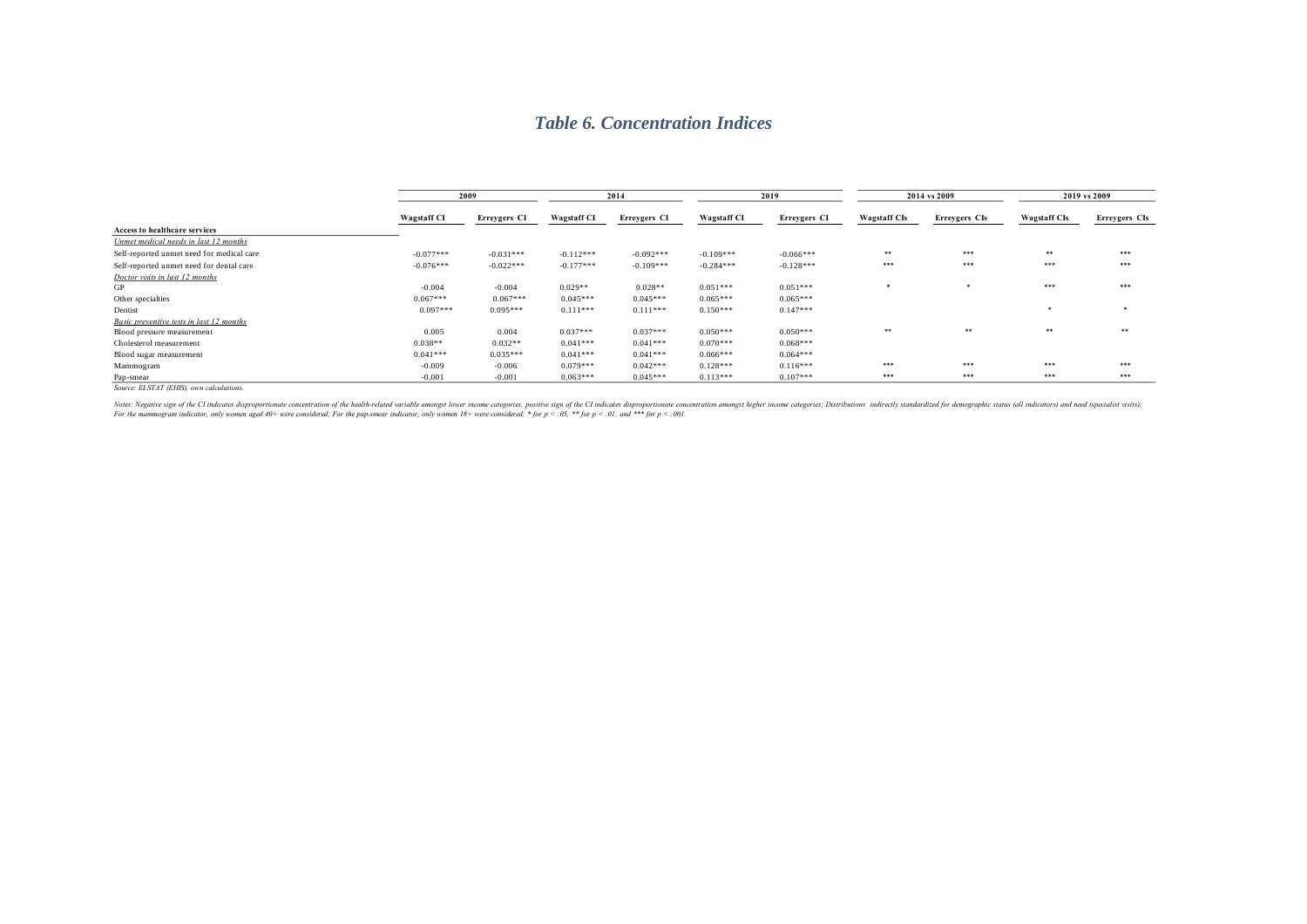As per the remaining binary indicators, a differentiation in the direction of inequality is observed in 2009 regarding some of the access variables used. In particular, the CIs of variables such as GP visits, mammograms and pap-smears assumed negative signs in 2009, but the indices were not statistically significant, therefore there is no pro-poor income-related inequality to report in these instances. For all the remaining indicators, the indices assumed positive signs and were statistically significant revealing the presence of pro-rich inequalities in the use of essential health services and tests. In 2014 and 2019, we observe statistically significant concentration indices for all binary indicators for unmet needs and service use employed in the analysis. The direction of inequality is overall as expected, with unmet need being concentrated amongst lower income groups and the remaining access variables being concentrated amongst higher income groups. The size of the indices is larger in 2014 with the exception of visits to other specialties (however, the difference between the two years regarding the specific indicator is not statistically significant, so there is no reduction in inequality to report). The sharpest increases are observed with respect to visits to GPs, blood pressure measurement and women's screening tests. For these indicators, the increase in the degree of inequality during this period is statistically significant. Furthermore, inequality continued to increase across all indicators in 2019. Results broadly suggest that socioeconomic inequalities in access to healthcare are observed in all three survey years analyzed. However, most of the access distributions had become considerably more unequal in 2014 and 2019 compared to 2009 with the negative change impacting the groups belonging to the lower end of the Greek household income distribution.

Panel Figure 1 provides a selected visual representation of inequalities in line with the CI results presented in Table 6. Concentration curves for unmet needs lie above the diagonal (negative CIs) while curves for healthcare use lie below the diagonal (positive CIs), suggesting pro-rich inequality in the distribution of the variables in question. Concentration curves in 2014 and 2019 have moved further away from the diagonal (line of the quality) compared to 2009. Table 6 results indicate that this effect is statistically significant regarding unmet need for medical care, unmet need for dental care, GP visits, blood pressure measurement and women's exams (mammograms and pap-smears), as well as for visits to dentists in 2019 compared to 2009. For the remaining variables, no statistically significant increase in pro-rich inequality is observed, even if the latter was both present and statistically significant in 2014 and 2019 for all ten variables examined.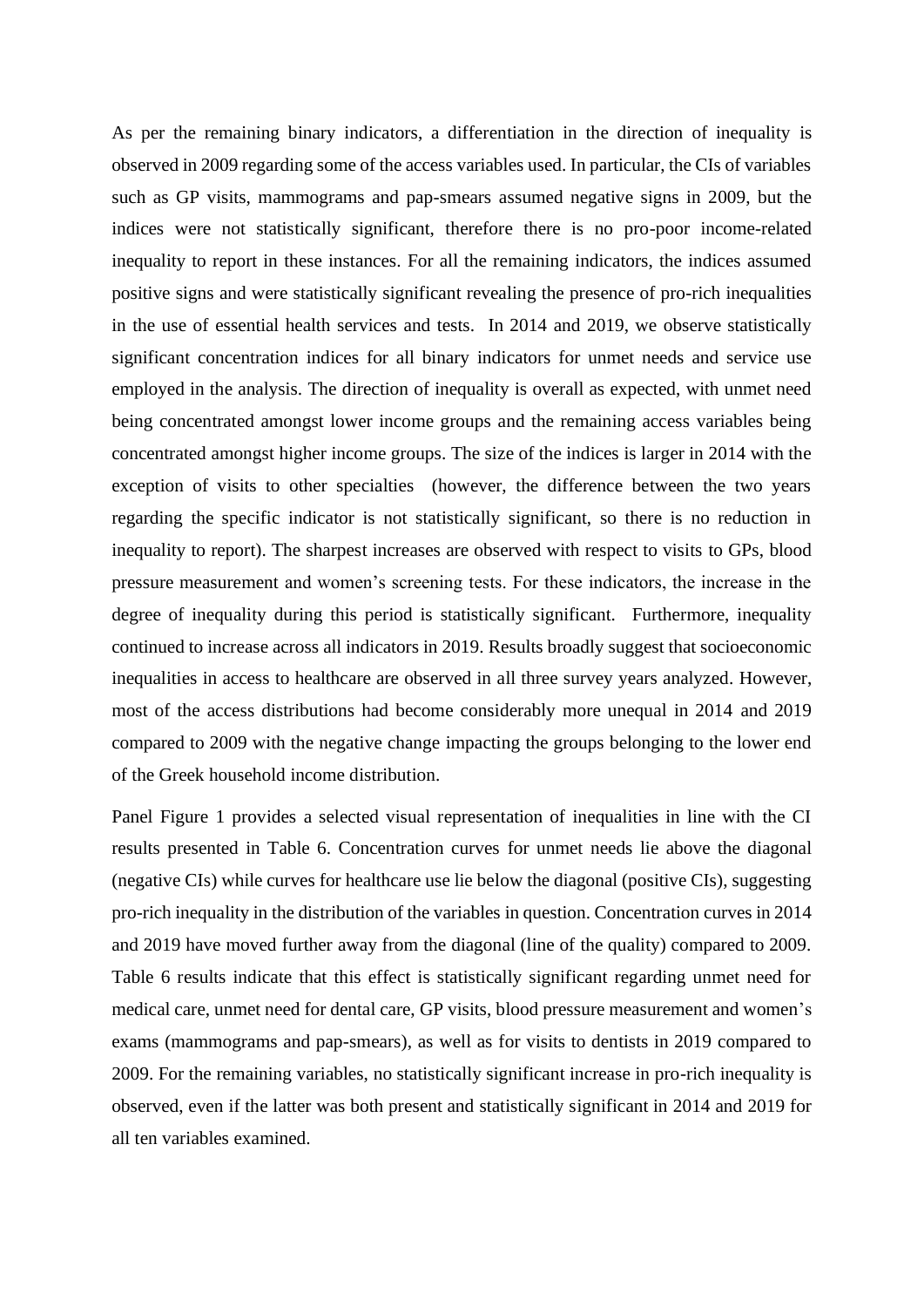

# *Figure 1. Concentration Curves for unmet need and healthcare use variables.*

Source: ELSTAT (EHIS), own calculations.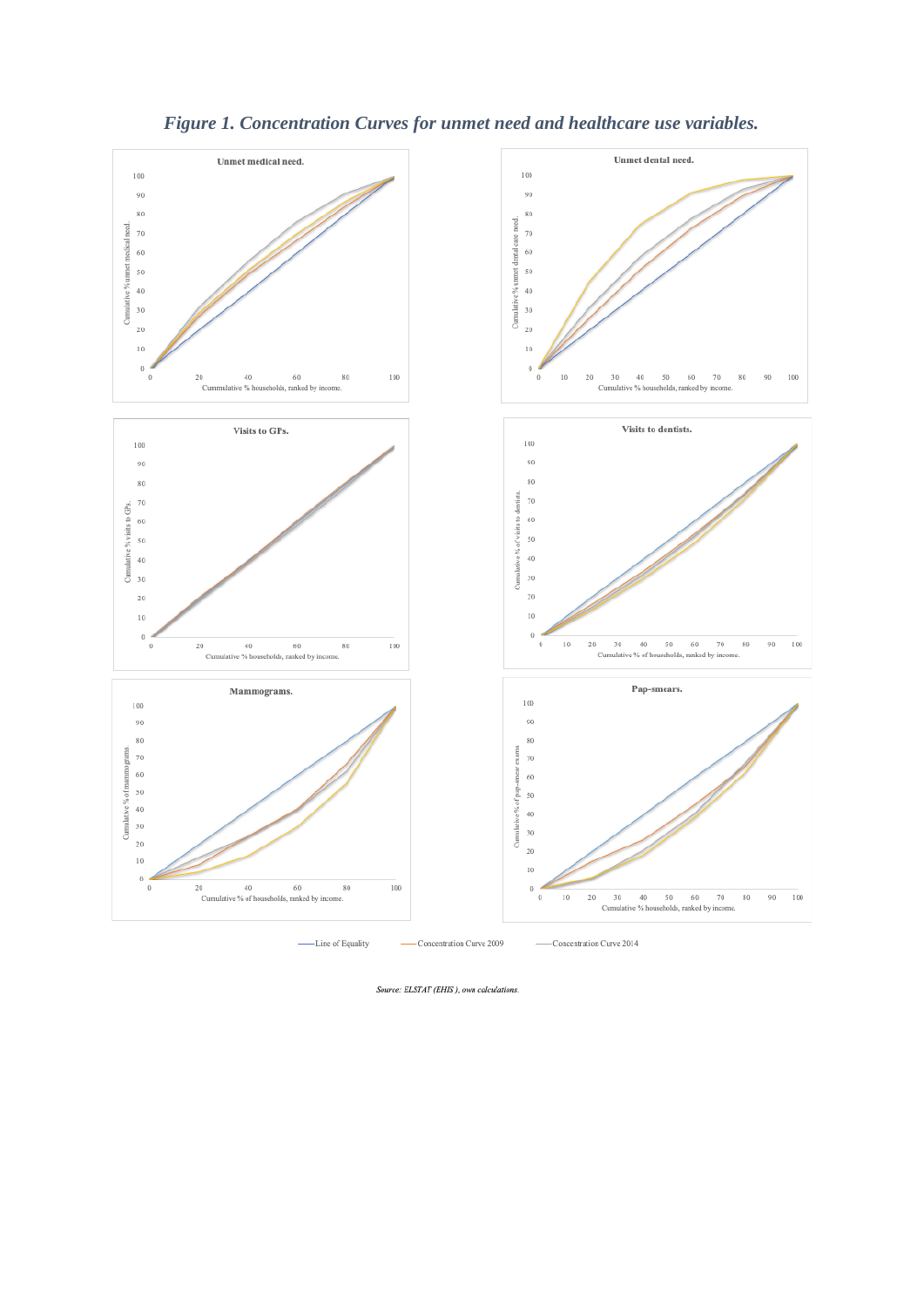#### *Probit models*

Tables 7-9 present results from probit regressions used to examine associations between the ten access/use healthcare indicators and a series of individual and household characteristics. The explanatory variables selected are some of the most commonly used in the empirical literature on socioeconomic determinants of access to healthcare and include household income, level of education, unemployment and citizenship status as well as degree of urbanization of the primary residence area. Age and gender were also included to isolate their effect. Table 7 compares probit regression results for unmet medical and dental needs between the three survey years, while corresponding results for doctor visits and diagnostic tests are presented in Tables 8 and 9 respectively.

We start from the results of the probit regressions for unmet medical need and demographic variables. Women are more likely to report unmet need for medical care in Greece with this effect becoming statistically significant after 2014. Older Greeks were less likely to report unmet medical needs in 2009 but the opposite trend is observed in 2014 and 2019.

As expected, unmet medical needs are negatively associated with income, decreasing as household income increases, with effects becoming statistically significant after 2014. These marginal effects are larger in 2014 and 2019 compared to 2009. A negative association is also observed with respect to the education variable; this effect is only statistically significant in 2014. Interestingly, we find no association between unemployment and unmet needs in 2009 but a statistically significant effect in 2014, possibly reflecting the sharp increase of the unemployment rate and the adverse effects of long-term unemployment amidst the crisis.

In 2009, we observe statistically significant effects of the citizenship status and degree of urbanization variables on unmet medical need. Non-Greek (and especially, non-EU) respondents had a higher probability to report unmet medical needs in 2009 and the effect was statistically significant. In 2014 and 2019 however, these effects disappear. The most possible explanation is the levelling down of access for the entire population irrespective of citizenship status (see also Appendix, Table A2). Similarly, the variable on degree of urbanization of the primary residence area reveals that individuals in semi-urban or rural areas were more likely to have unmet medical needs before the crisis with the effect disappearing during the crisis. However, they were less likely to report unmet needs compared to individuals residing in urban areas in 2019.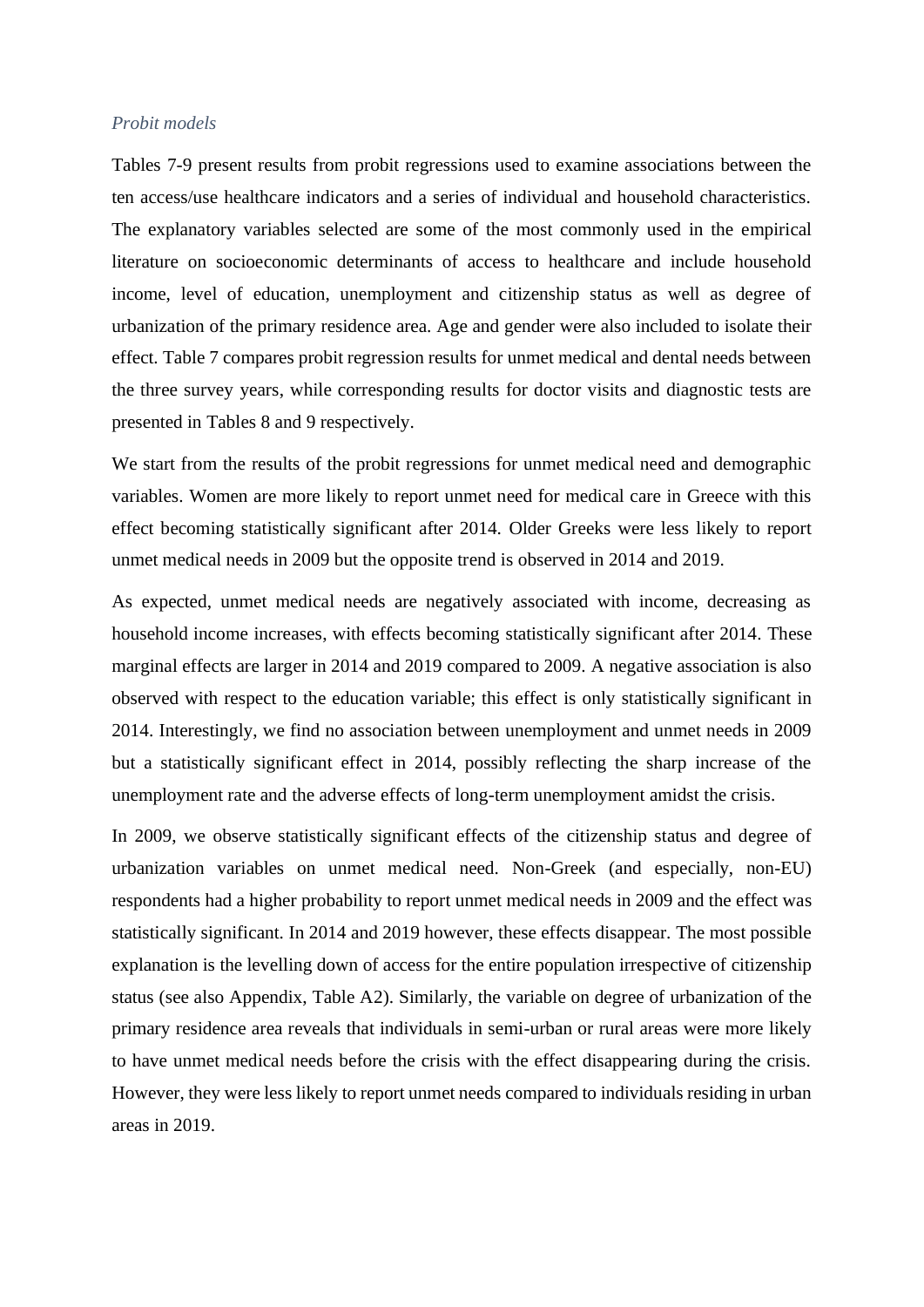|                                            |                | <b>Probits for unmet medical need</b> |                |             | Probits for unmet dental need<br>2009<br>2014<br>dydx<br>dydx<br>(s.e.)<br>(s.e.)<br>$-0.061***$<br>$0.016*$<br>(0.007)<br>(0.011)<br>$-0.020$<br>0.009<br>(0.013)<br>(0.019)<br>$0.048*$<br>$-0.035*$<br>(0.014)<br>(0.022)<br>$-0.032*$<br>0.018<br>(0.015)<br>(0.024)<br>$-0.003$<br>$-0.021$<br>(0.023)<br>(0.017)<br>$[$ **]<br>$[$ **]<br>$-0.003$<br>$-0.024$<br>(0.009)<br>(0.023)<br>$-0.060**$<br>$-0.000$<br>(0.010)<br>(0.023)<br>$-0.092***$<br>$-0.000$<br>(0.011)<br>(0.023) |                |  |
|--------------------------------------------|----------------|---------------------------------------|----------------|-------------|---------------------------------------------------------------------------------------------------------------------------------------------------------------------------------------------------------------------------------------------------------------------------------------------------------------------------------------------------------------------------------------------------------------------------------------------------------------------------------------------|----------------|--|
|                                            | 2009           | 2014                                  | 2019           |             |                                                                                                                                                                                                                                                                                                                                                                                                                                                                                             | 2019           |  |
|                                            | dydx<br>(s.e.) | dydx<br>(s.e.)                        | dydx<br>(s.e.) |             |                                                                                                                                                                                                                                                                                                                                                                                                                                                                                             | dydx<br>(s.e.) |  |
| <b>Demographics</b>                        |                |                                       |                |             |                                                                                                                                                                                                                                                                                                                                                                                                                                                                                             |                |  |
| Gender<br>Male                             | $-0.008$       | $-0.083***$                           | $-0.027***$    |             |                                                                                                                                                                                                                                                                                                                                                                                                                                                                                             | $-0.002$       |  |
|                                            | (0.009)        | (0.013)                               | (0.008)        |             |                                                                                                                                                                                                                                                                                                                                                                                                                                                                                             | (0.007)        |  |
| Age (base: 18-30)                          |                |                                       |                |             |                                                                                                                                                                                                                                                                                                                                                                                                                                                                                             |                |  |
| $30 - 50$                                  | $-0.007$       | 0.029                                 | $0.025*$       |             |                                                                                                                                                                                                                                                                                                                                                                                                                                                                                             | $0.027*$       |  |
|                                            | (0.017)        | (0.020)                               | (0.012)        |             |                                                                                                                                                                                                                                                                                                                                                                                                                                                                                             | (0.011)        |  |
| 50-65                                      | $-0.041*$      | $0.093***$                            | $0.054***$     |             |                                                                                                                                                                                                                                                                                                                                                                                                                                                                                             | $0.051***$     |  |
|                                            | (0.017)        | (0.023)                               | (0.013)        |             |                                                                                                                                                                                                                                                                                                                                                                                                                                                                                             | (0.012)        |  |
| 65-75                                      | $-0.051**$     | $0.159***$                            | $0.107***$     |             |                                                                                                                                                                                                                                                                                                                                                                                                                                                                                             | $0.066***$     |  |
|                                            | (0.118)        | (0.030)                               | (0.016)        |             |                                                                                                                                                                                                                                                                                                                                                                                                                                                                                             | (0.014)        |  |
| 75 or above                                | $-0.038*$      | $0.116***$                            | $0.080***$     |             |                                                                                                                                                                                                                                                                                                                                                                                                                                                                                             | 0.013          |  |
|                                            | (0.119)        | (0.028)                               | (0.016)        |             |                                                                                                                                                                                                                                                                                                                                                                                                                                                                                             | (0.013)        |  |
| [Overall effect of age]                    | $[$ **]        | $[$ ***]                              | $[$ ***]       |             |                                                                                                                                                                                                                                                                                                                                                                                                                                                                                             | $[$ ***]       |  |
| Socioeconomic background                   |                |                                       |                |             |                                                                                                                                                                                                                                                                                                                                                                                                                                                                                             |                |  |
| Household income quintile (base:q1)        |                |                                       |                |             |                                                                                                                                                                                                                                                                                                                                                                                                                                                                                             |                |  |
| q <sub>2</sub>                             | $-0.020$       | $-0.058*$                             | $-0.056**$     |             |                                                                                                                                                                                                                                                                                                                                                                                                                                                                                             | $-0.068***$    |  |
|                                            | (0.014)        | (0.027)                               | (0.020)        |             |                                                                                                                                                                                                                                                                                                                                                                                                                                                                                             | (0.020)        |  |
| q3                                         | $-0.034*$      | $-0.098***$                           | $-0.078***$    |             |                                                                                                                                                                                                                                                                                                                                                                                                                                                                                             | $-0.130***$    |  |
|                                            | (0.014)        | (0.026)                               | (0.021)        |             |                                                                                                                                                                                                                                                                                                                                                                                                                                                                                             | (0.020)        |  |
| q <sub>4</sub>                             | $-0.033*$      | $-0.116***$                           | $-0.111***$    |             |                                                                                                                                                                                                                                                                                                                                                                                                                                                                                             | $-0.169***$    |  |
|                                            | (0.015)        | (0.028)                               | (0.021)        |             |                                                                                                                                                                                                                                                                                                                                                                                                                                                                                             | (0.020)        |  |
| q5                                         | $-0.040*$      | $-0.141***$                           | $-0.148***$    | $-0.008$    | $-0.139***$                                                                                                                                                                                                                                                                                                                                                                                                                                                                                 | $-0.194***$    |  |
|                                            | (0.018)        | (0.034)                               | (0.022)        | (0.015)     | (0.025)                                                                                                                                                                                                                                                                                                                                                                                                                                                                                     | (0.020)        |  |
| [Overall effect of hh income]              |                | $[$ ***]                              | $[$ **]        |             | $[$ ** $]$                                                                                                                                                                                                                                                                                                                                                                                                                                                                                  | $[$ ***]       |  |
| Highest level of education attained (base: |                |                                       |                |             |                                                                                                                                                                                                                                                                                                                                                                                                                                                                                             |                |  |
| no education)                              |                |                                       |                |             |                                                                                                                                                                                                                                                                                                                                                                                                                                                                                             |                |  |
| Primary                                    | $-0.020$       | $-0.039$                              | 0.027          | $-0.015$    | $-0.008$                                                                                                                                                                                                                                                                                                                                                                                                                                                                                    | $0.049***$     |  |
|                                            | (0.016)        | (0.025)                               | (0.016)        | (0.015)     | (0.025)                                                                                                                                                                                                                                                                                                                                                                                                                                                                                     | (0.015)        |  |
| Lower secondary                            | $-0.019$       | $-0.071*$                             | $-0.027$       | $-0.024$    | $-0.067*$                                                                                                                                                                                                                                                                                                                                                                                                                                                                                   | $-0.037*$      |  |
|                                            | (0.020)        | (0.031)                               | (0.020)        | (0.018)     | (0.028)                                                                                                                                                                                                                                                                                                                                                                                                                                                                                     | (0.018)        |  |
| Upper secondary                            | $-0.030$       | $-0.066*$                             | $-0.010$       | $-0.050**$  | $-0.045$                                                                                                                                                                                                                                                                                                                                                                                                                                                                                    | $-0.009$       |  |
|                                            | (0.018)        | (0.029)                               | (0.017)        | (0.016)     | (0.028)                                                                                                                                                                                                                                                                                                                                                                                                                                                                                     | (0.015)        |  |
| Post-secondary, non-tertiary               | $-0.016$       | $-0.038$                              | 0.027          | $-0.056**$  | $-0.28$                                                                                                                                                                                                                                                                                                                                                                                                                                                                                     | 0.044          |  |
|                                            | (0.028)        | (0.043)                               | (0.025)        | (0.019)     | (0.040)                                                                                                                                                                                                                                                                                                                                                                                                                                                                                     | (0.024)        |  |
| First stage of tertiary                    | $-0.021$       | $-0.088**$                            | $-0.020$       | $-0.067***$ | $-0.083**$                                                                                                                                                                                                                                                                                                                                                                                                                                                                                  | $-0.015$       |  |
|                                            | (0.020)        | (0.031)                               | (0.018)        | (0.016)     | (0.029)                                                                                                                                                                                                                                                                                                                                                                                                                                                                                     | (0.016)        |  |
| Second stage of tertiary                   | $-0.135$       | $-0.146**$                            | $-0.025$       | 0.000       | $-0.077$                                                                                                                                                                                                                                                                                                                                                                                                                                                                                    | $-0.020$       |  |
|                                            | (0.089)        | (0.045)                               | (0.026)        | (.)         | (0.040)                                                                                                                                                                                                                                                                                                                                                                                                                                                                                     | (0.025)        |  |
| [Overall effect of education]              |                | $[$ *]                                |                | $[$ ** $]$  | $[$ **]                                                                                                                                                                                                                                                                                                                                                                                                                                                                                     | $[$ ***]       |  |
| Unemployed                                 | 0.030          | $0.090***$                            | $-0.025$       | $-0.006$    | $0.085***$                                                                                                                                                                                                                                                                                                                                                                                                                                                                                  | $0.029*$       |  |
|                                            | (0.024)        | (0.023)                               | (0.014)        | (0.013)     | (0.021)                                                                                                                                                                                                                                                                                                                                                                                                                                                                                     | (0.013)        |  |
| Citizenship<br>(base:<br>Greek)            |                |                                       |                |             |                                                                                                                                                                                                                                                                                                                                                                                                                                                                                             |                |  |
| Other EU country                           | 0.032          | $-0.018$                              | 0.075          | 0.059       | $-0.076$                                                                                                                                                                                                                                                                                                                                                                                                                                                                                    | $-0.056$       |  |
|                                            | (0.043)        | (0.065)                               | (0.060)        | (0.042)     | (0.053)                                                                                                                                                                                                                                                                                                                                                                                                                                                                                     | (0.052)        |  |
| Other non-EU country                       | $0.069*$       | $-0.003$                              | 0.006          | $0.125***$  | $-0.023$                                                                                                                                                                                                                                                                                                                                                                                                                                                                                    | 0.038          |  |
|                                            | (0.028)        | (0.038)                               | (0.027)        | (0.029)     | (0.034)                                                                                                                                                                                                                                                                                                                                                                                                                                                                                     | (0.023)        |  |
| [Overall effect of citizenship]            | $[$ *]         |                                       |                | $[$ ***]    |                                                                                                                                                                                                                                                                                                                                                                                                                                                                                             |                |  |
| Degree of urbanization<br>(base:<br>urban) |                |                                       |                |             |                                                                                                                                                                                                                                                                                                                                                                                                                                                                                             |                |  |
| Semi-urban                                 | 0.086          | $-0.021$                              | $-0.035**$     | $0.037**$   | $-0.001$                                                                                                                                                                                                                                                                                                                                                                                                                                                                                    | $-0.035***$    |  |
|                                            | $(-0.066)$     | (0.016)                               | (0.012)        | (0.013)     | (0.014)                                                                                                                                                                                                                                                                                                                                                                                                                                                                                     | (0.009)        |  |
| Rural                                      | $0.038*$       | $-0.026$                              | $-0.057***$    | $0.020**$   | $-0.003$                                                                                                                                                                                                                                                                                                                                                                                                                                                                                    | $-0.035***$    |  |
|                                            | (0.016)        | (0.016)                               | (0.008)        | (0.007)     | (0.014)                                                                                                                                                                                                                                                                                                                                                                                                                                                                                     | (0.008)        |  |
| [Overall effect of urbanization]           | $[{}^*]$       |                                       | $($ ***)       | $[$ **]     |                                                                                                                                                                                                                                                                                                                                                                                                                                                                                             | $[***]$        |  |
|                                            | 5,548          | 7,798                                 | 7,954          | 5,548       | 7,822                                                                                                                                                                                                                                                                                                                                                                                                                                                                                       | 7,958          |  |
| [McFadden's Pseudo R-squared]              | (0.02)         | (0.05)                                | [0.06]         | (0.08)      | (0.05)                                                                                                                                                                                                                                                                                                                                                                                                                                                                                      | [0.11]         |  |
|                                            |                |                                       |                |             |                                                                                                                                                                                                                                                                                                                                                                                                                                                                                             |                |  |

# *Table 7. Probit models for unmet medical and dental need.*

*Source: ELSTAT (EHIS),, own calculations.*

Notes: Analysis is weighted using EHIS survey sample weights; robust standard errors in parentheses; \* for  $p < .05$ , \*\* for  $p < .01$ , and \*\*\* for  $p < .001$ .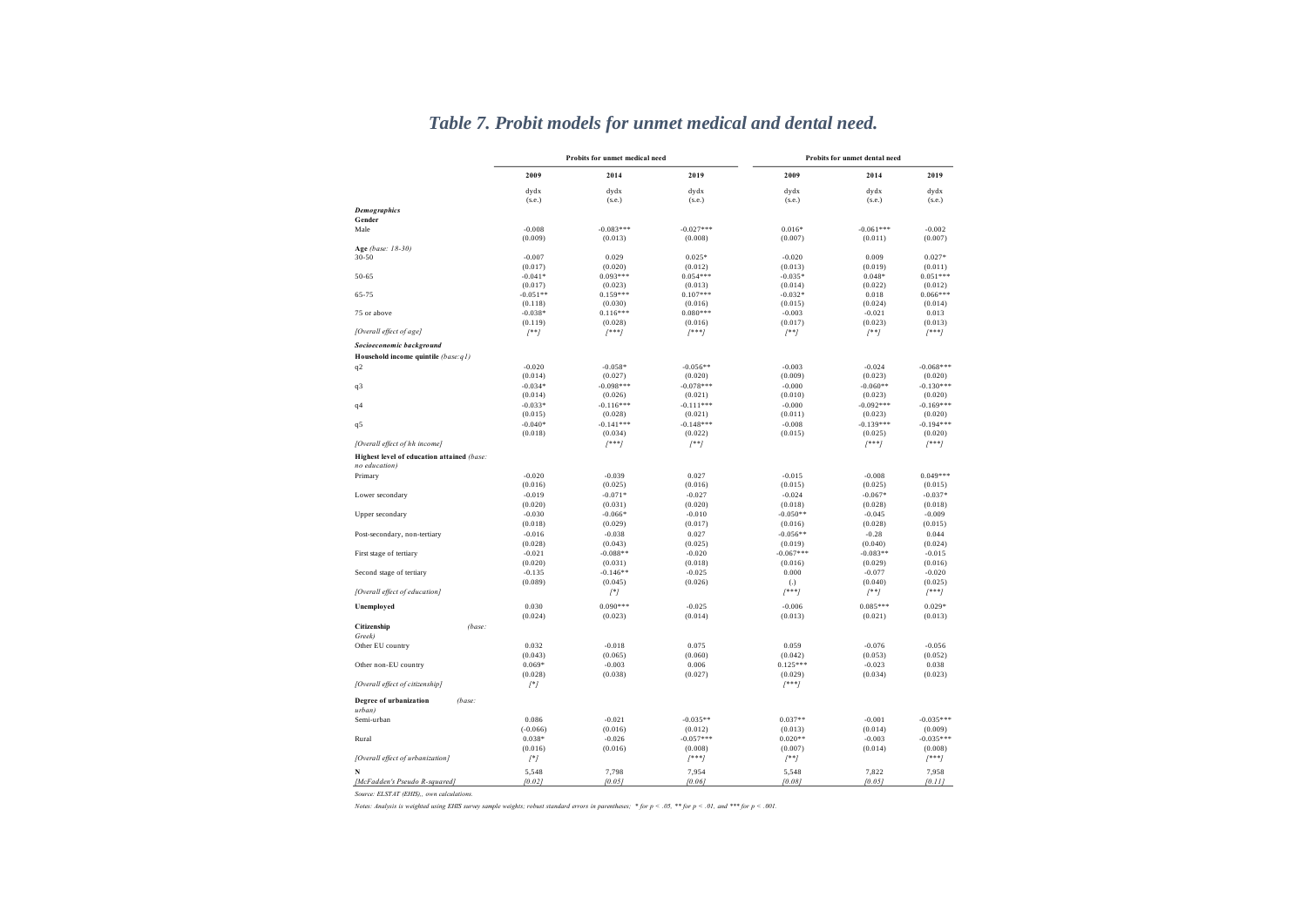The probits for unmet dental need point to an association of the dependent variable with both gender (males were more likely to report unmet need in 2009, while the opposite is observed in 2014) and age. Household income is not associated with unmet dental needs in 2009 but its effect becomes statistically significant in both 2014 and 2019, with unmet need for dental services decreasing as the income level increases. Marginal effects for the household income variable are larger in 2014 compared to 2009 and in 2019 compared to 2014. Similar associations are observed with respect to the education variable. As with unmet medical need, the statistically significant effects of citizenship status disappear in 2014 and 2019 pointing to levelling-down effects. Individuals in non-urban areas were more likely to report unmet dental needs in 2009 and less likely in 2019 compared to individuals in residing in urban areas.

Table 8 includes the results from the regressions for doctor visits (GPs, specialists and dentists). In all years, women were more likely to have visited a doctor in the 12 months preceding the survey with the effect being statistically significant across all three dependent variables. As expected, the same applies for older individuals with the exception of visits to dentists where the opposite is observed. Income is positively associated with visits to GPs in 2019, with visits to specialists in 2009 and 2014 and visits to dentists in all three years. Education is also strongly associated with visits to dentists in all survey years. The (negative) effect of the unemployment variable becomes statistically significant for all three types of visits in 2019. The association between citizenship status and three doctor visit variables is mixed; non-Greeks were less likely to have visited doctors in 2009 and 2019 with some opposite to neutral results during the crisis. The negative association between visits to specialists and living in semi-urban or rural areas is statistically significant in both 2009 and 2014 most probably indicating shortages for specialists in non-urban areas. Another possible explanation for this finding is that public primary care is better developed in non-urban areas in Greece rendering visits to (usually private-sector) specialists less frequent compared to urban areas. Visits to dentists were less likely for persons living in rural areas prior to the crisis and more likely in its aftermath.

Results from the probit analyses for diagnostic exams are presented in Table 9. As with the regression results for doctor visits, women are more likely to have accessed services across all indicators employed. These different results depending on gender (women are more likely to report both unmet needs and service utilization) may either indicate that women are more health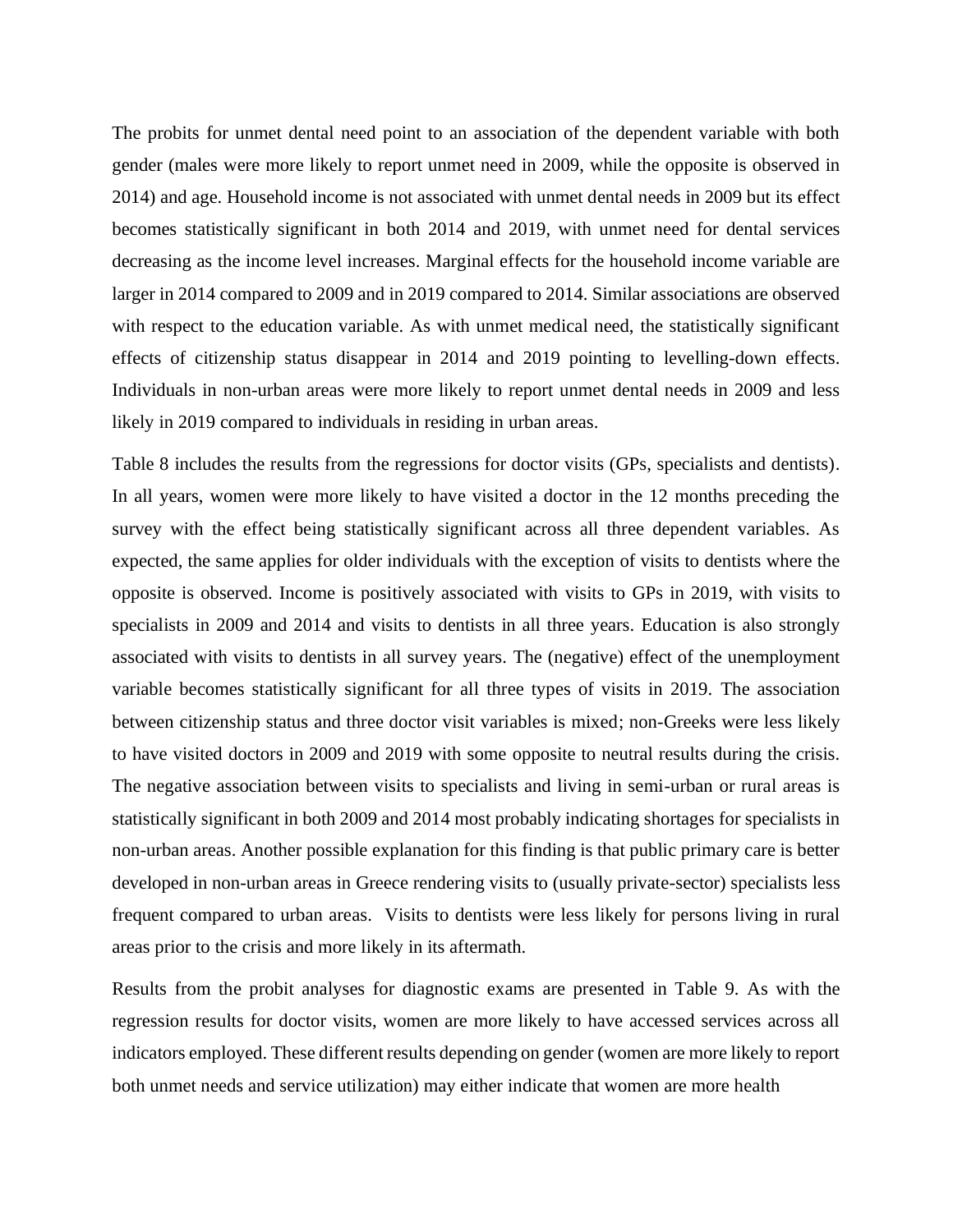|                                                             |                      | <b>Probits for GP visits</b> |                     |                     | Probits for specialist visits |                       |                  | <b>Probits for dentist visits</b> |                       |
|-------------------------------------------------------------|----------------------|------------------------------|---------------------|---------------------|-------------------------------|-----------------------|------------------|-----------------------------------|-----------------------|
|                                                             | 2009                 | 2014                         | 2019                | 2009                | 2014                          | 2019                  | 2009             | 2014                              | 2019                  |
|                                                             | dydx<br>(s.e.)       | dydx<br>(s.e.)               | dydx<br>(s.e.)      | dydx<br>(s.e.)      | dydx<br>(s.e.)                | dydx<br>(s.e.)        | dydx<br>(s.e.)   | dydx<br>(s.e.)                    | dydx<br>(s.e.)        |
| <b>Demographics</b>                                         |                      |                              |                     |                     |                               |                       |                  |                                   |                       |
| Gender                                                      |                      |                              |                     |                     |                               |                       |                  |                                   |                       |
| Male                                                        | $-0.074***$          | $-0.069***$                  | $-0.069***$         | $-0.133***$         | $-0.216***$                   | $-0.135***$           | $-0.090***$      | $-0.062***$                       | $-0.075***$           |
|                                                             | (0.015)              | (0.014)                      | (0.012)             | (0.016)             | (0.013)                       | (0.013)               | (0.016)          | (0.014)                           | (0.012)               |
| Age (base: 18-30)<br>$30 - 50$                              | 0.031                | 0.007                        | $0.014***$          | 0.021               | $0.093***$                    | $0.087***$            | $-0.040$         | $-0.032$                          | $-0.040$              |
|                                                             | (0.027)              | (0.026)                      | (0.025)             | (0.026)             | (0.024)                       | (0.024)               | (0.026)          | (0.026)                           | (0.023)               |
| 50-65                                                       | $-0.192***$          | $0.125***$                   | $0.279***$          | $0.079**$           | $0.187***$                    | $0.183***$            | $-0.049$         | $-0.032$                          | $-0.036$              |
|                                                             | (0.029)              | (0.029)                      | (0.025)             | (0.029)             | (0.027)                       | (0.025)               | (0.029)          | (0.028)                           | (0.024)               |
| 65-75                                                       | $-0.306**$           | $0.258***$                   | $0.390***$          | $0.151***$          | $0.178***$                    | $0.229***$            | $-0.137***$      | $-0.110***$                       | $-0.142***$           |
|                                                             | (0.031)              | (0.032)                      | (0.026)             | (0.032)             | (0.031)                       | (0.027)               | (0.032)          | (0.032)                           | (0.026)               |
| 75 or above                                                 | $0.330***$           | $0.281***$                   | $0.427***$          | $0.191***$          | $0.157***$                    | $0.271***$            | $-0.274***$      | $-0.223***$                       | $-0.260***$           |
|                                                             | (0.030)              | (0.032)                      | (0.028)             | (0.032)             | (0.032)                       | (0.028)               | (0.031)          | (0.031)                           | (0.028)               |
| [Overall effect of age]                                     | $1***1$              | $1***1$                      | $[$ ***]            | $1***1$             | $1***1$                       | $1***1$               | $1***1$          | $[$ ***]                          | $1***1$               |
| Socioeconomic background                                    |                      |                              |                     |                     |                               |                       |                  |                                   |                       |
| Household income quintile (base: q1)                        |                      |                              |                     |                     |                               |                       |                  |                                   |                       |
| q2                                                          | $-0.063**$           | $-0.002$                     | $-0.041$            | 0.006               | $0.058*$                      | $-0.009$              | 0.017            | 0.032                             | 0.025                 |
|                                                             | (0.022)              | (0.031)                      | (0.024)             | (0.023)             | (0.029)                       | (0.026)               | (0.023)          | (0.028)                           | (0.024)               |
| q3                                                          | $-0.002$             | $-0.001$                     | $0.069**$           | 0.021               | 0.018                         | 0.032                 | $0.054*$         | $0.069*$                          | $0.055*$              |
|                                                             | (0.023)              | (0.030)                      | (0.025)             | (0.025)             | (0.028)                       | (0.026)               | (0.024)          | (0.027)                           | (0.025)               |
| q4                                                          | $-0.023$             | 0.011                        | $0.077**$           | $0.053*$            | 0.036                         | 0.018                 | $0.061*$         | $0.088**$                         | $0.095**$             |
|                                                             | (0.024)              | (0.031)                      | (0.027)             | (0.027)             | (0.029)                       | (0.028)               | (0.026)          | (0.028)                           | (0.026)               |
| q5                                                          | $-0.053$             | 0.059                        | $0.103**$           | $0.124***$          | 0.066                         | 0.048                 | $0.135***$       | $0.099**$                         | $0.170***$            |
|                                                             | (0.032)              | (0.037)                      | (0.033)             | (0.033)             | (0.036)                       | (0.036)               | (0.034)          | (0.035)                           | (0.033)               |
| [Overall effect of hh income]                               |                      |                              | $[$ **]             | $[$ **]             | $[$ * $]$                     |                       | $1***1$          | $[$ ***]                          | $[$ ***]              |
| Highest level of education attained (base:<br>no education) |                      |                              |                     |                     |                               |                       |                  |                                   |                       |
| Primary                                                     | $-0.032$             | $-0.014$                     | $-0.053$            | 0.033               | 0.023                         | 0.040                 | $0.058*$         | $0.081**$                         | $0.056**$             |
|                                                             | (0.026)              | (0.030)                      | (0.030)             | (0.028)             | (0.029)                       | (0.029)               | (0.028)          | (0.026)                           | (0.029)               |
| Lower secondary                                             | $-0.090**$           | $-0.029$                     | $-0.066$            | 0.005               | 0.039                         | 0.015                 | $0.072*$         | $0.139***$                        | $0.111***$            |
|                                                             | (0.033)              | (0.035)                      | (0.036)             | (0.034)             | (0.035)                       | (0.036)               | (0.034)          | (0.032)                           | (0.036)               |
| Upper secondary                                             | $-0.036$             | $-0.052$                     | $-0.079*$           | 0.015               | 0.041                         | 0.022                 | $0.179***$       | $0.186***$                        | $0.111***$            |
|                                                             | (0.031)              | (0.033)                      | (0.033)             | (0.033)             | (0.033)                       | (0.032)               | (0.033)          | (0.030)                           | (0.036)               |
| Post-secondary, non-tertiary                                | $-0.050$             | $-0.027$                     | $-0.049$            | $0.101*$            | $0.090*$                      | 0.067                 | $0.170***$       | $0.266***$                        | $0.215***$            |
|                                                             | (0.041)              | (0.045)                      | (0.042)             | (0.046)             | (0.045)                       | (0.042)               | (0.047)          | (0.043)                           | (0.032)               |
| First stage of tertiary                                     | $-0.041$             | $-0.028$                     | 0.067               | 0.047               | $0.082*$                      | $0.088*$              | $0.244***$       | $0.331***$                        | $0.280***$            |
|                                                             | (0.033)              | (0.036)                      | (0.035)             | (0.036)             | (0.095)                       | (0.035)               | (0.036)          | (0.032)                           | (0.042)               |
| Second stage of tertiary                                    | $-0.426*$<br>(0.166) | $-0.017$<br>(0.052)          | $-0.006$<br>(0.043) | $-0.081$<br>(0.088) | 0.082<br>(0.050)              | $0.195***$<br>(0.044) | 0.239<br>(0.223) | $0.372***$<br>(0.050)             | $0.317***$<br>(0.034) |
| [Overall effect of education]                               | $[$ **]              |                              |                     |                     |                               | $[$ ***]              | $[$ ** $]$       | $1***1$                           | $1***1$               |
|                                                             |                      |                              |                     |                     |                               |                       |                  |                                   |                       |
| Unemployed                                                  | $-0.017$             | $-0.017$                     | $-0.074**$          | 0.012               | $-0.035$                      | $-0.049*$             | $-0.043$         | $-0.030$                          | $-0.067**$            |
|                                                             | (0.034)              | (0.023)                      | (0.023)             | (0.038)             | (0.023)                       | (0.023)               | (0.034)          | (0.023)                           | (0.022)               |
| Citizenship (base: Greek)                                   |                      |                              |                     |                     |                               |                       |                  |                                   |                       |
| Other EU country                                            | 0.036                | $-0.153*$                    | $-0.164*$           | $-0.145$            | 0.048                         | 0.072                 | $-0.062$         | $-0.023$                          | $-0.210**$            |
|                                                             | (0.060)              | (0.072)                      | (0.080)             | (0.074)             | (0.075)                       | (0.106)               | (0.066)          | (0.076)                           | (0.070)               |
| Other non-EU country                                        | $-0.145***$          | 0.072                        | $-0.096*$           | $-0.108**$          | $0.088*$                      | $-0.110**$            | $-0.108**$       | 0.026                             | $-0.105**$            |
|                                                             | (0.040)              | (0.044)                      | (0.041)             | (0.041)             | (0.040)                       | (0.039)               | (0.035)          | (0.043)                           | (0.040)               |
| [Overall effect of citizenship]                             | $[$ ***]             | $[$ * $]$                    | $[$ **]             | $[$ **]             |                               | $[$ *]                | $[$ **]          |                                   | $[$ ***]              |
| Degree of urbanization (base: urban)                        |                      |                              |                     |                     |                               |                       |                  |                                   |                       |
| Semi-urban                                                  | $-0.054*$            | $-0.042*$                    | $-0.009$            | $-0.007$            | $-0.035*$                     | $-0.006$              | 0.034            | 0.002                             | $-0.046**$            |
|                                                             | (0.024)              | (0.018)                      | (0.019)             | (0.027)             | (0.018)                       | (0.020)               | (0.024)          | (0.017)                           | (0.019)               |
| Rural                                                       | $-0.015$             | $-0.050**$                   | $-0.029$            | $-0.103***$         | $-0.098***$                   | $-0.074***$           | $-0.044**$       | 0.018                             | $0.064***$            |
|                                                             | (0.016)              | (0.019)                      | (0.016)             | (0.017)             | (0.018)                       | (0.016)               | (0.017)          | (0.018)                           | (0.016)               |
| [Overall effect of urbanization]                            |                      | $[$ * $]$                    |                     | $1***1$             | $1***1$                       | $1***1$               | $[$ **]          |                                   | $1***1$               |
|                                                             | 5,525                | 8,079                        | 7,938               | 5,511               | 7,996                         | 7,924                 | 5,478            | 8,025                             | 7,941                 |
| [McFadden's Pseudo R-squared]                               | [0.09]               | (0.05)                       | [0.10]              | [0.04]              | [0.06]                        | 10.051                | 10.101           | 10.071                            | [0.11]                |
|                                                             |                      |                              |                     |                     |                               |                       |                  |                                   |                       |

# *Table 8. Probit models for doctor visits.*

*Source: ELSTAT EHIS,, own calculations.*

Notes: analysis is weighted using EHIS survey sample weights; robust standard errors in parentheses; \* for  $p < .05$ , \*\* for  $p < .01$ , and \*\*\* for  $p < .001$ .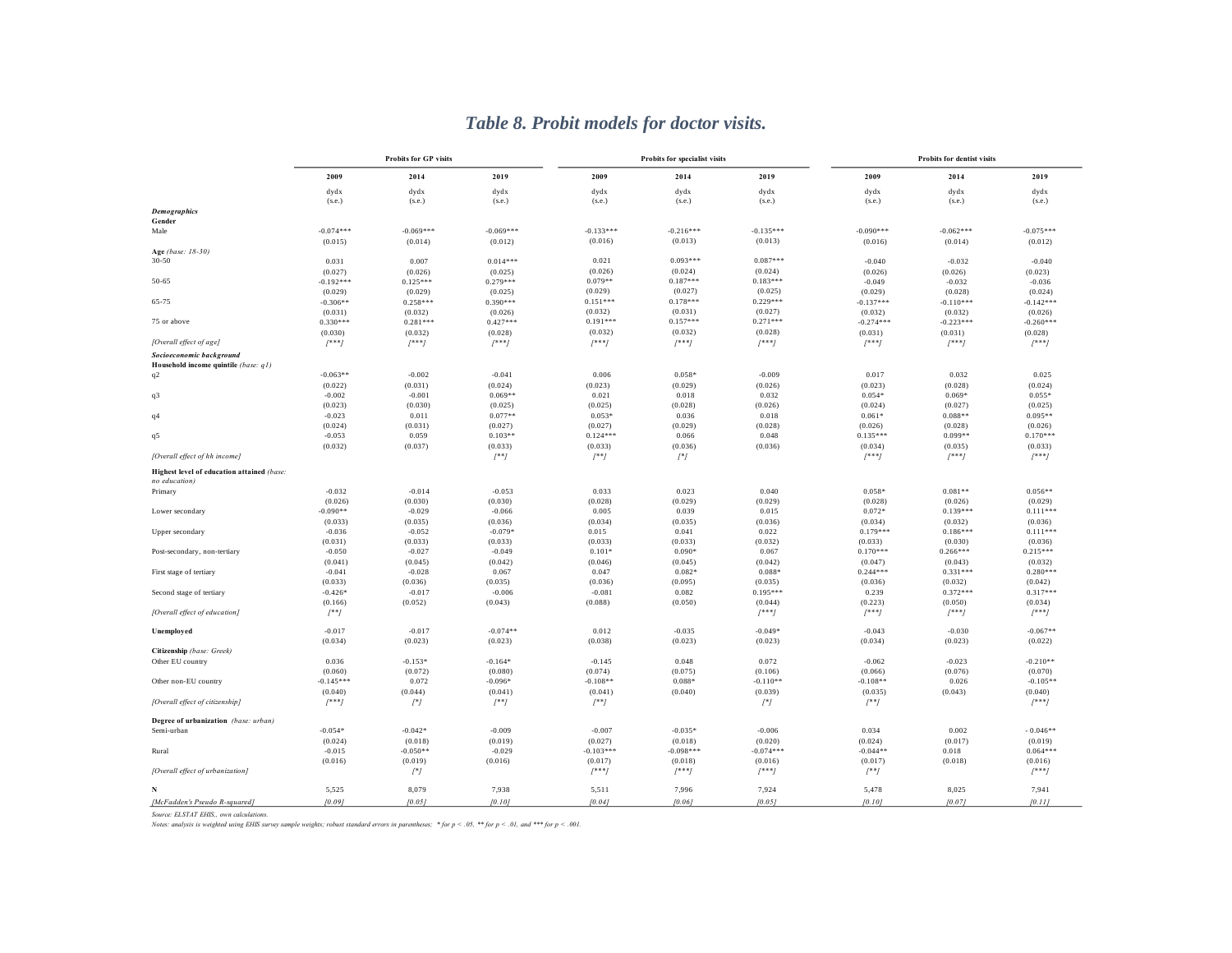|                                                                             |                        | Probits for blood pressure measurement |                        |                        | Probits for cholesterol measurement |                        |                        | Probits for blood sugar measurement |                        |                        | Probits for mammogram              |                        | Probits for pap-smear  |                        |                        |
|-----------------------------------------------------------------------------|------------------------|----------------------------------------|------------------------|------------------------|-------------------------------------|------------------------|------------------------|-------------------------------------|------------------------|------------------------|------------------------------------|------------------------|------------------------|------------------------|------------------------|
|                                                                             | 2009                   | 2014                                   | 2019                   | 2009                   | 2014                                | 2019                   | 2009                   | 2014                                | 2019                   | 2009                   | 2014                               | 2019                   | 2009                   | 2014                   | 2019                   |
|                                                                             | dydx<br>(s.e.)         | dydx<br>(s.e.)                         | dydx<br>(s.e.)         | dydx<br>(s.e.)         | dydx<br>(s.e.)                      | dydx<br>(s.e.)         | dydx<br>(s.e.)         | dydx<br>(s.e.)                      | dydx<br>(s.e.)         | dydx<br>(s.e.)         | dydx<br>(s.e.)                     | dydx<br>(s.e.)         | dydx<br>(s.e.)         | dydx<br>(s.e.)         | dydx<br>(s.e.)         |
| <b>Demographics</b>                                                         |                        |                                        |                        |                        |                                     |                        |                        |                                     |                        |                        |                                    |                        |                        |                        |                        |
| Gender<br>Male                                                              | $-0.055***$<br>(0.013) | $-0.066***$<br>(0.014)                 | $-0.030***$<br>(0.013) | $-0.065***$<br>(0.014) | $-0.084***$<br>(0.015)              | $-0.048***$<br>(0.012) | $-0.059***$<br>(0.014) | $-0.089***$<br>(0.015)              | $-0.049***$<br>(0.013) |                        |                                    |                        |                        |                        |                        |
| Age                                                                         |                        |                                        |                        |                        |                                     |                        |                        |                                     |                        |                        |                                    |                        |                        |                        |                        |
| (base: 18-30)                                                               |                        |                                        |                        |                        |                                     |                        |                        |                                     |                        |                        |                                    |                        |                        |                        |                        |
| 30-50                                                                       | 0.010                  | $-0.117***$                            | $-0.133***$            | $-0.008***$            | $0.094***$                          | $0.141***$             | $-0.0033$              | $0.097***$                          | $0.131***$             |                        |                                    |                        | $0.095***$             | $0.056**$              | $0.107**$              |
|                                                                             | (0.032)                | (0.026)                                | (0.025)                | (0.031)                | (0.026)                             | (0.025)                | (0.031)                | (0.026)                             | (0.025)                |                        |                                    |                        | (0.020)                | (0.021)                | (0.020)                |
| $50 - 65$                                                                   | $0.194***$             | $0.315***$                             | $0.326***$             | $0.130***$             | $0.311***$                          | $0.309***$             | $0.112***$             | $0.312***$                          | $0.303***$             | $-0.008$               | $-0.005$                           | $-0.006$               | $0.069**$              | 0.023                  | 0.074                  |
|                                                                             | (0.032)<br>$0.233***$  | (0.029)<br>$0.467***$                  | (0.026)<br>$0.430***$  | (0.031)<br>$0.192***$  | (0.029)<br>$0.421***$               | (0.025)<br>$0.411***$  | (0.031)<br>$0.168***$  | (0.028)<br>$0.425***$               | (0.025)<br>$0.409***$  | (0.021)<br>$-0.104***$ | (0.018)<br>$-0.086$ <sup>***</sup> | (0.018)<br>$-0.092***$ | (0.022)<br>$-0.077***$ | (0.022)<br>$-0.078***$ | (0.020)<br>$-0.052***$ |
| 65-75                                                                       | (0.033)                | (0.030)                                | (0.026)                | (0.032)                | (0.032)                             | (0.026)                | (0.032)                | (0.032)                             | (0.026)                | (0.024)                | (0.020)                            | (0.019)                | (0.022)                | (0.023)                | (0.020)                |
| 75 or above                                                                 | $0.238***$             | $0.511***$                             | $0.398***$             | $0.184***$             | $0.430***$                          | $0.361***$             | $0.160***$             | $0.432***$                          | $0.364***$             | $-0.201***$            | $-0.170***$                        | $-0.186***$            | $-0.154***$            | $-0.163***$            | $-0.144$ ***           |
|                                                                             | (0.033)                | (0.030)                                | (0.029)                | (0.033)                | (0.032)                             | (0.029)                | (0.032)                | (0.032)                             | (0.029)                | (0.019)                | (0.018)                            | (0.017)                | (0.018)                | (0.023)                | (0.018)                |
| [overall effect of age]                                                     | $[$ ***]               | $[$ ** $]$                             | $[$ ***]               | $[$ ** $]$             | $[$ ***]                            | $[$ ***]               | $[$ ***]               | $[$ ***]                            | $1***1$                | $[$ ***]               | $[$ ***]                           | $[$ ***]               | $[$ ** $]$             | $1***1$                | $[$ ** $]$             |
| Socioeconomic background                                                    |                        |                                        |                        |                        |                                     |                        |                        |                                     |                        |                        |                                    |                        |                        |                        |                        |
| Household income quintile<br>(base:<br>q1)                                  |                        |                                        |                        |                        |                                     |                        |                        |                                     |                        |                        |                                    |                        |                        |                        |                        |
| q2                                                                          | $-0.016$               | 0.015                                  | $0.057*$               | 0.016                  | 0.032                               | $0.050*$               | 0.030                  | 0.034                               | 0.041                  | 0.008                  | 0.024                              | $-0.004$               | $-0.016$               | 0.030                  | 0.023                  |
|                                                                             | (0.020)                | (0.028)                                | (0.025)                | (0.021)                | (0.030)                             | (0.025)                | (0.022)                | (0.030)                             | (0.025)                | (0.020)                | (0.0266)                           | (0.024)                | (0.019)                | (0.022)                | (0.020)                |
| q3                                                                          | $-0.007$               | 0.010                                  | $0.066*$               | 0.019                  | 0.012                               | $0.063*$               | 0.033                  | 0.024                               | $0.052*$               | 0.011                  | 0.003                              | 0.028                  | 0.029                  | 0.027                  | $0.052*$               |
|                                                                             | (0.021)                | (0.027)                                | (0.026)                | (0.023)                | (0.029)                             | (0.026)                | (0.023)                | (0.029)                             | (0.026)                | (0.020)                | (0.025)                            | (0.024)                | (0.019)                | (0.022)                | (0.021)                |
| q4                                                                          | 0.025                  | 0.038                                  | $0.085**$              | 0.033                  | 0.041                               | $0.088**$              | 0.046                  | 0.043                               | $0.074**$              | 0.019                  | 0.048                              | 0.034                  | 0.013                  | 0.038                  | 0.044                  |
|                                                                             | (0.022)                | (0.028)                                | (0.028)                | (0.023)                | (0.031)                             | (0.027)                | (0.024)                | (0.031)                             | (0.027)                | (0.021)                | (0.026)                            | (0.025)                | (0.019)                | (0.022)                | (0.022)                |
| q5                                                                          | 0.004                  | $0.070*$                               | $0.084*$               | $0.061*$               | 0.059                               | $0.081*$               | $0.074**$              | 0.061                               | $0.078*$               | $0.085**$              | $0.037*$                           | $0.067*$               | $0.063*$               | 0.012                  | 0.033                  |
|                                                                             | (0.028)                | (0.034)                                | (0.034)                | (0.027)                | (0.039)                             | (0.034)                | (0.028)                | (0.039)                             | (0.034)                | (0.029)                | (0.030)                            | (0.032)                | (0.026)                | (0.026)                | (0.027)                |
| [overall effect of hh income]<br><b>Highest level of education attained</b> |                        |                                        | $[$ * $]$              |                        |                                     |                        |                        |                                     |                        | $[$ *]                 | $[$ * $]$                          | $[$ * $]$              | $[$ ** $]$             |                        |                        |
| (base: no education)                                                        |                        |                                        |                        |                        |                                     |                        |                        |                                     |                        |                        |                                    |                        |                        |                        |                        |
| Primary                                                                     | $-0.012$               | 0.003                                  | 0.053                  | 0.043                  | 0.005                               | $0.068*$               | 0.014                  | $-0.002$                            | $0.065*$               | $-0.012$               | $-0.003$                           | 0.023                  | 0.038                  | 0.029                  | $0.069**$              |
|                                                                             | (0.024)                | (0.029)                                | (0.030)                | (0.027)                | (0.029)                             | (0.030)                | (0.026)                | (0.029)                             | (0.030)                | (0.023)                | (0.027)                            | (0.028)                | (0.023)                | (0.027)                | (0.023)                |
| Lower secondary                                                             | 0.005                  | $-0.013$                               | 0.016                  | 0.022                  | $-0.015$                            | $-0.055$               | $-0.012$               | $-0.017$                            | 0.062                  | 0.001                  | $-0.028$                           | $-0.052$               | $0.056*$               | $-0.004$               | $0.0106***$            |
|                                                                             | (0.029)                | (0.035)<br>$-0.020$                    | (0.036)                | (0.033)                | (0.036)                             | (0.036)                | (0.032)                | (0.035)                             | (0.037)                | (0.027)                | (0.030)                            | (0.033)                | (0.027)<br>$0.095**$   | (0.028)                | (0.027)<br>$0.111***$  |
| Upper secondary                                                             | $-0.047$               |                                        | 0.019                  | $0.062*$               | $-0.006$                            | $-0.073*$              | 0.015                  | $-0.011$                            | $0.077$ <sup>*</sup>   | $0.068*$               | 0.017                              | 0.060                  |                        | 0.054                  |                        |
| Post-secondary, non-tertiary                                                | (0.029)<br>$-0.030$    | (0.032)<br>0.002                       | (0.033)<br>0.024       | (0.033)<br>0.056       | (0.033)<br>0.028                    | (0.033)<br>$0.110**$   | (0.030)<br>$-0.001$    | (0.032)<br>0.042                    | (0.033)<br>$0.102*$    | (0.027)<br>0.030       | (0.030)<br>$0.130**$               | (0.029)<br>$0.138**$   | (0.025)<br>$0.103**$   | (0.028)<br>$0.168***$  | (0.022)<br>$0.178***$  |
|                                                                             | (0.039)                | (0.042)                                | (0.042)                | (0.040)                | (0.043)                             | (0.042)                | (0.041)                | (0.043)                             | (0.042)                | (0.043)                | (0.049)                            | (0.042)                | (0.035)                | (0.041)                | (0.031)                |
| First stage of tertiary                                                     | $-0.010$               | 0.002                                  | $0.079*$               | 0.047                  | 0.046                               | $0.124***$             | 0.009                  | 0.039                               | $0.135***$             | 0.010                  | 0.049                              | $0.103**$              | $0.123***$             | $0.151***$             | $0.197***$             |
|                                                                             | (0.030)                | (0.035)                                | (0.035)                | (0.033)                | (0.035)                             | (0.035)                | (0.032)                | (0.035)                             | (0.036)                | (0.028)                | (0.032)                            | (0.032)                | (0.035)                | (0.030)                | (0.024)                |
| Second stage of tertiary                                                    | 0.1258                 | 0.024                                  | $0.136**$              | $-0.110$               | 0.056                               | $0.180***$             | $-0.151$               | 0.065                               | $0.176***$             | 0.051                  | 0.026                              | 0.035                  | 0.111                  | $0.128**$              | $0.164**$              |
|                                                                             | (0.050)                | (0.049)                                | (0.043)                | (0.236)                | (0.049)                             | (0.043)                | (0.237)                | (0.049)                             | (0.043)                | (0.136)                | (0.041)                            | (0.038)                | (0.137)                | (0.045)                | (0.033)                |
| [overall effect of education]                                               |                        |                                        | $[$ ***]               |                        |                                     | $[$ ***]               |                        |                                     | $1***1$                | $[$ **]                | $[$ *** $]$                        | $1***1$                | $1***1$                | $[$ ***]               | $[$ ** $]$             |
| Unemployed                                                                  | $-0.018$               | $-0.054*$                              | $-0.046*$              | $-0.042$               | 0.042                               | $-0.080***$            | $-0.038$               | $-0.033$                            | $-0.079***$            | 0.008                  | 0.003                              | $-0.013$               | 0.010                  | 0.001                  | 0.022                  |
|                                                                             | (0.031)                | (0.022)                                | (0.023)                | (0.035)                | (0.023)                             | (0.023)                | (0.064)                | (0.023)                             | (0.023)                | (0.035)                | (0.024)                            | (0.022)                | (0.024)                | (0.017)                | (0.019)                |
| Citizenship<br>(base: Greek)                                                |                        |                                        |                        |                        |                                     |                        |                        |                                     |                        |                        |                                    |                        |                        |                        |                        |
| Other EU country                                                            | 0.044                  | $-0.005$                               | $-0.085$               | $-0.033$               | $-0.014$                            | $-0.028$               | $-0.038$               | $-0.026$                            | $-0.024$               | 0.020                  | 0.028                              | 0.081                  | $-0.022$               | 0.030                  | 0.024                  |
|                                                                             | (0.054)                | (0.076)                                | (0.079)                | (0.065)                | (0.077)                             | (0.081)                | (0.064)                | (0.077)                             | (0.081)                | (0.078)                | (0.066)                            | (0.092)                | (0.047)                | (0.058)                | (0.070)                |
| Other non-EU country                                                        | $-0.008$               | 0.066                                  | $-0.068$               | $-0.088*$              | $0.101*$                            | $-0.075$               | $-0.109***$            | $0.104*$                            | $-0.070$               | $-0.046$               | 0.057                              | $0.076*$               | $-0.057*$              | 0.036                  | 0.046                  |
|                                                                             | (0.037)                | (0.044)                                | (0.044)                | (0.045)                | (0.043)                             | (0.043)                | (0.045)                | (0.043)                             | (0.043)                | (0.034)                | (0.035)                            | (0.036)                | (0.022)                | (0.029)                | (0.031)                |
| [Overall effect of citizenship]                                             |                        |                                        |                        |                        | $[$ *]                              |                        | $[$ <sup>*</sup> $]$   | $[$ **]                             |                        |                        |                                    |                        |                        |                        |                        |
| Degree of urbanization                                                      |                        |                                        |                        |                        |                                     |                        |                        |                                     |                        |                        |                                    |                        |                        |                        |                        |
| (base: urban)                                                               |                        |                                        |                        |                        |                                     |                        |                        |                                     |                        |                        |                                    |                        |                        |                        |                        |
| Semi-urban                                                                  | $-0.017$               | $-0.039*$                              | $-0.042*$              | 0.026                  | $-0.015$                            | $-0.018$               | 0.037                  | $-0.023$                            | $-0.015$               | $-0.008$               | 0.016                              | 0.040                  | $-0.023$               | 0.021                  | $-0.001$               |
|                                                                             | (0.023)                | (0.018)                                | (0.019)                | (0.022)                | (0.018)                             | (0.019)                | (0.021)                | (0.018)                             | (0.019)                | (0.021)                | (0.016)                            | (0.017)                | (0.018)                | (0.014)                | (0.017)                |
| Rural                                                                       | $0.051***$             | $-0.022$                               | 0.022                  | 0.025                  | $-0.027$                            | $-0.003$               | 0.018                  | $-0.037*$                           | 0.003                  | $-0.033*$              | $-0.028$                           | $-0.052***$            | $-0.028*$              | $-0.006$               | $-0.040$               |
| [Overall effect of urbanization]                                            | (0.014)<br>$1***1$     | (0.018)                                | (0.016)                | (0.015)                | (0.018)                             | (0.016)                | (0.015)                | (0.018)                             | (0.016)                | (0.014)<br>$[$ *]      | (0.014)<br>$[$ <sup>*</sup> $]$    | (0.014)<br>$1***1$     | (0.12)                 | (0.015)                | (0.014)                |
|                                                                             | 4,788                  | 7,800                                  | 7,954                  | 4,821                  | 7.806                               | 7,954                  | 4.800                  | 7.806                               | 7,954                  | 4,046                  | 5,942                              | 6,303                  | 5,558                  | 7,902                  | 7,918                  |
| [McFadden's Pseudo R-squared]                                               | (0.09)                 | [0.12]                                 | (0.08)                 | (0.05)                 | [0.10]                              | 10.081                 | (0.05)                 | [0.10]                              | (0.08)                 | [0.13]                 | [0.06]                             | 10.081                 | [0.14]                 | (0.08)                 | [0.09]                 |
|                                                                             |                        |                                        |                        |                        |                                     |                        |                        |                                     |                        |                        |                                    |                        |                        |                        |                        |

# *Table 9. Probit models for diagnostic exams*

*Source: ELSTAT EHIS,, own calculations.*

Notes: analysis is weighted using EHIS survey sample weights; robust standard errors in parenthese; \* for  $p < .0$ , \*\*\* for  $p < .0$ , and \*\*\* for  $p < .0$ }; For the nammogram probits, only women 40+ were considered. For the pap-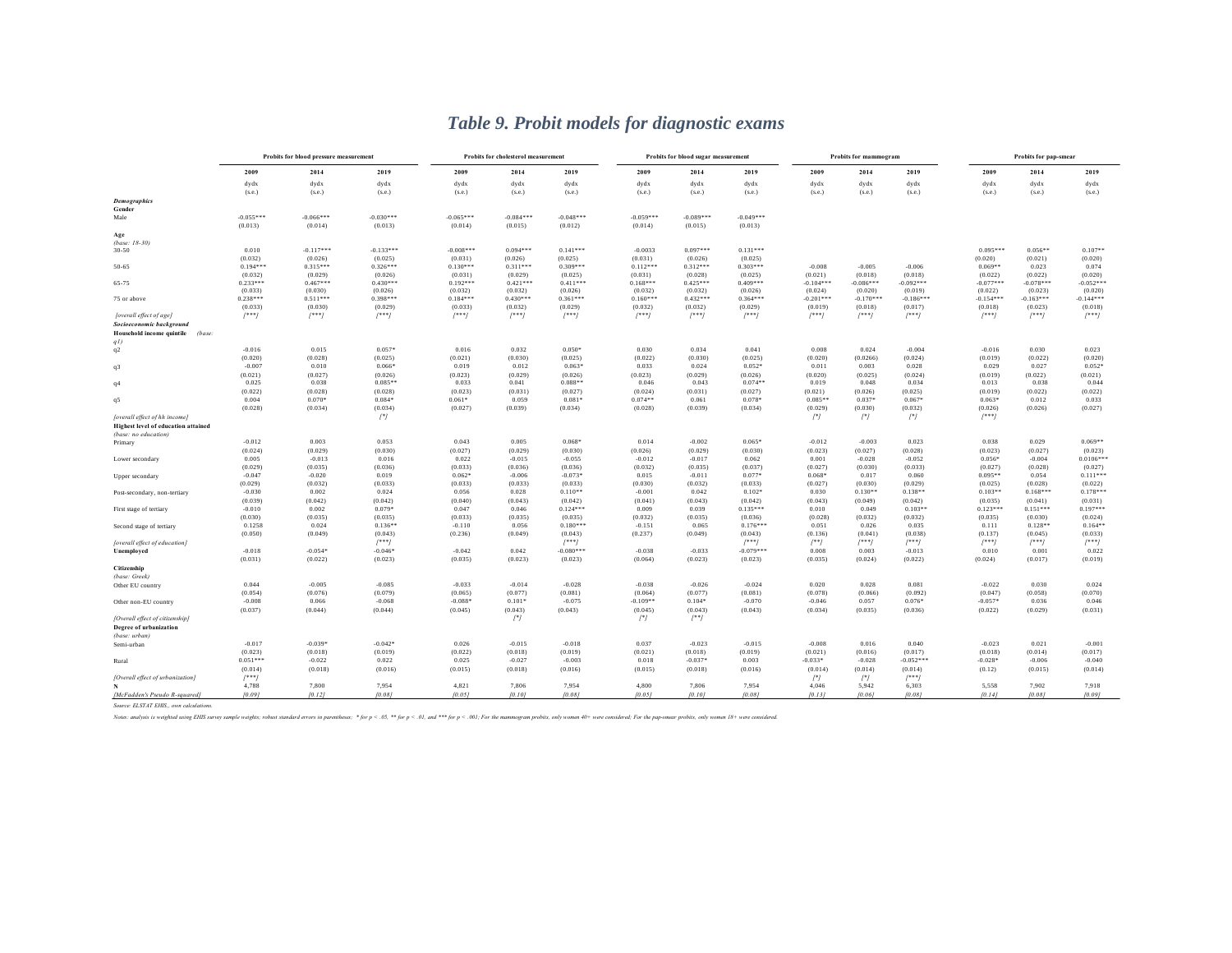conscious compared to men or could be partially associated with the increased morbidity and physical discomfort rates which are typically found amongst women in health-related studies and surveys. Age-related associations resulting from the regressions are statistically significant in all survey years. For the blood pressure, cholesterol and blood sugar measurement indicatorsnaturally- a positive association with age is observed. The opposite applies to women-specific diagnostic exams (mammograms and pap-smear tests) with the occurrence of testing decreasing with age. As mentioned earlier, this negative relationship is most possibly explained by the lower awareness regarding women-specific exams or potential psychological or cultural barriers amongst older women in Greece. Furthermore, the association with income and education is statistically significant in the case of both women screening tests (their occurrence increases along with household income and education level) pointing to significant socioeconomic inequality effects. Results depending on citizenship status and residential area are not consistent across the various diagnostic indicators (with the exception of mammograms where living in non-urban areas appears to reduce the possibility to undertake this specific exam in all EHIS survey years).

#### **DISCUSSION**

The aim of this paper was to explore socioeconomic inequality in unmet needs and in the utilization of some very basic healthcare services in Greece just before, around the peak of, and after the 2009-2018 crisis. One of the main findings of the analysis was that Greeks reported significantly higher unmet healthcare needs compared to the period before the crisis with self-reported unmet need for medical care almost tripling between 2009 and 2014, and showing some significant but incomplete signs of recovery in 2019 compared to the period before the crisis. The corresponding increase was even larger for unmet dental care need during the last decade with deepening access problems instead of recovery observed even after the crisis.

Indices of income-related inequality for unmet need increased considerably during the crisis. Utilization decreased for some basic tests and services but remained at the same level or even increased for others. However, all these effects were unevenly distributed across the income distribution at the expense of individuals belonging to more financially disadvantaged households. As a result, income-related inequality for some of these healthcare utilization indicators increased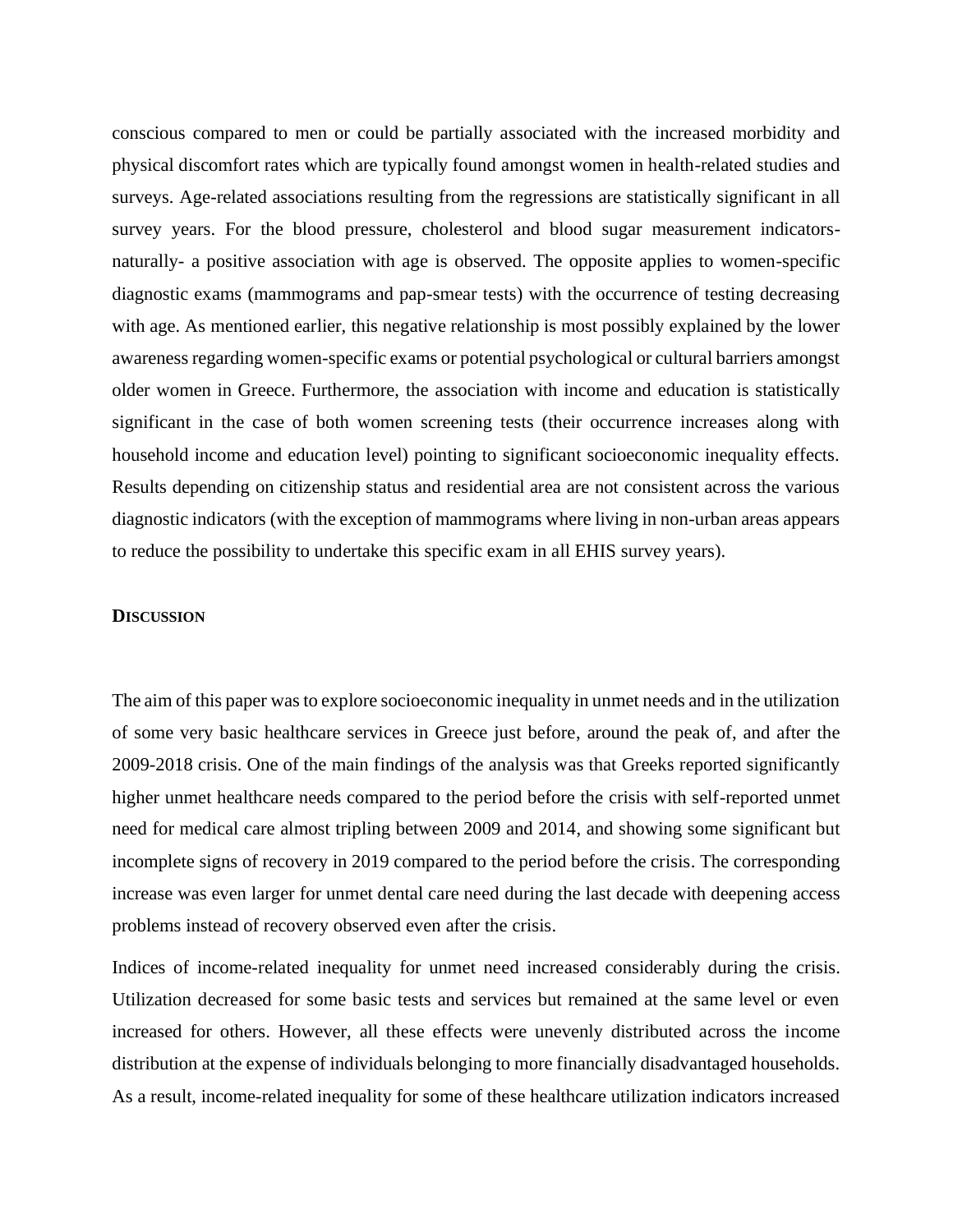further and continues to increase even after the crisis. The analysis indicates that, apart from unmet medical need, income-related inequality was particularly large for unmet dental need, visits to dentists and women's screening tests in Greece. Regression analyses revealed statistically significant associations between these variables and socioeconomic status. These findings may have some useful policy implications in terms of reducing access barriers in public health service provision to the extent that equitable access to healthcare remains a policy priority in both Greece and Europe. Some important interventions in the Greek healthcare sector took place after the second EHIS survey year (i.e., 2014). Prominent examples include the further decrease of the public healthcare financing, further institutional changes in the primary care sector but, also, measures to provide basic health insurance coverage to the uninsured population. The analysis of the recent 2019 survey wave indicates that self-reported unmet medical needs decreased after the crisis and so did socioeconomic inequality for this particular indicator. However, the situation did not improve with respect to access to dental care, visits to doctors and basic diagnostic exams with negative aggregate and distributional effects observed during the Greek sovereign debt crisis persisting or even worsening in its aftermath.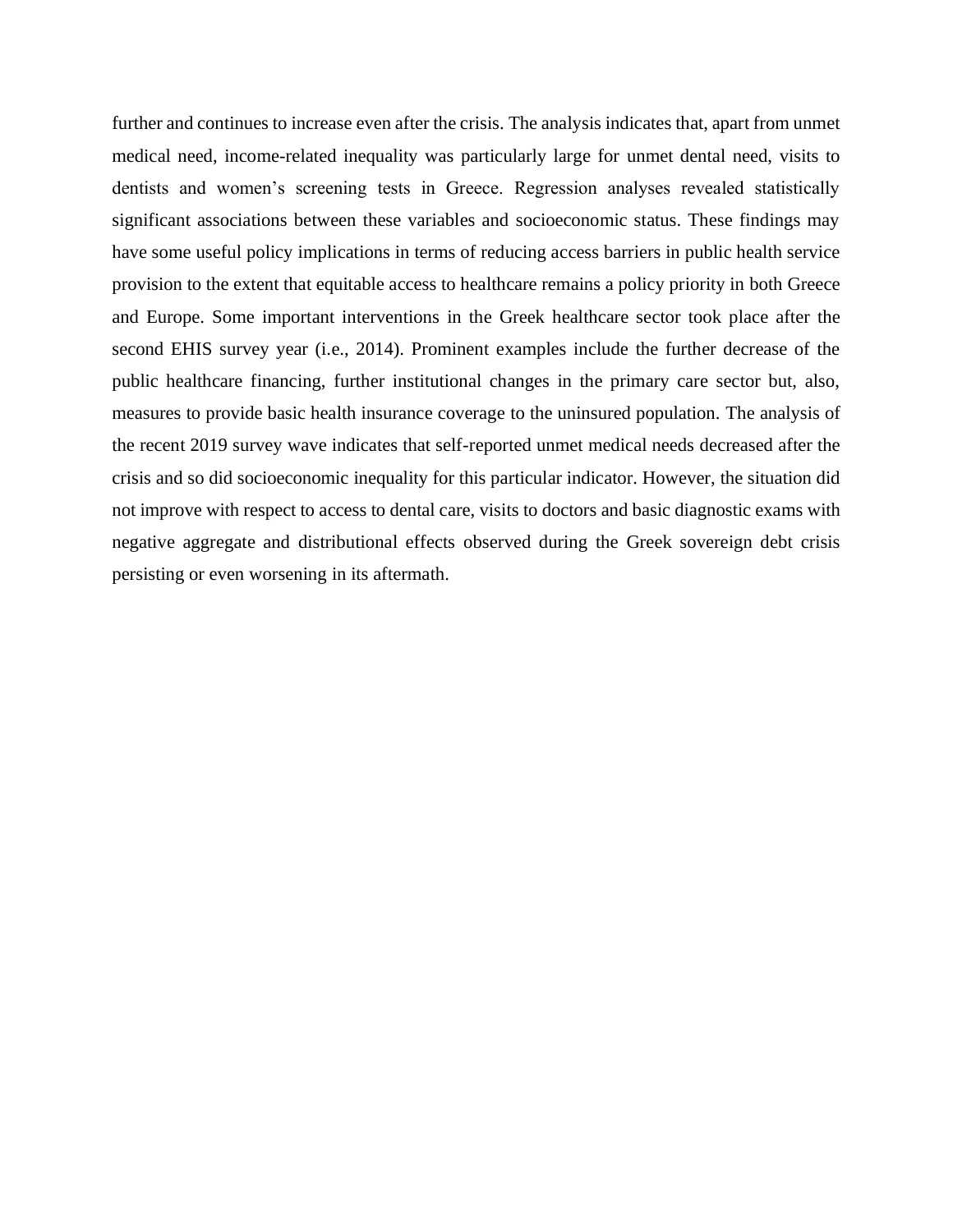#### **REFERENCES**

**Agresti A, 1996.** "An Introduction to Categorical Data Analysis". John Wiley and Sons, Inc. **Anand S, Peter F, Sen A (eds), 2004.** "Public Health, Ethics, and Equity". Oxford: Oxford University Press, ISBN 978-0-19-927637-0.

**Asada Y, Hurley J, Norheim OF, Johri M, 2015.** "Unexplained health inequality –is it fair?". *International Journal for Equity in Health*; 14:11.

**Asada Y, Hurley J, Norheim OF, Johri M, 2014.** "A three-stage approach to measuring health inequalities and inequities". *International Journal for Equity in Health*; 13:98.

**Baeten R, Spasova , Vanhercke B, and Coster S, 2018.** "Inequalities in access to healthcare. A study of national policies". European Social Policy Network (ESPN), Brussels: European Commission.

**Becker GS, Murphy KM, 1988.** "A Theory of Rational Addiction". *Journal of Political Economy*, Vol. 96, No. 4, pp. 675-700.

**Bonovas S, Nikolopoulos G, 2012.** "High-burden epidemics in Greece in the era of economic crisis. Early signs of a public health tragedy". *Journal of Preventive Medicine and Hygiene*; 53: 169–171

**Börsch-Supan A, Kneip T, Litwin H (eds), et al., 2015.** Ageing in Europe - Supporting Policies for an Inclusive Society. Berlin, Boston: De Gruyter.

**Clarke P, Van Ourti T, 2010.** "Calculating the concentration index when income is grouped". *Journal of Health Economics*; 29: 151 -157.

**Dubois H, Anderson H, 2013.** "Impacts of the crisis on access to healthcare services in the EU". Dublin: European Foundation for the Improvement of Living and Working Conditions.

**Economou, M., Madianos, M., Peppou, L.E., Theleritis, C., Patelakis, A., Stefanis, C., 2013. "**Suicidal ideation and reported suicide attempts in Greece during the economic crisis"*. World Psychiatry*; 12: 53–59

**Erreygers G, 2009 (a).** "Correcting the concentration index". *Journal of Health Economics*; 28: 504-515.

**Erreygers G, 2009 (b).** "Correcting the concentration index: a reply to Wagstaff". *Journal of Health Economics;* 28: 521-524.

**Erreygers G, Van Ourti T, 2011 (a).** "Measuring socioeconomic inequality in health care and health financing by means of rank-dependent indices: a recipe for good practice". *Journal of Health Economics*; 30 : 685-694.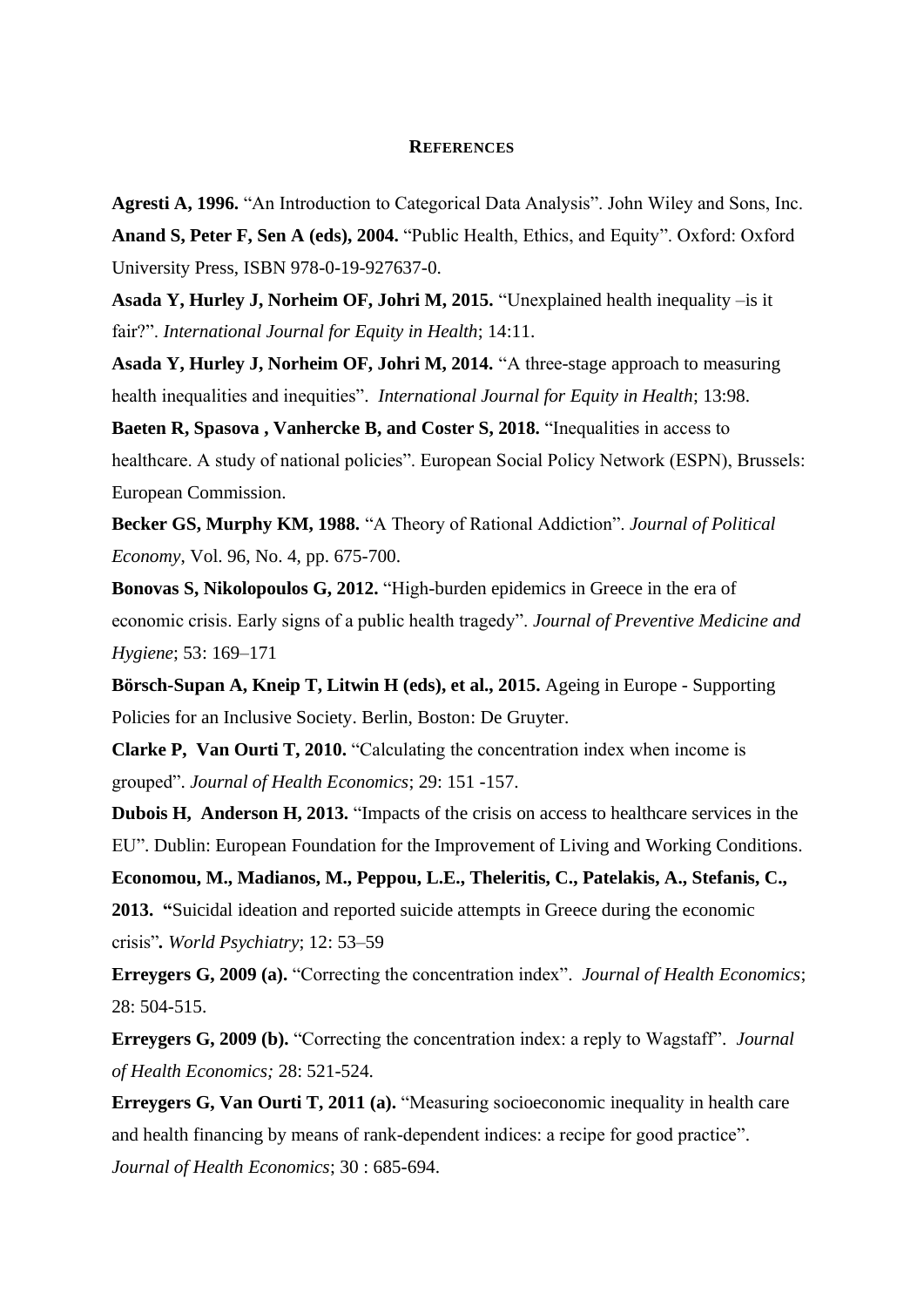**Erreygers G, Van Ourti T, 2011 (b).** "Putting the cart before the horse, a comment on inequality measurement in the presence of binary variables". *Health Economics*; 20: 1161- 1165.

**European Commission, 2013.** "Health inequalities in the EU — Final report of a consortium. Consortium lead: Sir Michael Marmot." ISBN 978-92-79-30898-7 doi:10.2772/34426.

**European Council, 2010.** "Council conclusions on Equity and Health in All Policies: Solidarity in Health".

**European Parliament, 2011.** "Resolution of 8 March 2011 on reducing health inequalities in the EU".

**Fleurbaey M, Schokaert E, 2009.** "Unfair inequalities in health and health care". *Journal of Health Economics*; 28: 73-90.

**Garcia-Gomez P, Schokkaert E, Van Ourti T, Bago D'Uva T, 2012.** "Inequity in the face of death". *Core Discussion Paper;* 2012:46.

**Kakwani N, Wagstaff A, Van Doorslaer E, 1997. "**Socioeconomic inequalities in health: measurement, computation and statistical inference". *Journal of Econometrics;* 77: 87-103.

**Karanikolos M, Mladovsky P, Cylus J, Thomson S, Basu S, Stuckler D, et al., 2013. "**Financial crisis, austerity, and health in Europe". *Lancet*; 381: 1323–1331

**Karanikolos M, Kentikelenis A, 2016.** "Health inequalities after austerity in Greece". *International Journal for Equity in Health*, volume 15, Article number: 83 (2016).

**Kentikelenis A, Karanikolos M, Papanicolas I, Basu S, McKee M, 2011.** "Health Effects of the financial crisis: omens of a Greek tragedy". *Lancet* 378: 1457-1458.

**Kjellsson G, Gerdtham UG, 2013.** "On correcting the concentration index for binary variables". *Journal of Health Economics*, 32: 659-670.

**Kyriopoulos I, Zavras D, Skroumpelos A, Mylona K, Athanasakis K, Kyriopoulos J, 2014**. " Barriers in access to healthcare services for chronic patients in times of austerity: An empirical approach in Greece". *International Journal for Equity in Health*; 13(1):54

**Macinko J, Starfield B, 2002.** "Annotated Bibliography on Equity on Health, 1980-2001". *International Journal for Equity in Health*; 1:1.

**Mackenbach JP, Kunst AE, 1997.** "Measuring the magnitude of socioeconomic inequalities in health: an overview of available measures illustrated with two examples from Europe". *Social Science and Medicine*; 44(6): 757-71.

**Manor O, Matthews S, Power C, 1997.** "Comparing measures of health inequality". *Social Science and Medicine*; 45(5): 761-71.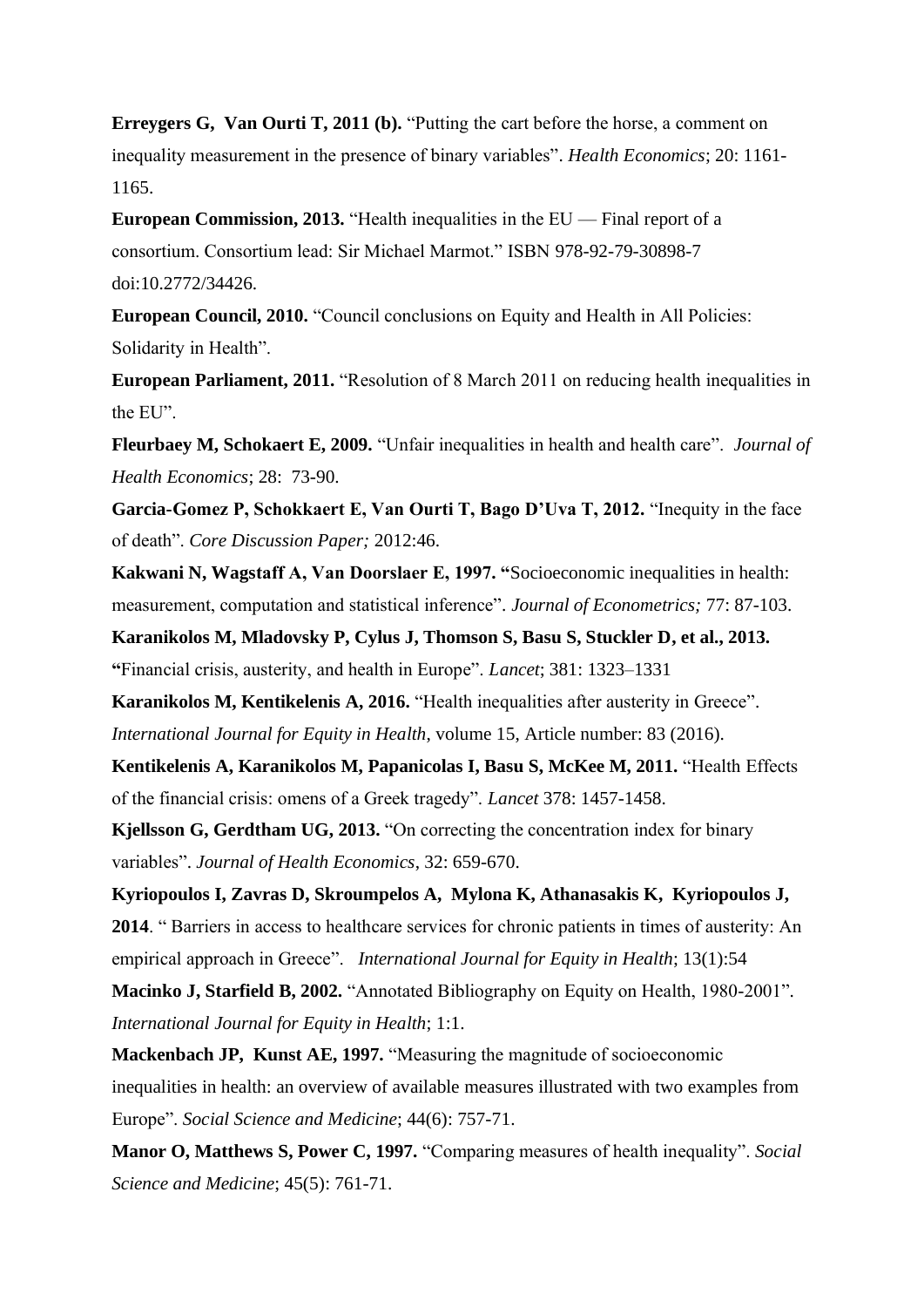**O' Donnell O, O' Neill S, Van Ourti T, Walsh B, 2016.** "conindex: Estimation of

Concentration Indices". Stata J. 2016 1st Quarter; 16(1): 112–138.

**O' Donnell O, Van Doorslaer E, Wagstaff A, Lindelow M, 2008.** "Analyzing health equity using household survey data, a guide to techniques and their implementation". The World Bank; DOI: 10.1596/978-0-8213-6933-

**Poulopoulos C, 2012.** "Economic crisis in Greece: risks and challenges for drug policy and strategy". *Drugs and Alcohol Today*; 12: 132–140.

**Regidor E, 2004 (a).** "Measures of health inequalities: Part 1". *Journal of Epidemiology and Community Health*; 58: 858-861.

**Regidor E, 2004 (b).** "Measures of health inequalities: Part 2". *Journal of Epidemiology and Community Health*; 58: 900-903.

**Sen A, 1999.** *Development as Freedom*, Oxford, Oxford University Press, 1999, ISBN: 0 19 829758 0, 366pp.

**Shi L, Starfield B, 2000.** "Primary care, income inequalities and self-rated health in the United States: a mixed- level analysis". *International Journal of Health Services*; 30(3): 541- 55.

**Simou E, Stavrou M, Kanavou E, Koutsogeorgou E, Roumeliotou A, 2013.** "Association between birth rates and selected socio-economic indicators in a time of economic crisis: the case of Greece". Athens: Department of Epidemiology and Biostatistics, National School of Public Health.

**Wagstaff A, Paci P, van Doorslaer E, 1991.** "On the measurement of inequalities in health". *Social Science and Medicine*; 33: p. 545-557.

**Wagstaff A, 2005.** "The bounds of the concentration index when the variable of interest is binary, with an application to immunization inequality". *Health Economics*; 14:429-432.

**Wagstaff A, 2009.** "Correcting the concentration index: a comment. *Journal of Health Economics*; 28: 516-520

**Wagstaff A, 2011 (a).** "The concentration index of a binary outcome revisited". *Health Economics*; 20:1155-1160.

**Wagstaff A, 2011 (b).** "Reply to Guido Erreygers and Tom Van Ourti's comment on *The concentration index of a binary outcome revisited*. *Health Economics*; 20: 1166-1168.

**Zavras D, Zavras A, Kyriopoulos I, Kyriopoulos J, 2016.** "Economic crisis, austerity and unmet healthcare needs: the case of Greece". *BMC Health Services Research;* 16:309, DOI 10.1186/s12913-016-1557-5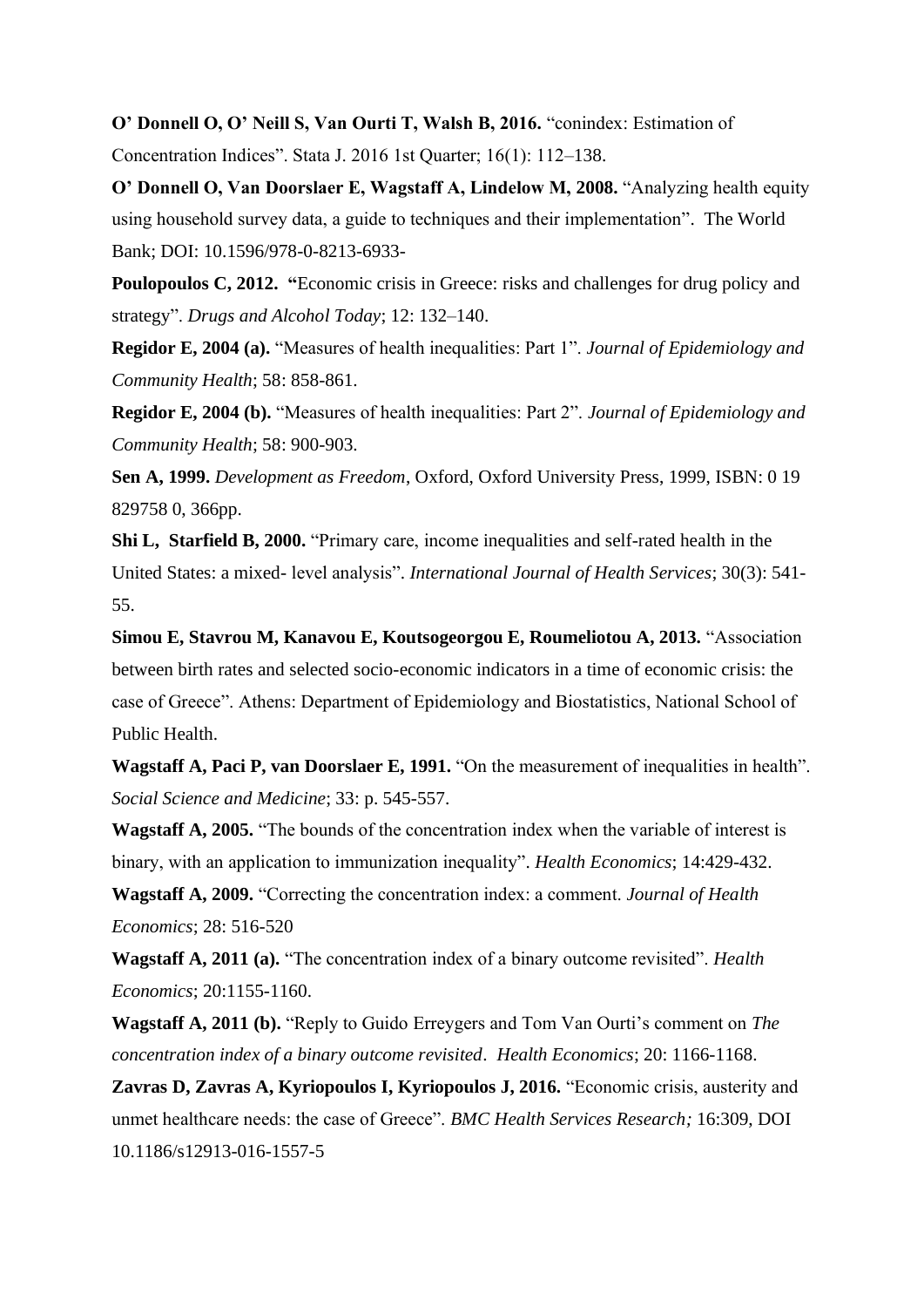**Zavras D, Tsiantou V, Pavi E, Mylona K, Kyriopoulos J., 2013.** "Impact of economic crisis and other demographic and socio-economic factors on self-rated health in Greece". *European Journal Public Health;* 23:206–10.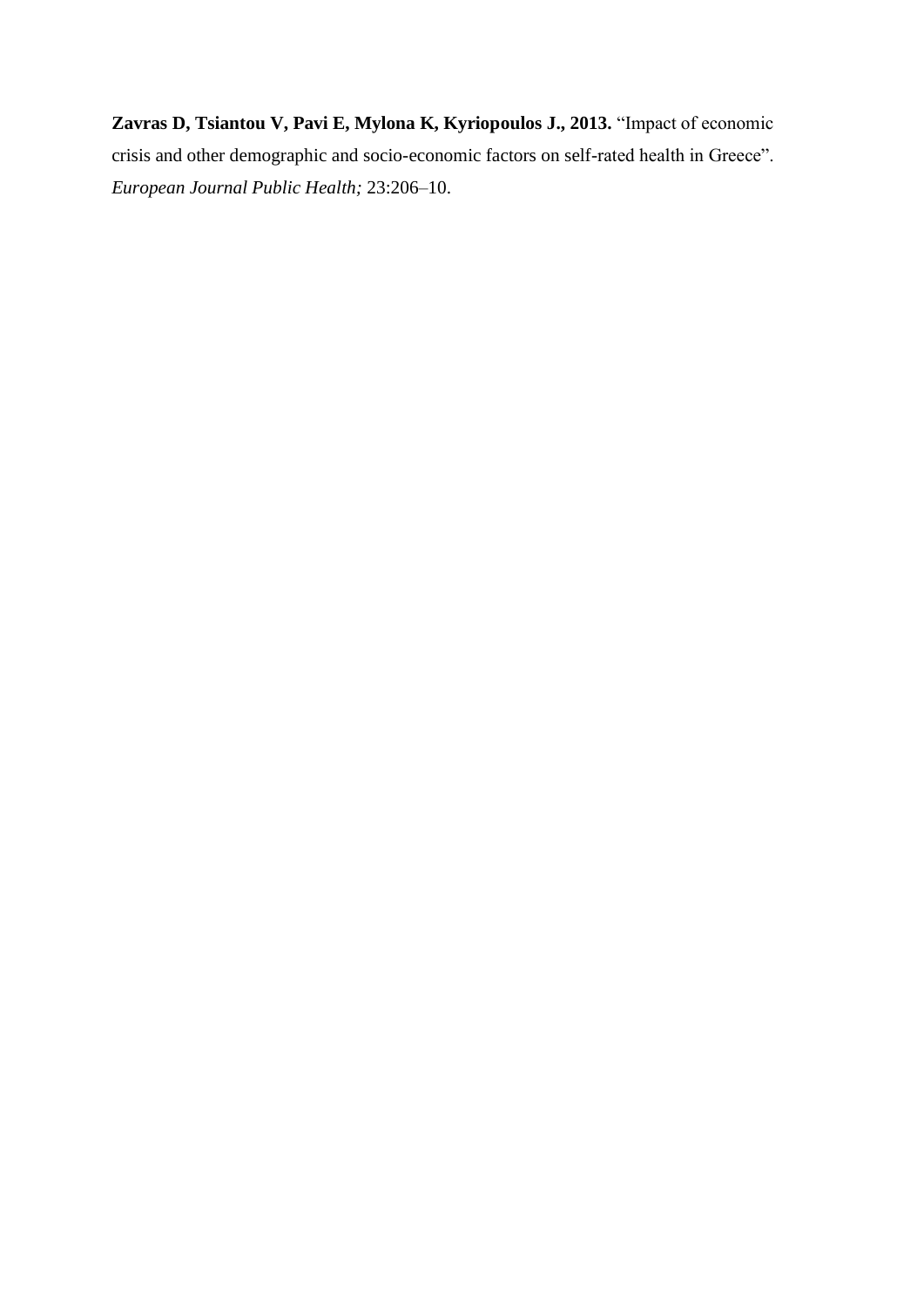#### **APPENDIX**

|                                           | 2009           |                 | 2014           |                 | 2019           |                 |
|-------------------------------------------|----------------|-----------------|----------------|-----------------|----------------|-----------------|
|                                           | Spearman's rho | Kendall's tau-b | Spearman's rho | Kendall's tau-b | Spearman's rho | Kendall's tau-b |
| Access to and use of healthcare services  |                |                 |                |                 |                |                 |
| Unmet medical needs in last 12 months     |                |                 |                |                 |                |                 |
| Self-reported unmet need for medical care | $-0.054***$    | $-0.049***$     | $-0.110***$    | $-0.099***$     | $-0.084***$    | $-0.063***$     |
| Self-reported unmet need for dental care  | $-0.077***$    | $-0.069***$     | $-0.136***$    | $-0.123***$     | $-0.179***$    | $-0.138***$     |
| Doctor visits in last 12 months           |                |                 |                |                 |                |                 |
| GP                                        | $-0.090***$    | $-0.081***$     | $0.033**$      | $0.030**$       | $0.071***$     | $0.057***$      |
| Other specialties                         | $0.043*$       | $0.025*$        | $0.062***$     | $0.056***$      | $0.076***$     | $0.058***$      |
| Dentist                                   | $0.217***$     | $0.195***$      | $0.227***$     | $0.197***$      | $0.200***$     | $0.154***$      |
| Basic preventive tests in last 12 months  |                |                 |                |                 |                |                 |
| Blood pressure measurement                | $-0.072***$    | $-0.065***$     | $0.064***$     | $0.058***$      | $0.071***$     | $0.056***$      |
| Cholesterol measurement                   | $-0.025$       | $-0.023$        | $0.081***$     | $0.074***$      | $0.086***$     | $0.068***$      |
| Blood sugar measurement                   | $-0.028*$      | $-0.026*$       | $0.082***$     | $0.075***$      | $0.082***$     | $0.064***$      |
| Mammogram                                 | $0.139***$     | $0.125***$      | $0.177***$     | $0.170***$      | $0.078***$     | $0.063***$      |
| Pap-smear                                 | $0.083***$     | $0.064***$      | $0.051***$     | $0.046***$      | $0.040***$     | $0.033***$      |

## *Table A1. Rank correlation coefficients (healthcare variables and income).*

*Source: ELSTAT EHIS, own calculations*

Notes: Rank correlation coefficients measure similarity between orderings of the variables (household income and access to/use of healthcare): in the presence of "pro-rich" inequality, negative<br>coefficients are expected fo

|                        |      | For medical care |      | For dental care |      |      |  |  |  |
|------------------------|------|------------------|------|-----------------|------|------|--|--|--|
|                        | 2009 | 2014             | 2019 | 2009            | 2014 | 2019 |  |  |  |
| Citizenship            |      |                  |      |                 |      |      |  |  |  |
| Greek                  | 7.8  | 29.6             | 10.8 | 4.1             | 23.4 | 8.9  |  |  |  |
| Other, EU citizen      | 10.4 | 23.1             | 18.7 | 6.0             | 10.5 | 18.6 |  |  |  |
| Other, non-EU citizen  | 15.6 | 24.2             | 13.6 | 15.2            | 15.9 | 21.1 |  |  |  |
| Degree of urbanization |      |                  |      |                 |      |      |  |  |  |
| Densely populated area | 6.7  | 24.7             | 11.7 | 2.9             | 15.3 | 9.5  |  |  |  |
| Intermediate area      | 10.4 | 23.3             | 7.5  | 6.0             | 15.5 | 7.5  |  |  |  |
| Thinly populated area  | 8.8  | 24.9             | 9.7  | 5.7             | 17.7 | 9.7  |  |  |  |

#### *Table A2. Unmet needs by citizenship and residential area.*

*Source: ELSTAT EHIS, own calculations.*

Notes: Analysis is weighted using EHIS survey weights; Unmet need distributions have been standardized for demographic *factors (age and gender).*